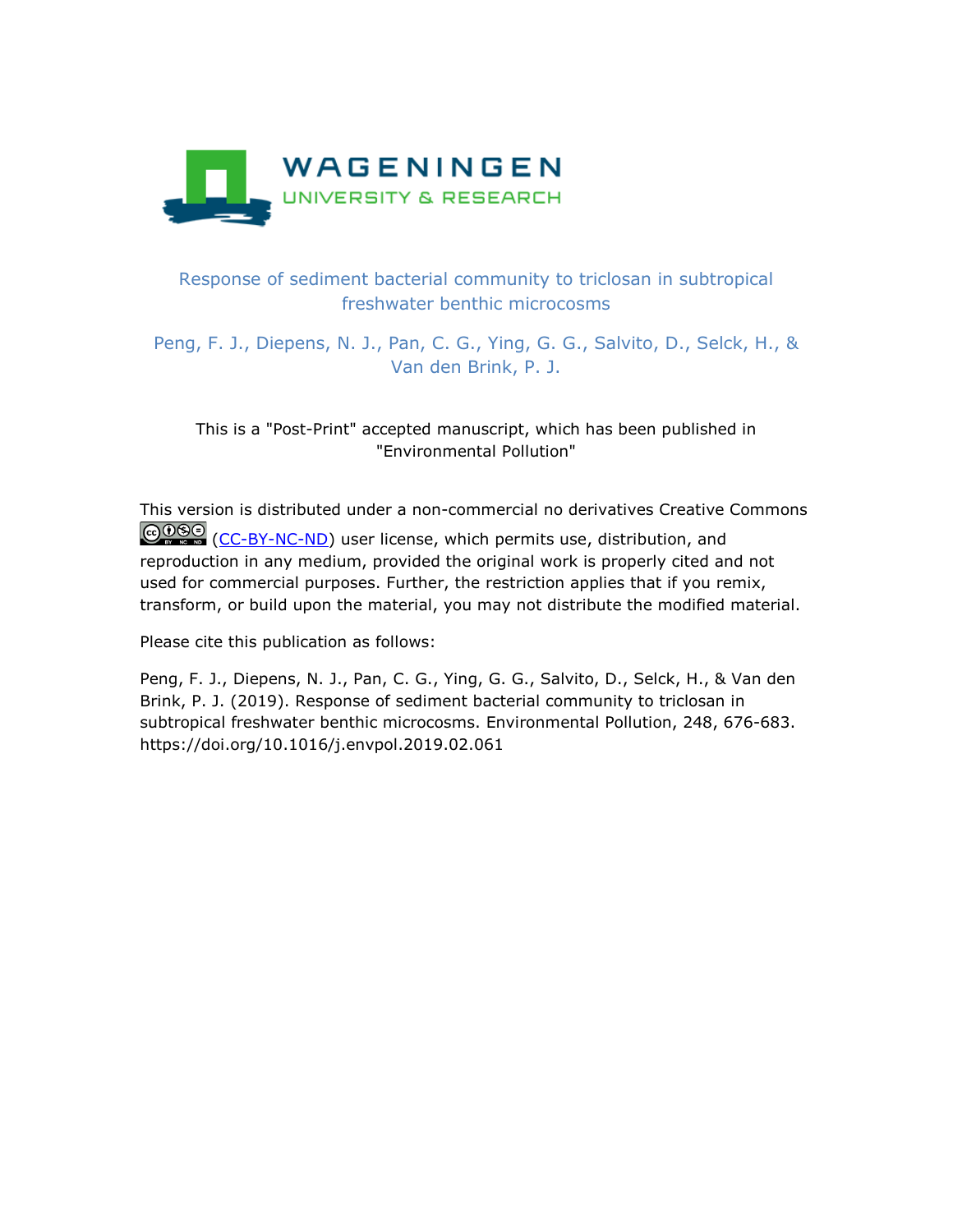# **Response of sediment bacterial community to triclosan in subtropical freshwater benthic microcosms**

- 
- 4 Feng-Jiao Peng<sup>a, \*</sup>, Noël J. Diepens<sup>a</sup>, Chang-Gui Pan<sup>b</sup>, Guang-Guo Ying<sup>c</sup>, Daniel Salvito<sup>d</sup>,

| 5 | Henriette Selck <sup>e</sup> , Paul J. Van den Brink a, f |  |  |  |  |  |  |
|---|-----------------------------------------------------------|--|--|--|--|--|--|
|---|-----------------------------------------------------------|--|--|--|--|--|--|

- 
- <sup>a</sup> Aquatic Ecology and Water Quality Management group, Wageningen University, P.O. Box
- 47, 6700 AA Wageningen, The Netherlands
- <sup>b</sup> School of Marine Sciences, Guangxi University, Nanning 530004, China
- <sup>c</sup> The Environmental Research Institute, MOE Key Laboratory of Environmental Theoretical
- Chemistry, South China Normal University, Guangzhou 510006, China
- 12 <sup>d</sup> Research Institute for Fragrance Materials, 50 Tice Boulevard, Woodcliff Lake,
- NJ 07677, USA
- <sup>e</sup> Department of Science and Environment, Roskilde University, Universitetsvej 1, Denmark
- <sup>f</sup> Wageningen Environmental Research, P.O. Box 47, 6700 AA Wageningen, The Netherlands
- 
- \* Corresponding author.
- Email address: [fengjiaopeng@gmail.com](mailto:fengjiaopeng@gmail.com)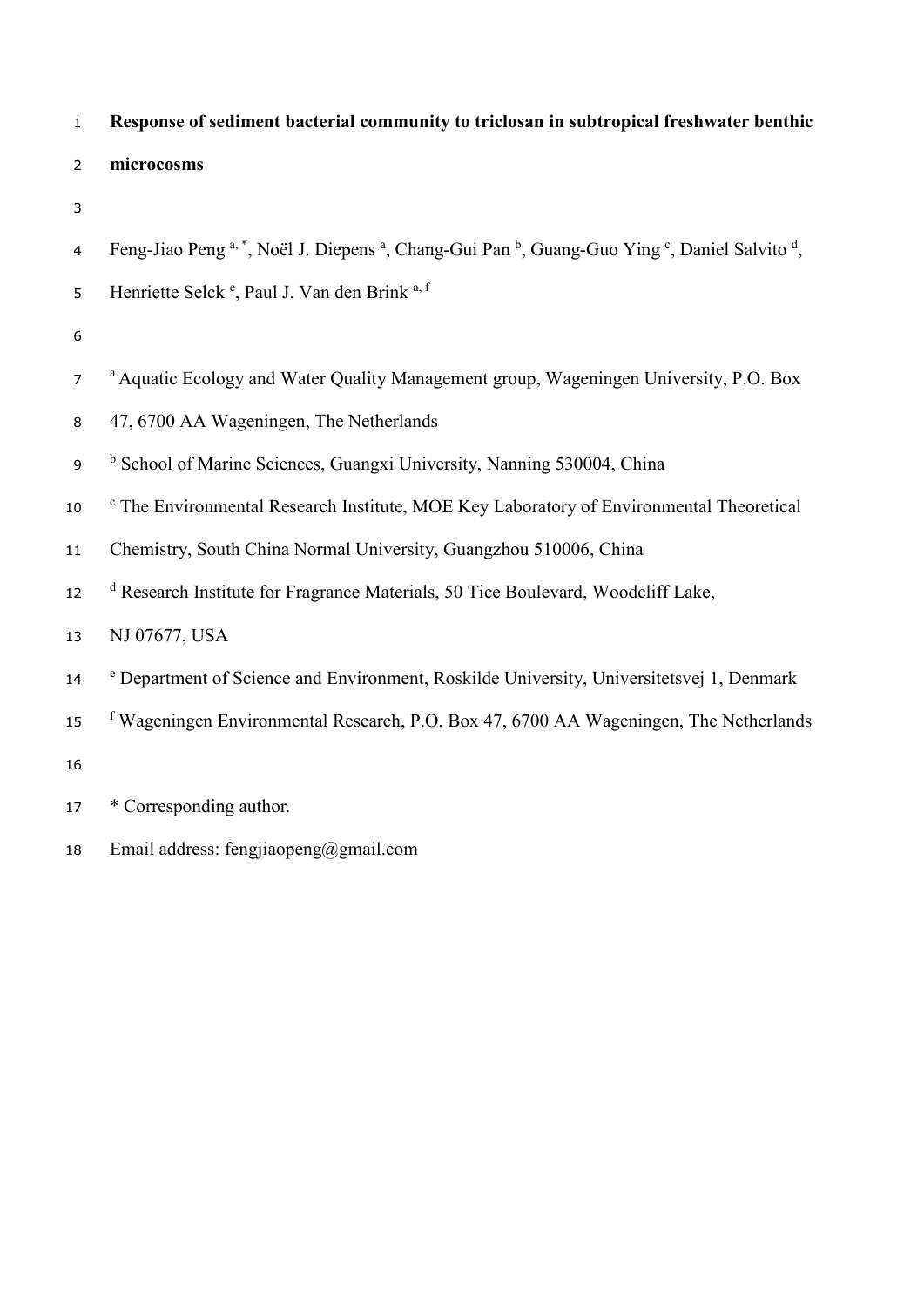**Abstract** The response of sediment bacterial communities in subtropical freshwater benthic microcosms to sediment-associated triclosan (TCS; 28 d exposure) was analyzed using Illumina high-throughput sequencing. This study highlights the interactive effects of TCS and the presence of benthic macroinvertebrates (*Limnodrilus hoffmeisteri* and *Viviparidae bellamya*) on sediment bacterial communities. Our results show that TCS alone significantly altered the taxonomic composition and decreased alpha diversity of sediment bacterial 25 communities at concentrations  $\geq 80 \mu g/g$  dry weight (dw) sediment (sed). For the dominant phyla, TCS significantly reduced the relative abundances of *Bacteroidetes* and *Firmicutes* at these concentrations, whereas the relative abundances of *Chloroflexi* and *Cyanobacteria* increased. In the presence of benthic macroinvertebrates, the sediment bacterial community was affected by 8 µg TCS/g dw sed as well. However, the presence of benthic macroinvertebrates did not cause measurable changes to bacterial community in unspiked sediment. These results indicate that TCS alone would not alter the sediment bacterial community at environmentally relevant concentrations (up till 8 µg/g dw sed), but may have an effect in combination with the presence of benthic macroinvertebrates. Therefore, we recommend to include the benthic macroinvertebrates when assessing the response of sediment bacterial communities during exposure to environmental stress such as organic contaminants.

 **Keywords** Sediment bacterial community; Triclosan; Toxicity; Benthic macroinvertebrates; Microcosm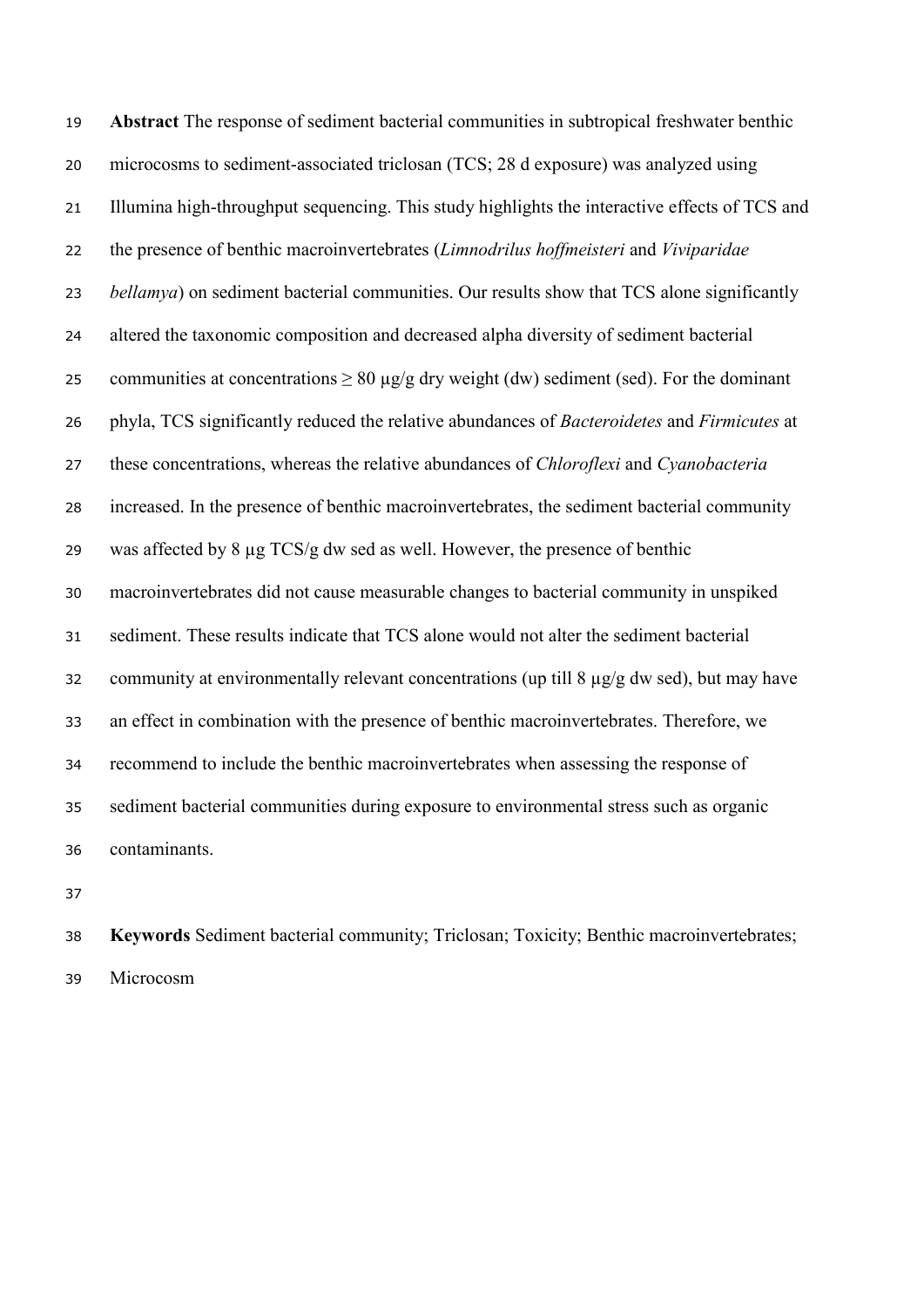#### **1. Introduction**

 Triclosan (2,4,4'-tricloro-2'-hydroxydiphenyl ether, TCS) is an antimicrobial active ingredient used in more than 2000 products, such as soaps, toothpastes, detergents, clothing, toys, carpets, plastics, and paints (FDA, 2016; Halden et al., 2017). Europe banned the use of 44 TCS in human hygiene products in 2015 (ECHA, 2015). Additionally, the U.S. Food and Drug Administration (FDA) has banned the use of TCS in over-the-counter consumer antiseptic wash products (FDA, 2016). However, TCS is still in use in other personal care products and in other parts of the world. Due to the incomplete removal in wastewater 48 treatment plants (WWTPs), TCS has been widely detected in aquatic environments (e.g., Katz et al., 2013; Peng et al., 2017). For example, TCS has been listed among the seven most frequently detected contaminants in streams across the United States (Yueh and Tukey 2016). Moreover, toxicological studies suggest that TCS is toxic to bacteria, algae, crustaceans, fish (especially in early developmental stages), oligochaetes, insects, molluscs and amphibians at environmentally elevated concentrations, with algae as the most sensitive group (Table S1). 54 For example, the lowest toxicity value found for TCS (72 h-EC50 =  $0.2 \mu g/L$ ) is based on the growth inhibition for green alga *Pseudokirchneriella subcapitata* (Yang et al., 2008).

 In aquatic environments, TCS is expected to adsorb onto the surface of suspended solids and 58 sediments due to its lipophilic property (log  $Kow = 4.8$ ) and low aqueous solubility (USEPA, 2010). However, sediment resuspension could occur due to disturbance at water-sediment interface, e.g. due to the presence of benthic invertebrates (Zhang et al., 2014), which may cause the sediment to become a source of contamination to the overlying water. Indeed, results from the microcosm experiment described in this paper, evaluating the fate and effects of TCS on benthic macroinvertebrates, demonstrated that the presence of benthic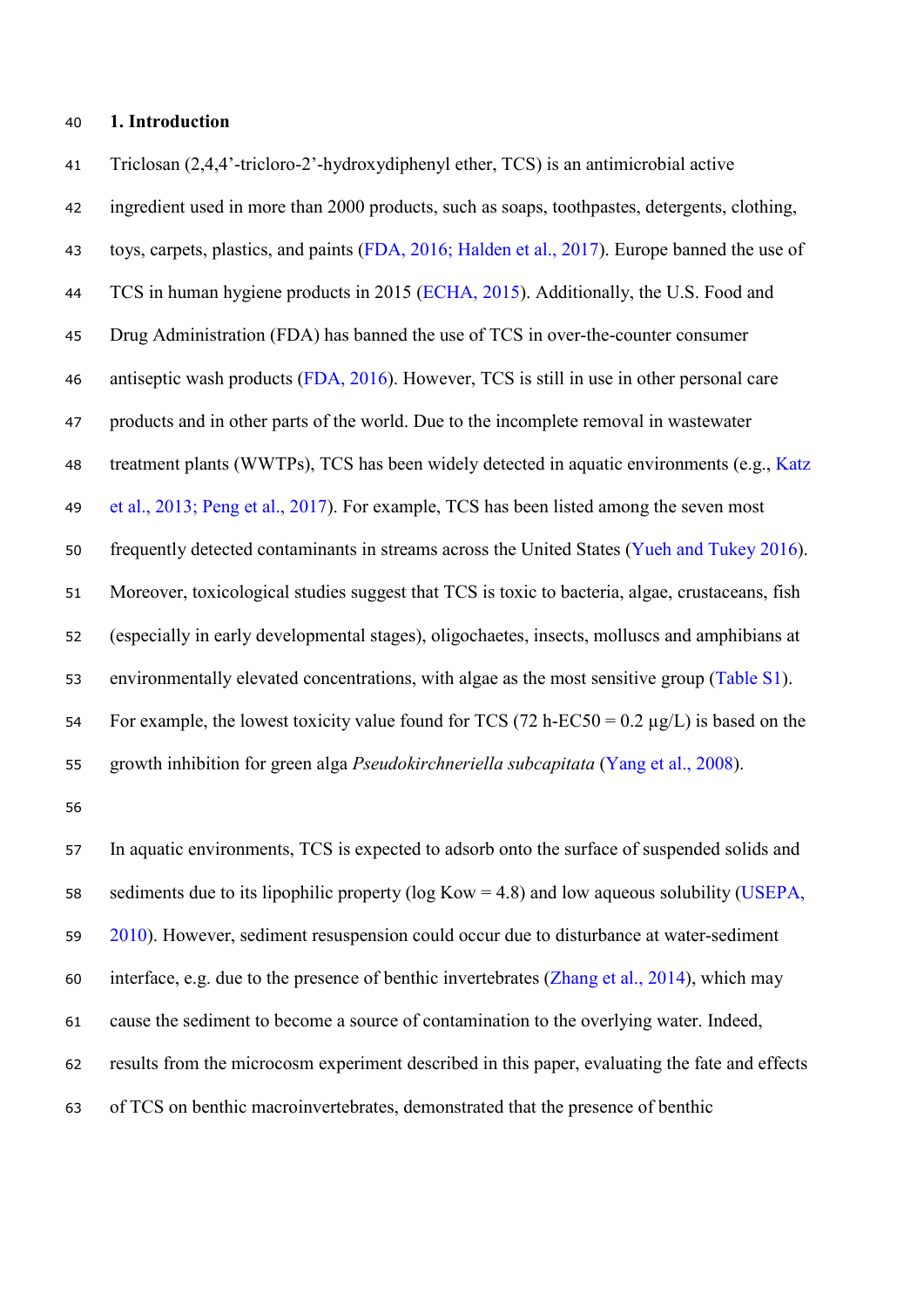- macroinvertebrates in the microcosms caused significantly higher TCS concentration in the overlying water compared to microcosms without macroinvertebrates (Peng et al., 2018).
- 

 Bacterial communities play important roles in aquatic ecosystems for nutrient re-mineralizing and organic matter decomposition (Burkhardt et al., 2014; Zeng et al., 2014). TCS is toxic to bacteria through inhibiting the enzyme enoyl ACP reductase, an essential component of the bacterial fatty acid biosynthetic pathway (Heath et al., 1998). Since TCS is a broad-spectrum antimicrobial agent and is expected to be retained in the sediment, TCS may negatively affect 72 the sediment bacterial community. Indeed, Drury et al. (2013) added 8 mg/L TCS to the overlying water of an artificial stream and reported reductions in diversity and shifts in taxonomic composition of sediment bacterial communities. However, little is known about the effects of sediment-associated TCS on the sediment bacterial community using more realistic concentrations and including communities, such as benthic macroinvertebrates. Benthic macroinvertebrates, such as Naidid worms (e.g., *Limnodrilus hoffmeisteri*), are broadly distributed in freshwater ecosystems and represent essential links in the aquatic food web (Liu et al., 2014). The bioturbating behaviour (burrowing, particle mixing, irrigation) of benthic macroinvertebrates can influence microbial organic matter mineralization and alter the 81 bacterial community composition (Kristensen, 2000; Zeng et al., 2014). For example, the brittle star *Amphiura filiformis* stimulated the microbial degradation of sediment-associated fluoranthene (Flu) and -pyrene in marine sediments (Granberg et al., 2005; Selck et al., 2005; 84 Granberg and Selck, 2007). In a water-sediment microcosm, the presence of Naidid worms increased the relative abundance of *Betaproteobacteria* and decreased the relative abundance of *Chlorobi* in the surface sediment (Zeng et al., 2014). However, little is known about the interactive effects of hydrophobic organic contaminants and the presence of benthic macroinvertebrates on the bacterial community structure and abundance in the sediment.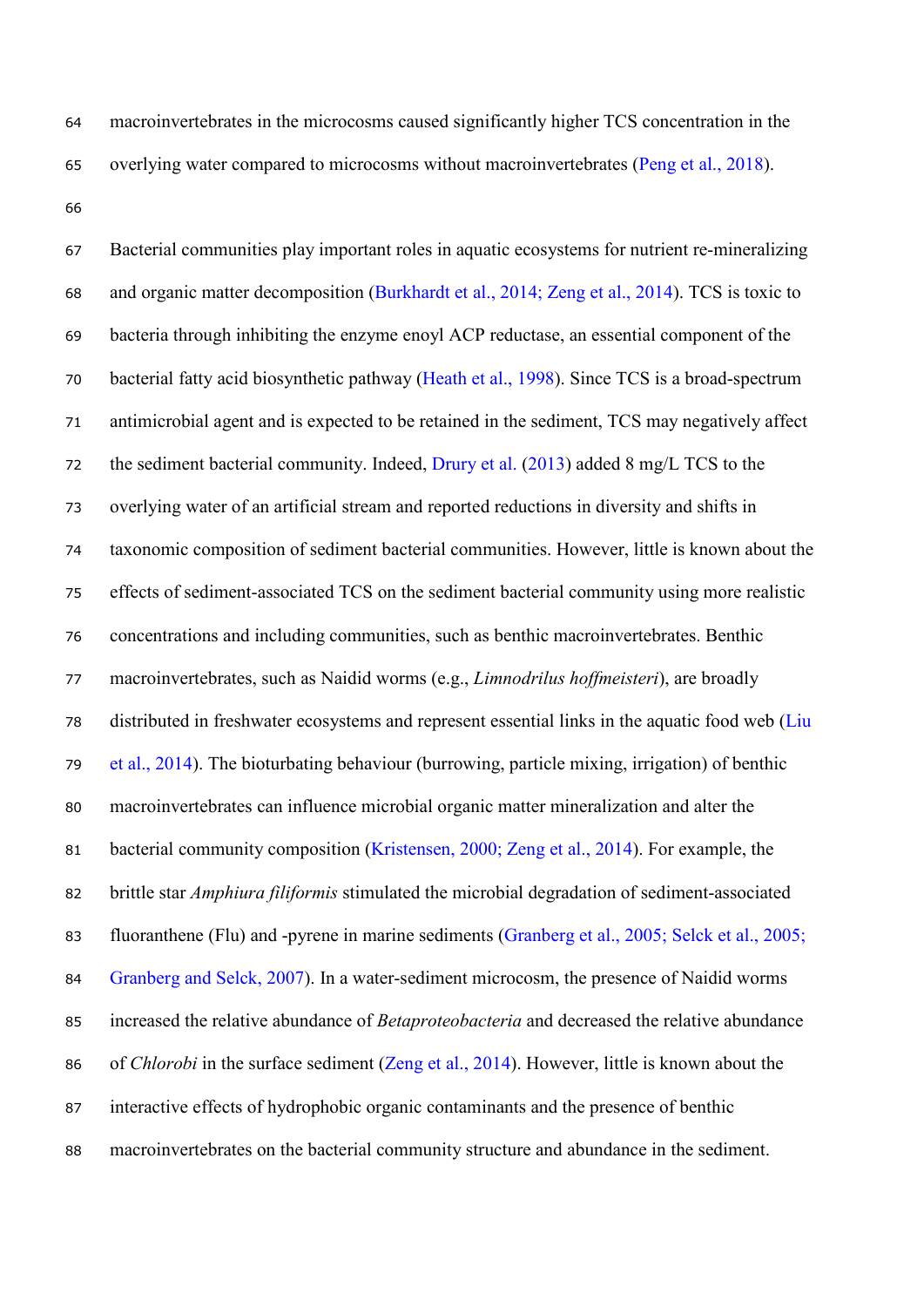| 90  | Using microcosms with or without benthic macroinvertebrates, we assessed the effects of               |
|-----|-------------------------------------------------------------------------------------------------------|
| 91  | TCS and the presence of benthic macroinvertebrates on sediment bacterial community                    |
| 92  | structure. This study is part of a larger project also assessing the fate and effects of sediment-    |
| 93  | associated TCS on benthic macroinvertebrates (Peng et al., 2018). The objectives of the               |
| 94  | present study were i) to examine the response of sediment bacterial community after exposure          |
| 95  | to TCS for 28 days, and ii) to determine whether there was an interactive effect of TCS and           |
| 96  | the presence of benthic macroinvertebrates on the sediment bacterial community. To do this,           |
| 97  | we spiked wet sediment with TCS at concentrations of 0.8, 8, 80 and 240 µg/g dry weight               |
| 98  | (dw) sediment (sed), and added a sediment-dwelling worm, <i>Limnodrilus hoffmeisteri</i> , a snail,   |
| 99  | Viviparidae bellamya, an insect midge larvae, Orthocladiinae, and pelagic species (algae and          |
| 100 | Daphnia magna) to a half of the microcosms to create a representative subtropical                     |
| 101 | community. By the end of experiment, there were no deaths of introduced organisms in the              |
| 102 | unspiked treatments and the 0.8 and 8 $\mu$ g/g dw sed treatments. However, no                        |
| 103 | macroinvertebrates survived in the highest TCS treatment $(240 \mu g/g dw \text{ sed})$ and more than |
| 104 | 85% worms died in the second highest TCS treatment (80 µg/g dw sed), which would                      |
| 105 | confound the interpretation of the microbial observations. In the present study, therefore, we        |
| 106 | did not include these two treatments of the system with macroinvertebrates.                           |

#### **2. Material and methods**

2.1. Microcosm experiment

110 The microcosm experiment was the same as reported by Peng et al. (2018). Briefly,

experimental exposures (28 days) were conducted in indoor rectangular glass microcosms

(length and width 30 cm; depth 20 cm; sediment depth 4 cm; water depth 14 cm) placed in a

temperature (27  $\pm$  1 °C) and light controlled room (light intensity: approximately 2200 lux;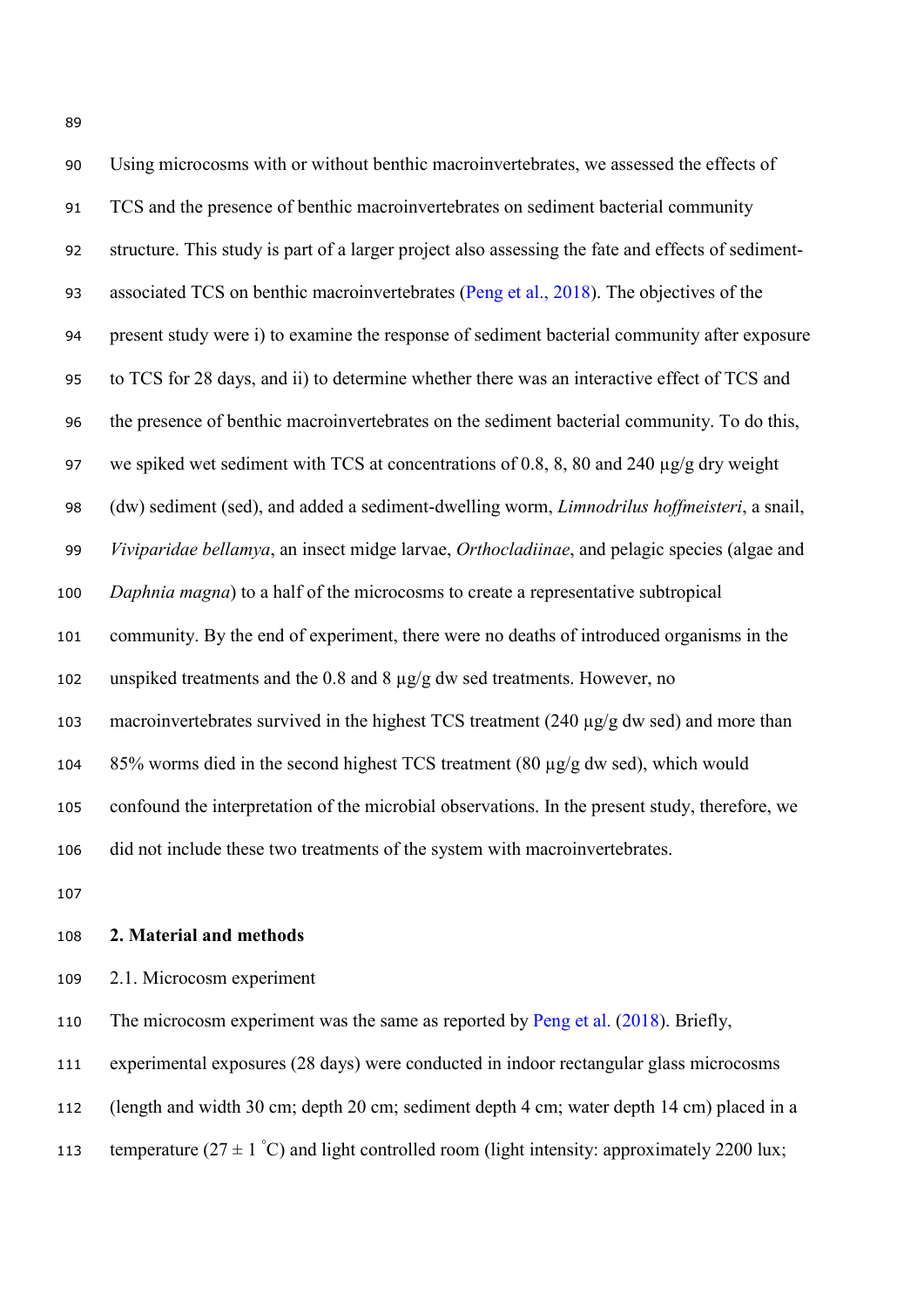photoperiod: 12 h/12 h). In addition to four TCS treatments (T1-T4: 0.8, 8, 80 and 240 µg/g dw), a water control and an acetone control were also included. To examine the interactive effects of sediment-associated TCS and benthic macroinvertebrates on sediment bacterial community, 4 replicates of two types of systems were constructed, namely, (i) with introduced organisms (i.e., 40 *Orthocladiinae*, 240 *Limnodrilus hoffmeisteri*, 6 *Viviparidae bellamya*, 30 *Daphnia magna*, and algae), and (ii) without introduced organisms (i.e., only water and sediment). Accordingly, the effects of TCS on the sediment bacterial community can be examined through exposure in microcosms without introduced organisms, and the effects of benthic macroinvertebrates and its interaction with TCS exposure on the sediment bacterial community can be further assessed by comparing the system containing benthic macroinvertebrates with the system not containing. Details on organisms culturing and traits of benthic macroinvertebrates have been reported in Peng et al. (2018). The introduced organisms sampling, TCS extraction and analysis, sediment parameters (i.e., ammonia nitrogen (NH4-N), total nitrogen (TN), organic matter (OM) and total phosphorus (TP)) analyses followed methods detailed in Peng et al. (2018).

2.2. DNA extraction and bacteria community analysis

 The effects of TCS on the sediment bacterial community structure and composition were evaluated using deep 16S rRNA sequencing. DNA was isolated from sediment samples using PowerSoil DNA Isolation Kit (Mo Bio Laboratories, Carlsbad, CA, USA) following the manufacturer's protocol. The concentration and purity of DNA extractions were monitored by gel electrophoresis in 2% agarose gels. The isolated DNA was stored at -80 ˚C until use. DNA 136 was diluted to 10 ng/ $\mu$ L with sterile water before sequencing. To compensate for heterogeneity, DNA extraction was performed from three replicates of each system-treatment combination.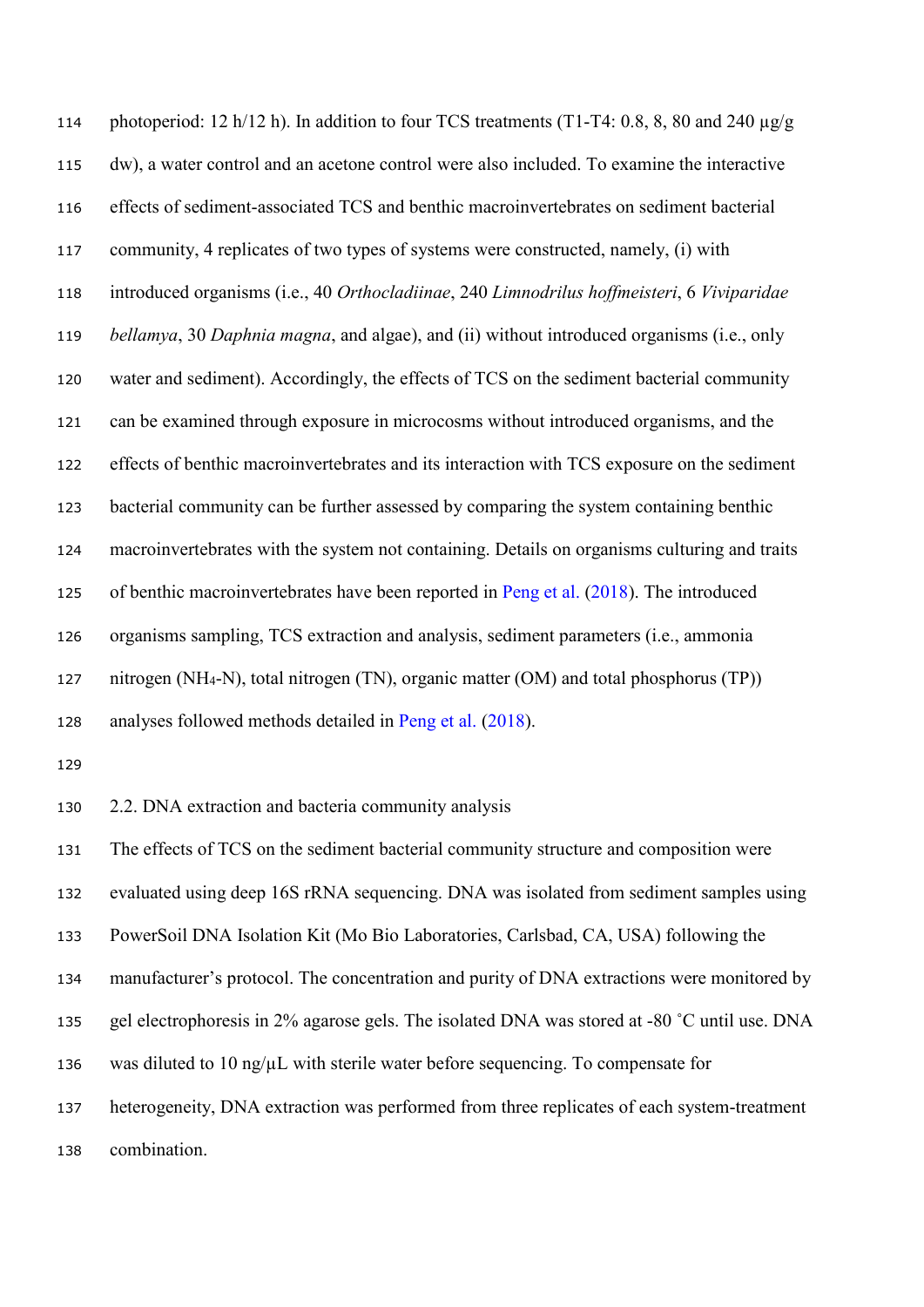| 140 | The bacterial 16S rRNA genes were amplified at V4 and V5 regions with the primers 515F                   |
|-----|----------------------------------------------------------------------------------------------------------|
| 141 | (5'-GTGCCAGCMGCCGCGGTAA-3') and 907R (5'-CCGTCAATTCCTTTGAGTTT-3')                                        |
| 142 | (Biddle et al., 2008). The PCR mixture was comprised of 15 µL Phusion® High-Fidelity PCR                 |
| 143 | Master Mix (New England Biolabs), 0.2 $\mu$ M of each primer, 10 ng template DNA and 2 $\mu$ L           |
| 144 | H <sub>2</sub> O. PCR conditions were 98 °C for 1 min for initial denaturation, followed by 30 cycles of |
| 145 | 10 seconds at 98 °C, 30 seconds at 50 °C, 30 seconds at 72 °C and a final extension for 5 min            |
| 146 | at 72 °C. The 400-450 bp PCR products were selected by gel electrophoresis and were further              |
| 147 | purified with GeneJET Gel Extraction Kit (Thermo Scientific). With the TruSeq® DNA PCR-                  |
| 148 | Free Sample Preparation Kit sequencing libraries were constructed, added with index codes,               |
| 149 | and examined using $Qubit@$ 2.0 Fluorometer (Thermo Scientific) and Agilent Bioanalyzer                  |
| 150 | 2100 system. On the Illumina HiSeq 2500 platform, libraries were sequenced using $v2$                    |
| 151 | chemistry to generate 250 bp paired-end reads.                                                           |

 The produced paired-end reads were assigned to samples according to their unique barcodes, truncated through cutting off the barcode and primer sequence, and merged using Flash (Magoč and Salzberg 2011). Merged sequences with low quality score (< 27) and/or with short length (< 250 bp) were removed via filtering using the QIIME software package (V1.7.0, Quantitative Insights Into Microbial Ecology) (Caporaso et al., 2010). Then, chimera sequences were removed from resultant reads using UCHIME algorithm through comparison with the Gold database ([http://drive5.com/uchime/uchime\\_download.html](http://drive5.com/uchime/uchime_download.html)). The resultant high-quality sequences with ≥ 97% similarity were clustered into operational taxonomic units (OTUs) using Uparse software (Edgar, 2013). Each representative sequence of OTU was annotated taxonomic information using RDP classifier algorithm (Version 2.2) (Wang et al.,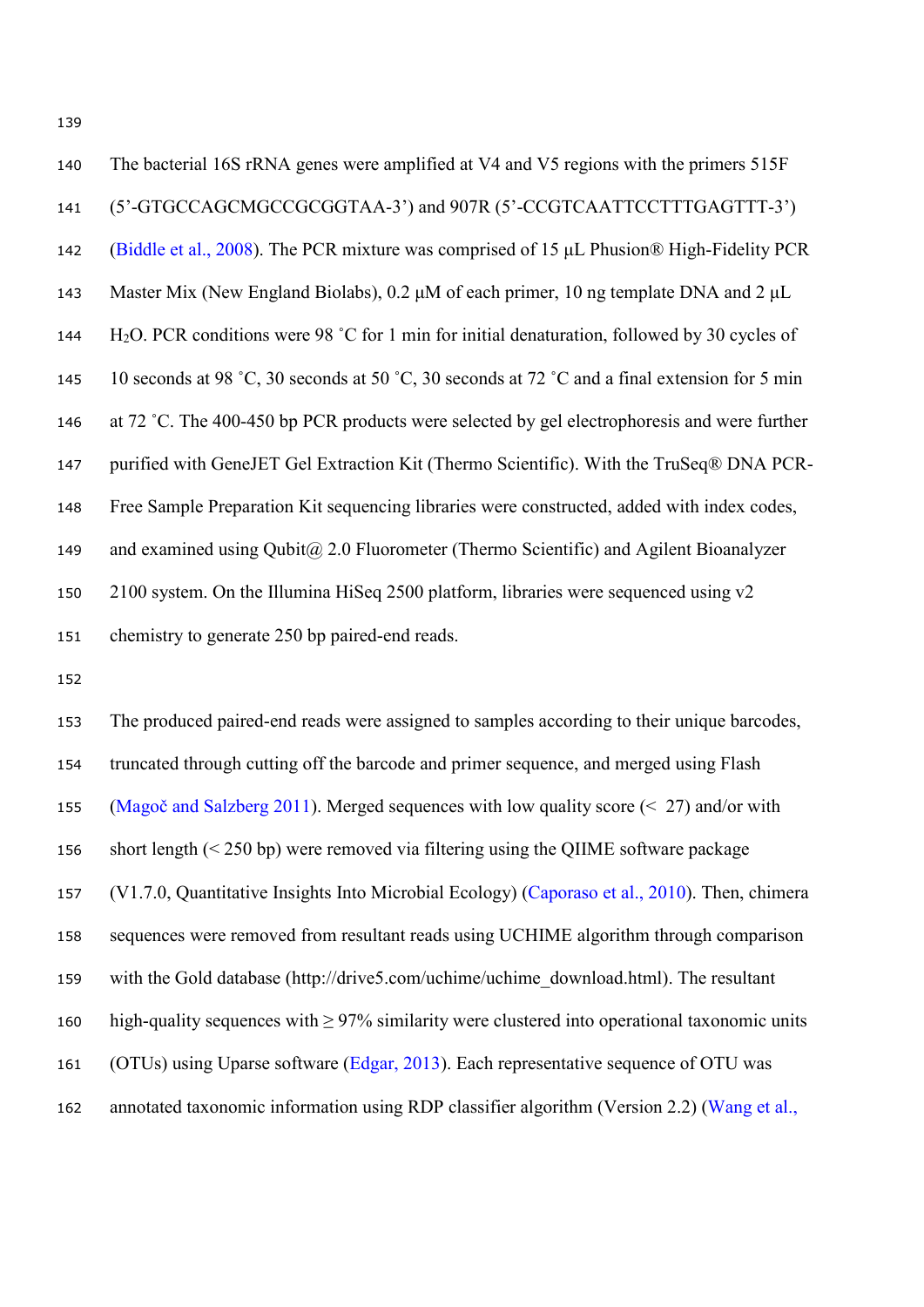163 2007) through comparison with the GreenGene Database using a confidence threshold of 70% (DeSantis et al., 2006).

2.3. Statistical analysis

2.3.1 Bacterial community composition

 Bacterial community composition: alpha diversity parameters (i.e., observed OTU number, Chao1, Pielou's J index and Good's coverage estimator) were analysed using in-house Perl scripts in the QIIME software package. Differences in alpha diversity indices and relative abundances of the six most abundant phyla/families between treatments or systems were tested using Social Sciences v23.0 software. The significance level was set to 0.05. The normality of these data or residuals was tested with Shapiro-Wilk test while the variance homogeneity was tested using Levene's test. To examine the effects of TCS, a one-way ANOVA or Kruskal-Wallis test was performed on these data of the system without macroinvertebrates. To examine the effects of macroinvertebrates and its interaction with TCS, a two-way ANOVA (factors: treatment and the presence of benthic macroinvertebrates) was performed on the data set comprising controls, T1 and T2 of both systems. If there was a significant main effect in the ANOVA test, post hoc paired comparisons were performed using Tukey's test.

 2.3.2 Individual effects of TCS and macroinvertebrate presence on sediment bacterial community structure

 Multivariate Monte Carlo permutation tests were conducted on the OTU table under Redundancy analysis (RDA) option, to examine the individual effects of TCS and macroinvertebrate presence on the sediment bacterial community structure. The relative abundance of OTUs were Arcsin (percentage) transformed in the analyses. Difference in the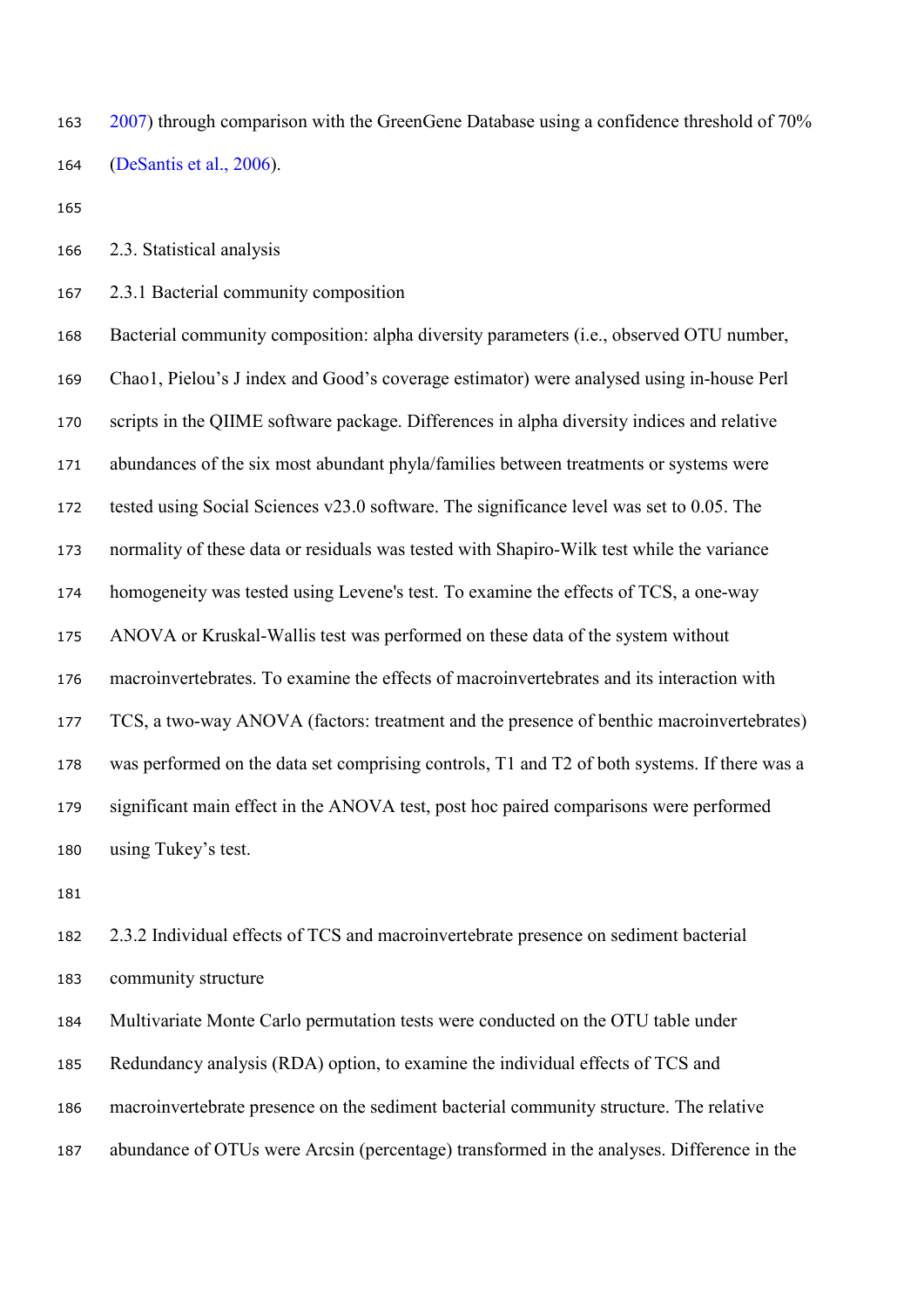| 188 | bacterial community structure between the water control and acetone control was tested using  |
|-----|-----------------------------------------------------------------------------------------------|
| 189 | controls as explanatory variables and macroinvertebrate presence as covariate and             |
| 190 | constraining the permutation to the covariate. If the bacterial community structure was       |
| 191 | significantly different between the water control and acetone control, then the water control |
| 192 | was excluded in further analyses. The significance of the effects of TCS on the bacterial     |
| 193 | community structure was tested using treatments of the system without macroinvertebrates as   |
| 194 | explanatory variables. The significance of the effects of macroinvertebrate presence on the   |
| 195 | bacterial community structure was tested using macroinvertebrate presence as explanatory      |
| 196 | variable and treatments (i.e., controls, T1, and T2) as covariates and constraining the       |
| 197 | permutation to the covariates.                                                                |
| 198 |                                                                                               |
| 199 | 2.3.3 Interactive effects of TCS and the presence of macroinvertebrates on bacterial          |
| 200 | community                                                                                     |
| 201 | To examine the interactive effects of TCS and the presence of macroinvertebrates on the       |
| 202 | sediment bacterial community, a Monte Carlo permutation test was performed on the OTU         |
| 203 | table under the RDA option using the interaction between treatments (i.e., acetone control,   |
| 204 | T1, and T2) and systems (i.e., with and without macroinvertebrates) as explanatory variables. |
| 205 | All RDA analyses were performed with CANOCO Software package, version 5 (Ter Braak            |
| 206 | and Šmilauer, 2012).                                                                          |

 Because there was a significant interactive effect of 8 µg TCS/g dw sed and the presence of macroinvertebrates on the sediment bacterial community structure, an independent-samples t test or Mann-Whitney U test was further performed to test the difference in the relative 211 abundance of the dominant families  $(> 0.5\%)$  of T2 between the system with and without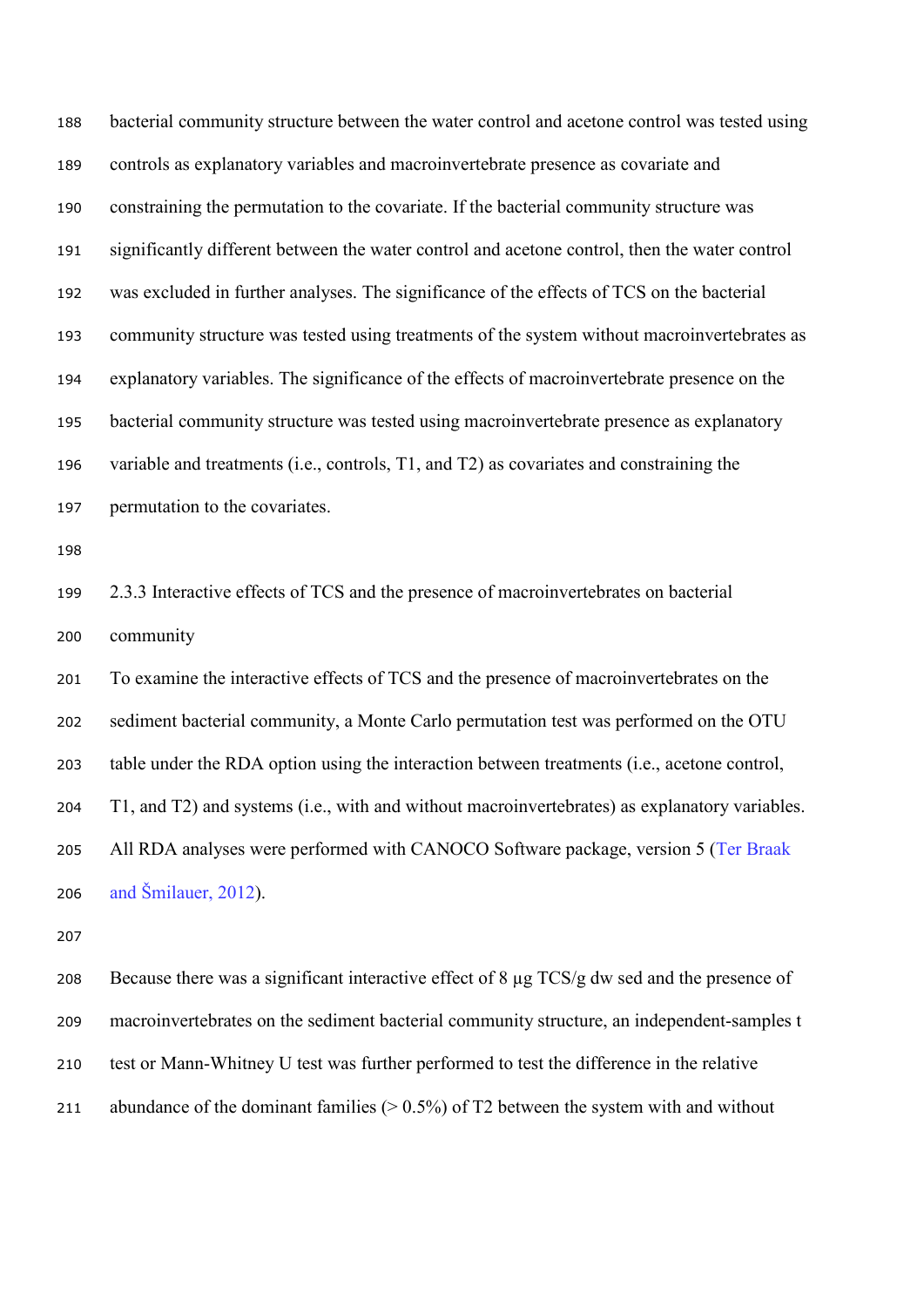macroinvertebrates. For families showing a significant difference, the same tests were also performed for the acetone control and T1.

### **3. Results**

3.1. Sediment bacterial community composition

217 A total of 61 phyla were found in all samples, and phyla with relative abundance  $> 0.5\%$  are shown in Table S2 and Fig. 1A. *Proteobacteria* (30-34%) was the most abundant phylum in all samples, followed by *Firmicutes* (9.7-23%), *Chloroflexi* (9.6-20%), *Actinobacteria* (6.0- 10%), *Acidobacteria* (6.5-7.9%) and *Bacteroidetes* (2.3-5.1%) (Table S2). In the system without macroinvertebrates, there was no significant difference in the relative abundance of *Proteobacteria*, *Actinobacteria* or *Acidobacteria* between treatments. T3 (80 µg/g dw) and T4 (240 µg/g dw) had significantly lower relative abundance of *Firmicutes* but significantly higher relative abundance of *Chloroflexi* and *Cyanobacteria* compared to controls, T1 and T2 225 (one-way ANOVA,  $p < 0.05$ ). T4 also had significantly lower relative abundance of *Bacteroidetes* than the acetone control (one-way ANOVA, *p* < 0.05). When analysing the data set comprising controls, T1 and T2 of both systems, there was no significant difference in the relative abundance of *Proteobacteria*, *Chloroflexi*, *Actinobacteria* or *Acidobacteria* between 229 the system with and without macroinvertebrates (two-way ANOVA,  $p > 0.05$ ). The relative abundances of *Firmicutes* and *Bacteroidetes* were significantly lower and higher in the system with compared to without macroinvertebrates, respectively (two-way ANOVA, *p* < 0.05). The relative abundance of *Bacteroidetes* was significantly lower in T2 compared to the controls 233 and T1 (two-way ANOVA,  $p < 0.05$ ). Additionally, there was a significant interactive effect of TCS and macroinvertebrate presence on *Bacteroidetes* (two-way ANOVA, *p* < 0.05).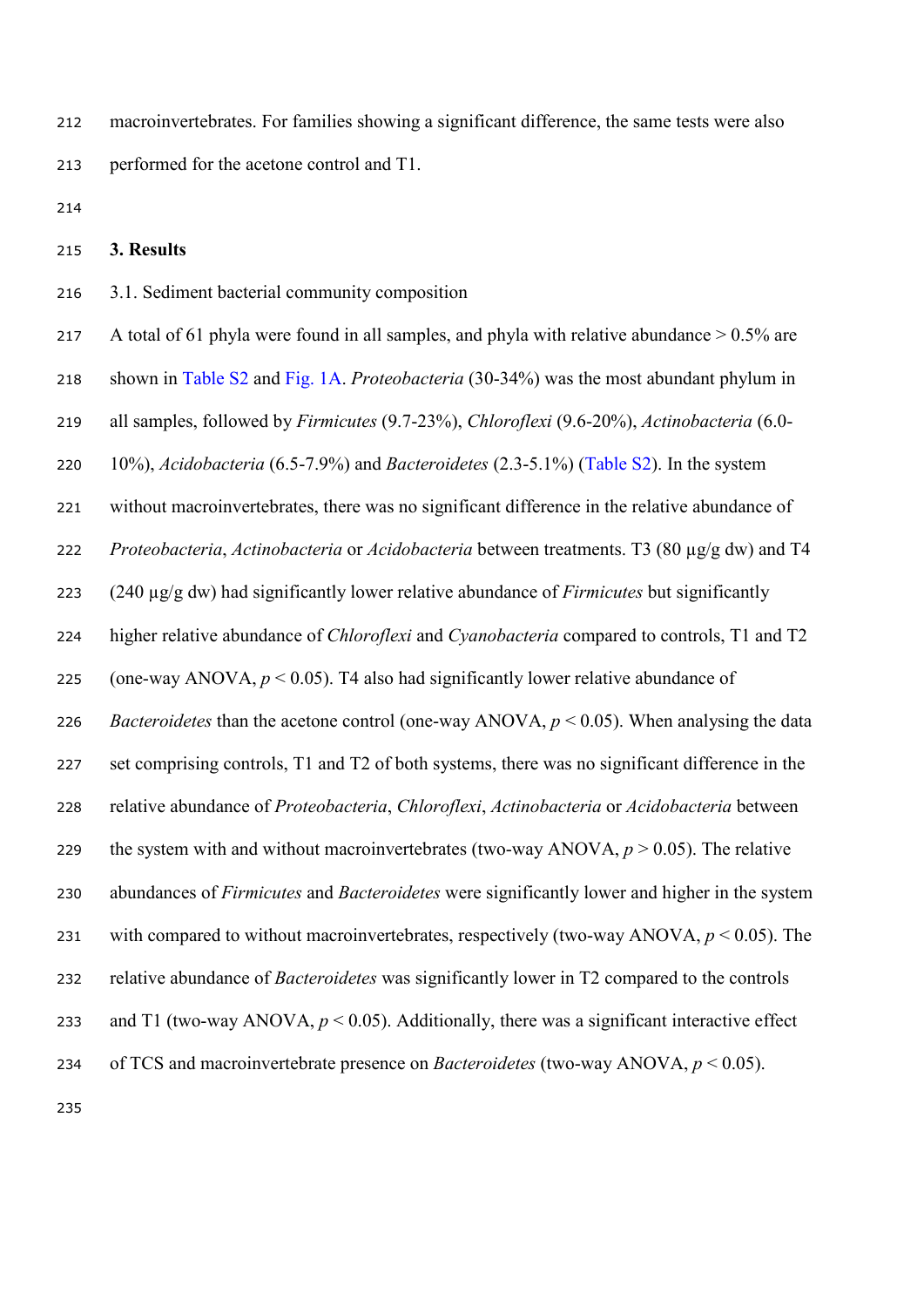| 236 | A total of 334 families were found in all samples, and families with relative abundance >          |
|-----|----------------------------------------------------------------------------------------------------|
| 237 | 0.5% are provided in Table S3. The six most abundant families were <i>Anaerolineaceae</i> (4.6-    |
| 238 | 12%; Chloroflexi), Rhodocyclaceae (3.7-6.3%; Proteobacteria), Bacillaceae (2.1-4.8%;               |
| 239 | Firmicutes), Clostridiaceae 1 (2.3-4.2%; Proteobacteria), Comamonadaceae (3.3-3.9%;                |
| 240 | Proteobacteria) and Nitrosomonadaceae (2.1-2.6%; Proteobacteria) (Table S3 and Fig. 1B).           |
| 241 | In the system without macroinvertebrates, there was no significant difference in the relative      |
| 242 | abundance of <i>Comamonadaceae</i> and <i>Nitrosomonadaceae</i> between treatments. T3 and T4 had  |
| 243 | significantly higher relative abundance of Anaerolineaceae and Rhodocyclaceae, and a               |
| 244 | significantly lower relative abundance of <i>Clostridiaceae 1</i> compared to controls, T1 and T2  |
| 245 | (one-way ANOVA, $p < 0.05$ ). T4 also had significantly lower relative abundance of                |
| 246 | <i>Bacillaceae</i> than all other treatments (one-way ANOVA, $p < 0.05$ ). When analysing the data |
| 247 | set comprising controls, T1 and T2 of both systems, there was no significant difference in the     |
| 248 | relative abundance of these six families between the system with and without                       |
| 249 | macroinvertebrates or treatments (two-way ANOVA, $p > 0.05$ ). Additionally, there was no          |
| 250 | significant interactive effect of TCS and macroinvertebrate presence on these six families         |
| 251 | (two-way ANOVA, $p > 0.05$ ).                                                                      |
|     |                                                                                                    |

3.2. Comparison of alpha diversity

 The results of alpha biodiversity of sediment bacterial community are presented in Table 1. The estimated Good's coverage of the datasets was higher than 92% in all treatments and controls, and the Pielou's J index was in the range of 0.84-0.87 across samples. In the system without macroinvertebrates, the Pielou's J index was similar between treatments, whereas the observed OTU numbers (3838-4345) and Chao1 index (5098-6127) were significantly lower at T3 and T4 than controls, T1 and T2 (one-way ANOVA, *p* < 0.05). When analysing the data set comprising controls, T1 and T2 of both systems, there was no significant difference in the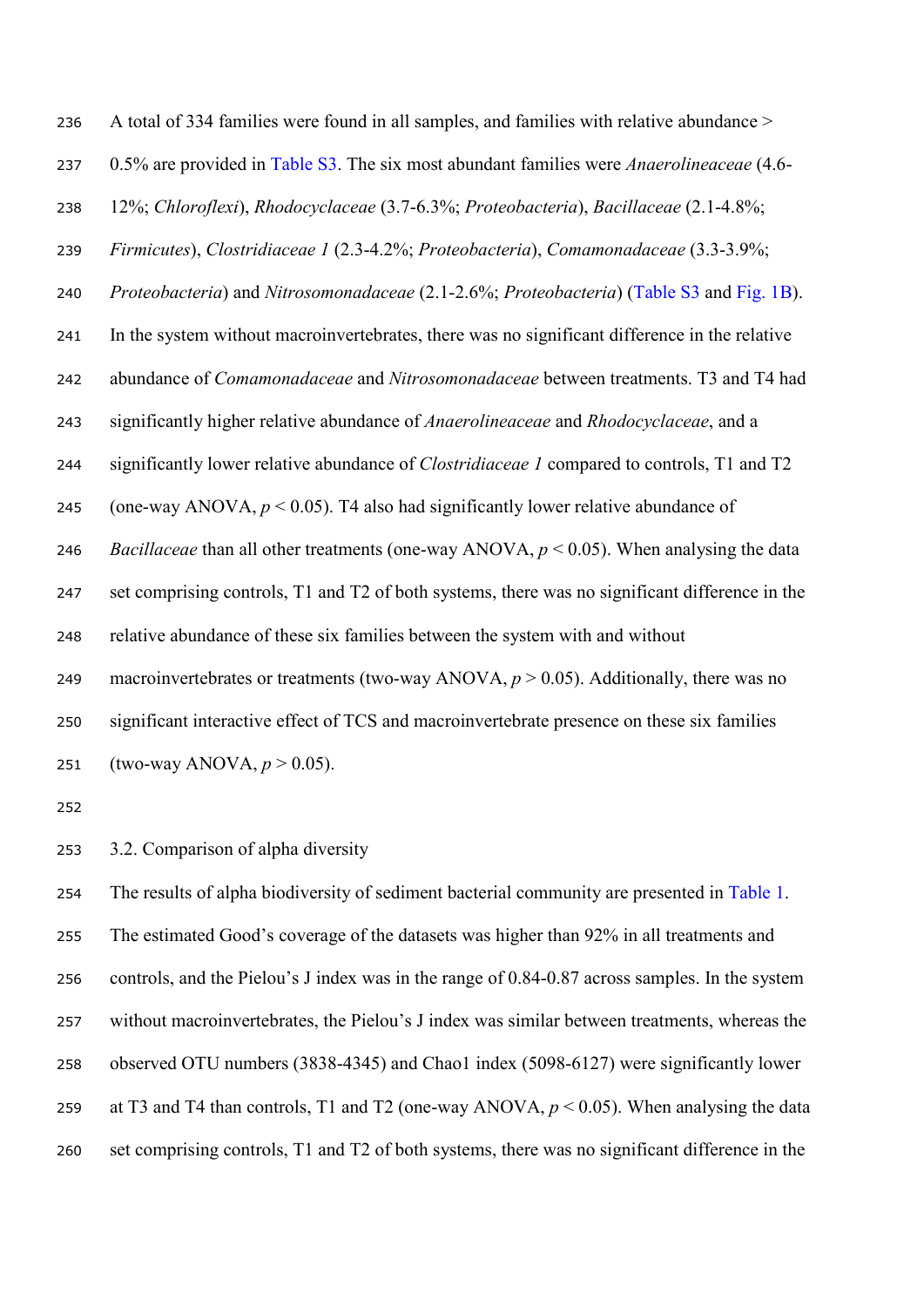| 261 | observed OTU numbers, Chao1 index or Pielou's J index between the system with and            |
|-----|----------------------------------------------------------------------------------------------|
| 262 | without macroinvertebrates or treatments (two-way ANOVA, $p > 0.05$ ). However, there was a  |
| 263 | significant interactive effect of TCS and macroinvertebrate presence on the Pielou's J index |
| 264 | (two-way ANOVA, $p < 0.05$ ).                                                                |
| 265 |                                                                                              |
| 266 | 3.3 Individual effects of TCS and benthic macroinvertebrate presence                         |
| 267 | There was a significant difference in the sediment bacterial community composition at the    |
| 268 | OTU level between the water control and acetone control (Monte Carlo permutation test; $p =$ |

 0.022). In the system without macroinvertebrates, there was no significant difference in the bacterial community structure between the acetone control and the two lowest TCS treatments 271 (i.e., T1 and T2). However, the bacterial community structure of the 80 and 240 µg TCS/g dw 272 sed treatments were significantly different from that of the acetone control ( $p = 0.008$  and 0.002, respectively).

 The results of the Monte Carlo permutation test show that there was no significant difference in the sediment bacterial community composition at the OTU level between the two systems 277 for the data set including only controls ( $p = 0.44$ ) or the data set comprising the control, T1 278 and T2 treatments  $(p = 0.38)$ .

3.4 Interactive effects of TCS and benthic macroinvertebrate presence

 There was a significant interactive effect of 8 µg TCS/g dw sed and macroinvertebrate 282 presence on the bacterial community structure (Monte Carlo permutation test;  $p = 0.002$ ). Accordingly, T2 of the system with macroinvertebrates was placed separately from the remaining groups on the first axis which captured 17% of the total variation in the bacterial 285 community structure (Fig. 2). T1 of the system without macroinvertebrates was separated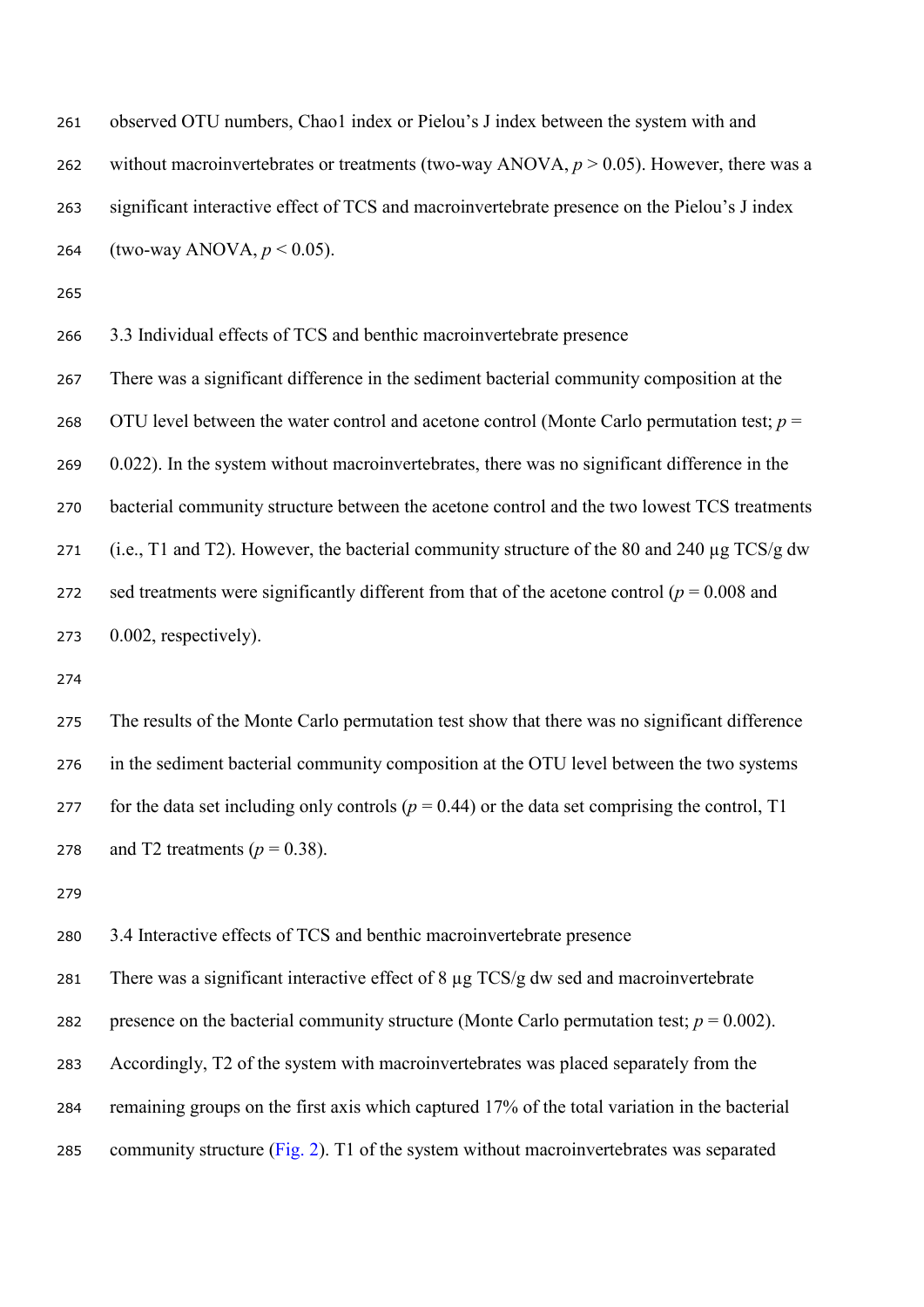286 from other groups on the second axis, which captured  $6.7\%$  of the total variation (Fig. 2). 287 There were 52 OTUs showing an  $r^2 > 0.65$  on both axes, and most of these OTUs had either higher or lower relative abundance in the T2 of the system with macroinvertebrates compared to the other system and treatments.

 Comparing the 39 most dominant families (> 0.5%) between the two systems of T2, the relative abundances of *Burkholderiaceae*, *Caulobacteraceae* and *Holophagaceae* were significantly higher in the system with than without macroinvertebrates (independent t tests, *p*  $294 \leq 0.05$ ; Fig. 3). For the acetone control and T1, there was no significant difference in the relative abundance of *Burkholderiaceae* or *Caulobacteraceae* between the two systems, however the relative abundance of *Holophagaceae* was significantly higher in the system 297 without than with macroinvertebrates  $(p < 0.05;$  Fig. 3).

#### **4. Discussion**

 We quantified sediment bacterial community structures in microcosms mimicking subtropical shallow freshwater benthic ecosystems exposed to TCS using Illumina high-throughput 302 sequencing. We found that sediment-associated TCS at concentrations  $\geq 80 \mu g/g$  dw sed alone significantly altered the sediment bacterial community structure and reduced the richness of sediment bacterial communities. In the presence of benthic macroinvertebrates, 8 µg TCS/g dw sed also induced significant alteration to the sediment bacterial community. However, benthic macroinvertebrates at the density used in the current experiment had no effect on the bacterial community in the unspiked sediment. These results demonstrate a significant interactive effect of 8 µg TCS/g dw sed and the presence of benthic macroinvertebrates on the sediment bacterial community.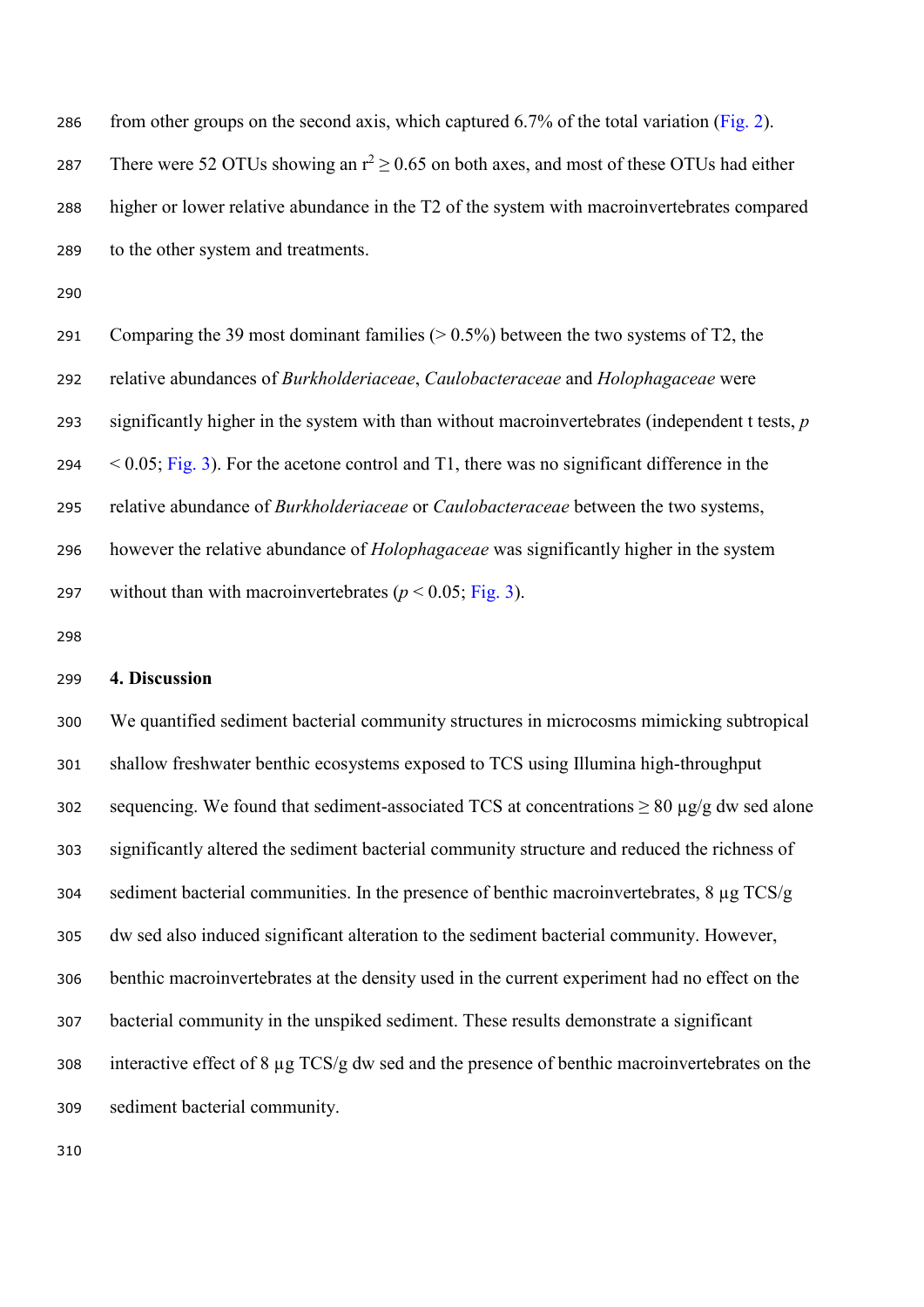4.1 Individual effects of TCS on the sediment bacterial community

312 In the system without macroinvertebrates, TCS at concentrations  $\geq 80 \mu g/g$  dw sed significantly altered the sediment bacterial community structure and reduced the richness of 314 sediment bacterial communities (Table 1). This is comparable to the findings of McNamara et al. (2014), who demonstrated that anaerobic bacterial community structure altered following 316 exposure to TCS at concentrations higher than 50  $\mu$ g/g in bio-solids. However, 8  $\mu$ g TCS/g dw sed alone did not significantly influence the richness, evenness or structure of the bacterial community in the sediment after a 28 days exposure under the conditions of the current study (Table 1). Unlike our findings, TCS significantly decreased the bacterial community diversity in the artificial stream sediment after 14 and 34 days exposure at concentration of 5.7 and 8.1  $\frac{1}{221}$   $\mu$ g/g dw sed (Drury et al., 2013). The discrepancy between the two studies could be attributed to the different spiking approaches: the sediment was directly spiked with TCS in the current 323 study, whereas Drury et al. (2013) added the TCS to the water phase to reach a concentration of 8 mg/L, producing a TCS sediment concentration of 0.0018 µg/g dw sed at the beginning of the experiment. Therefore, there may have been a difference in how strongly TCS was bound to the sediment particles and herewith in the bioavailability of TCS to benthic bacteria between the present study and Drury et al. (2013). However, little information is known regarding the relation between spiking method and bioavailability (both for bacteria and invertebrates) of hydrophobic organic contaminants. Additionally, because the exposure ran 330 for 28 days, bacteria might have shown a short-term response to TCS at 0.8 and 8  $\mu$ g/g dw followed by a rapid recovery. Indeed, TCS at 1.8 µg/L altered bacterial community and affected algal-cyanobacterial abundance and diversity, but recovery and adaptation of the biofilm community were also observed during a 8 weeks exposure period (Lawrence et al., 2015). In parallel with alterations in the sediment bacterial community, TCS at concentrations  $> 80 \mu$ g/g dw sed significantly enhanced sediment NH<sub>4</sub>-N levels (Peng et al., 2018). This is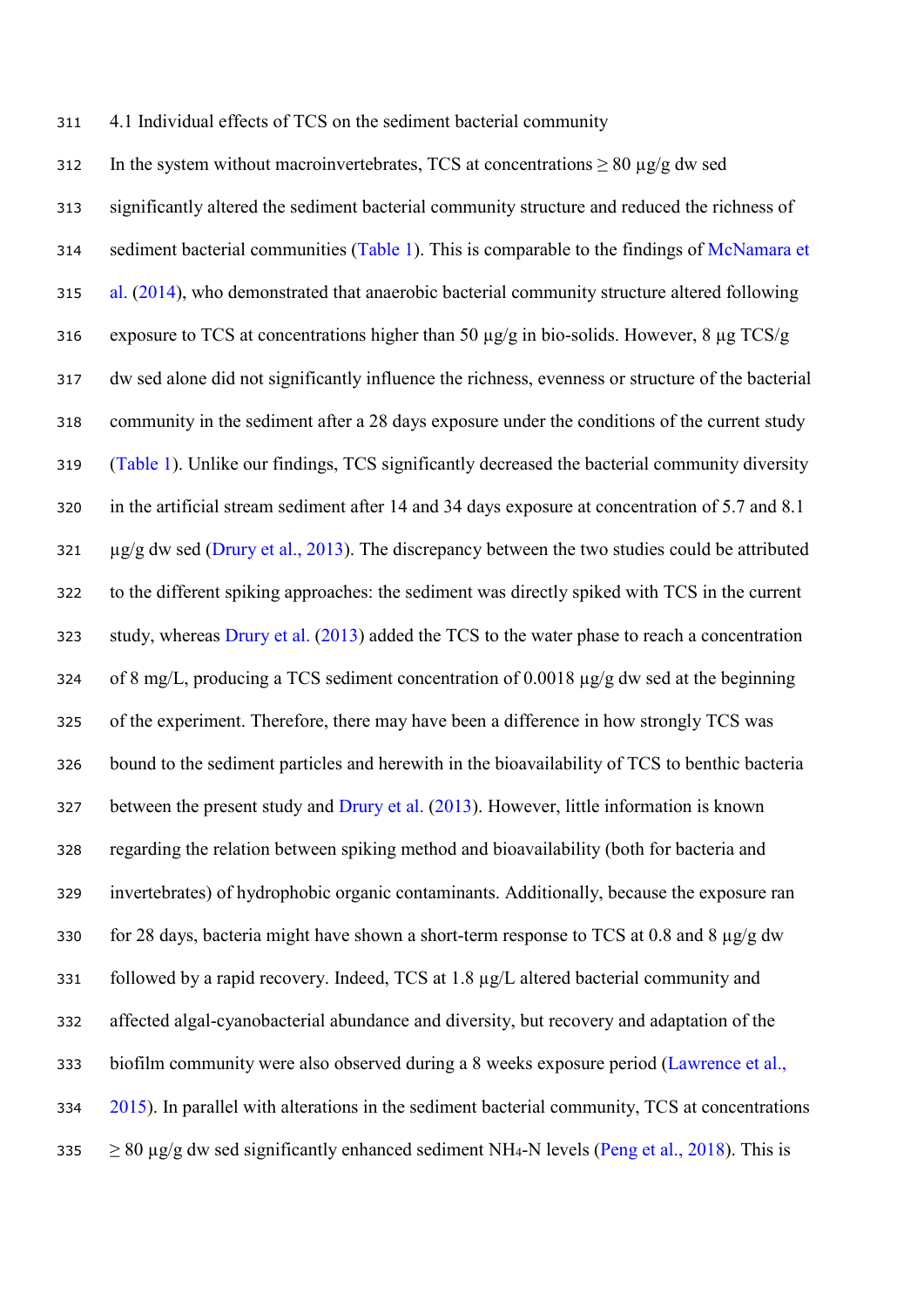likely to be associated with the effects of TCS on nitrifying and denitrifying taxa of the bacterial community in the sediment. For example, Waller and Kookana (2009) found that 338 TCS at concentration  $\geq 50 \mu g/g$  dw affected the nitrogen cycle in clay soil. Unfortunately, we did not analyse microbial functions which would assist in explaining such difference. Therefore, we recommend to analyse microbial functions in combination with microbial community composition in future studies.

343 Additionally, TCS at concentrations  $\geq 80 \mu g/g$  dw alone also significantly affected the relative abundance of several dominant bacterial taxa. For example, 80 and 240 µg TCS/g dw sed significantly increased the relative abundance of *Chloroflexi* (Table S2 and Fig. 1A). This could be attributed to the capacity of some bacteria belonging to *Chloroflexi* to dechlorinate organochlorines (Krzmarzick et al. 2012). Likewise, during a 618 days incubation, TCS exposure resulted in a 20-fold increase in the abundance of *Dehalococcoides*-like *Chloroflexi* 16S rRNA genes (determined by qPCR) in anaerobic soil at environmentally relevant concentrations compared with a 5-fold increase in abundance under the absence of TCS (McNamara and Krzmarzick, 2013). Since *Chloroflexi* are important for sediment carbon 352 cycling and organohalide respiration (Hug et al., 2013), they may contribute to the slow dissipation of TCS, an organochlorine, as observed in the microcosms (Peng et al., 2018). Similar to *Chloroflexi*, TCS at these concentrations also increased the relative abundance of *Cyanobacteria* (Table S2 and Fig. 1A), which is in agreement with the findings from previous laboratory studies (Drury et al., 2013; Lawrence et al., 2015). However, during the same period, these treatments inhibited the growth of pelagic algae (Peng et al., 2018). These findings confirmed the conclusion that some *cyanobacteria* are more tolerant to TCS exposure than other algae or are able to adapt (Lawrence et al., 2009; 2015; Drury et al., 2013). Unlike *Chloroflexi* and *Cyanobacteria*, TCS significantly reduced the relative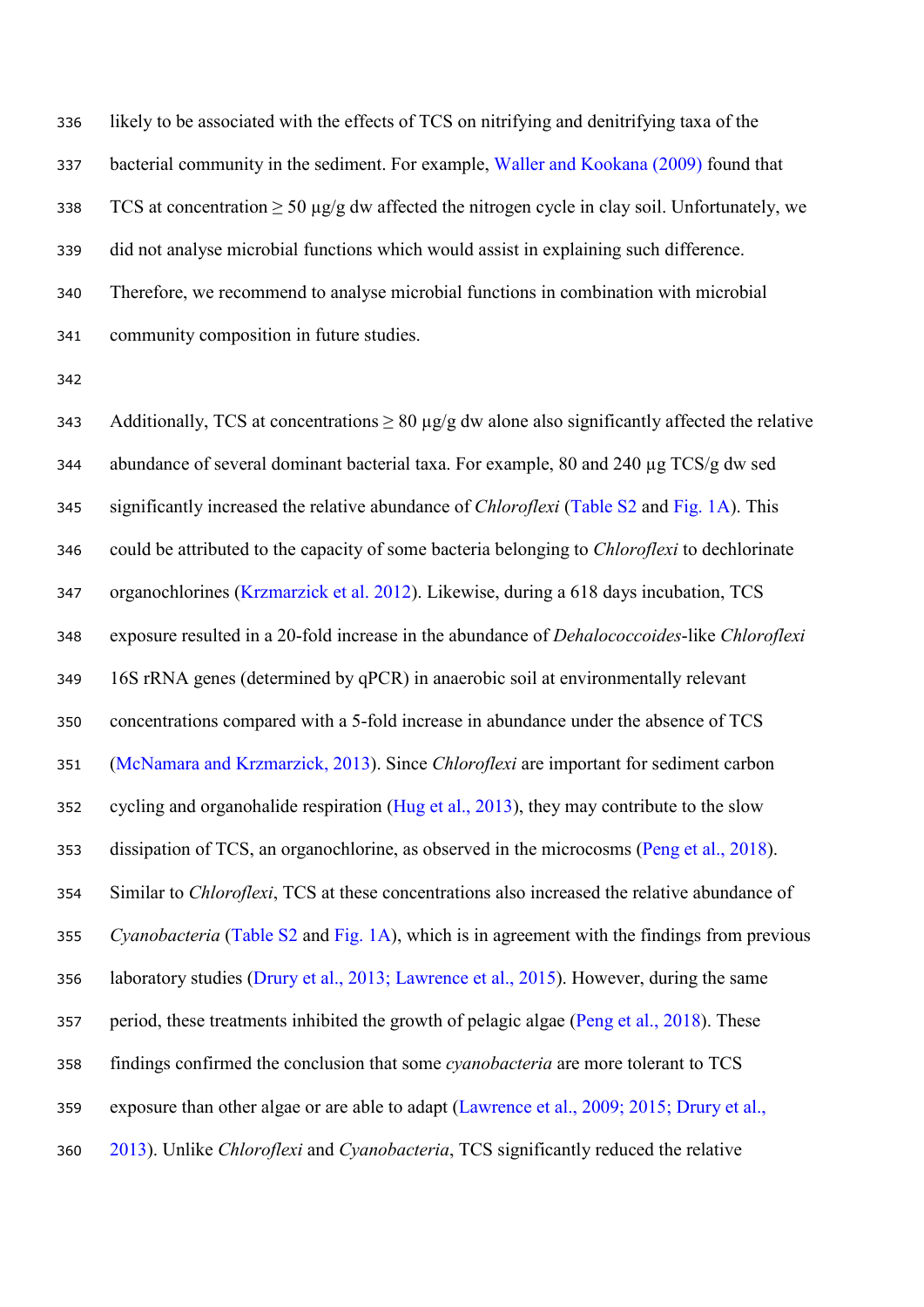abundance of *Firmicutes* at 80 and 240 µg/g dw sed (Table S2 and Fig. 1A). Likewise, a previous study found that the relative abundance of *Firmicutes* was negatively correlated with 363 TCS concentration in the effluent of an urban wastewater (Novo et al., 2013). Based on these findings, *Firmicutes* were more sensitive to sediment-associated TCS than *Chloroflexi* and *Cyanobacteria*.

 4.2 Individual effects of benthic macroinvertebrates on the sediment bacterial community The presence of benthic macroinvertebrates alone did not induce measurable changes to the structure of bacterial community in the unspiked sediment, but significantly altered the relative abundance of a few bacteria, such as *Firmicutes* and *Bacteroidetes* (Table S2). This is likely related to biological activities, such as worm bioturbation, that may alter the oxygen concentration in the sediment and across the sediment-water interface (Mermillod-Blondin et al., 2005; Zhang et al., 2010). For example, the bulk-deposit feeder *L. hoffmeisteri* used in our study ingest sediment at depth and defecate at the sediment surface using a conveyor-belt feeding strategy (Reible et al., 1996). Therefore, *L. hoffmeisteri* can transport anoxic sediment to the sediment surface and increase the penetration of oxygen into the sediment column via irrigation of their burrows with oxygen-rich overlying water. Similar stimulating effects of macrofaunal bioturbation on the oxygenation of deeper anoxic sediments has been reported for sediments inhabited by the polychaete *Nereis diversicolor* and the brittle star *A. filiformis* (Granberg et al., 2005; Selck et al., 2005). Additionally, deposit-feeding organisms may use microbes as a food source and thereby depress the abundance of microbes (Tachet et al., 2000). Our results are partly in line with a previous study, which found that the presence of benthic macroinvertebrates (i.e., *Corbicula fluminea*, tubificid worms, and *Chironomidae* larvae) altered the dominant bacterial groups in sediments due to bioturbation by benthic macroinvertebrates (Zeng et al., 2014).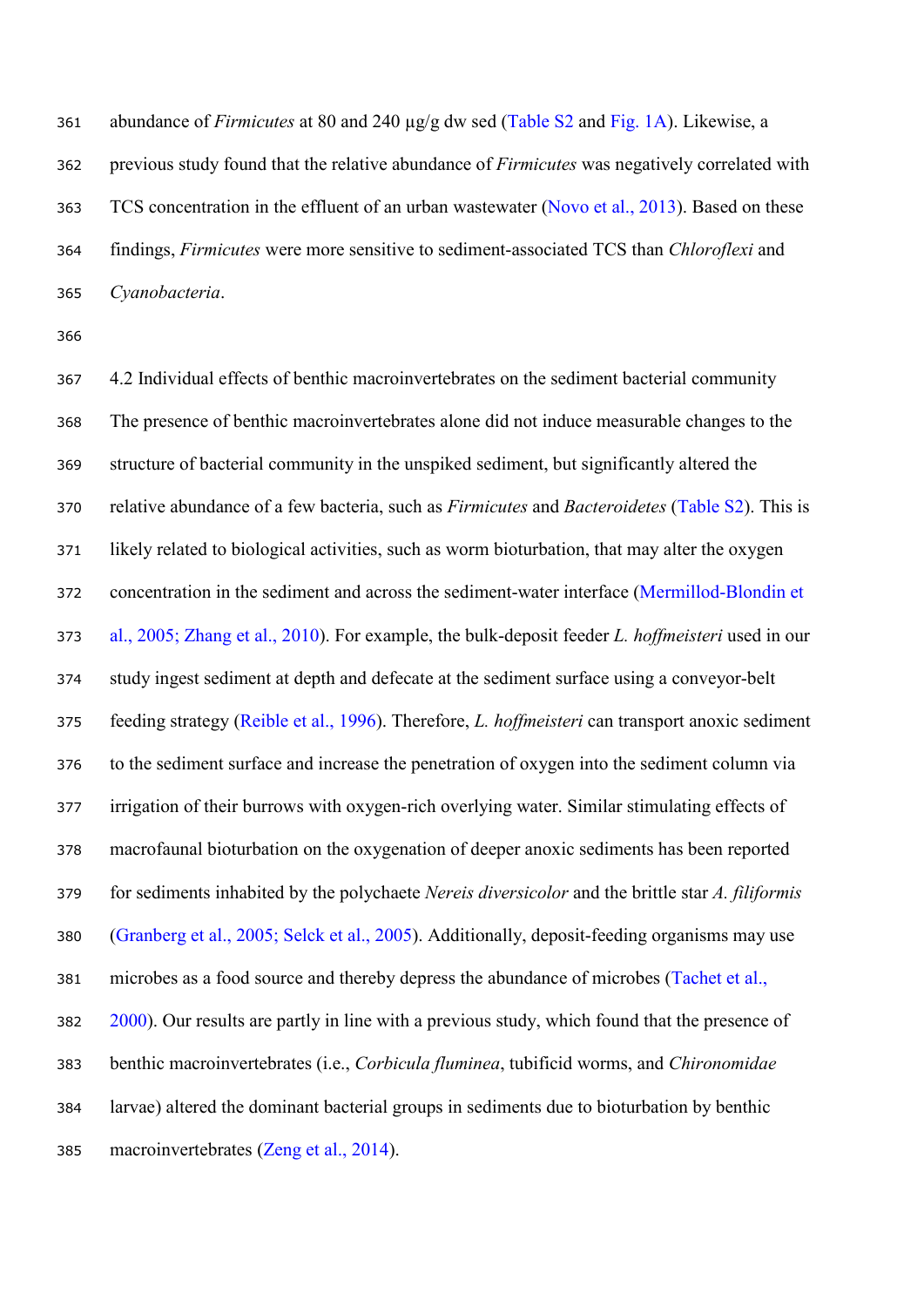4.3 Interactive effects of TCS and presence of benthic macroinvertebrates on the sediment bacterial community

 There was a significant interactive effect of 8 µg TCS/g dw sed and macroinvertebrate 390 presence on the sediment bacterial community structure  $(Fig. 2)$ . This may be associated with the difference in TCS bioavailability due to the disturbance of the water-sediment interface caused by the presence of benthic macroinvertebrates (Cuny et al., 2007; Selck et al., 2005). Due to their feeding strategy which includes ingestion of sediment particles, *L. hoffmeisteri* can be exposed to sediment-associated TCS from the gut, which may result in TCS dissolution and solubilisation in the worm gut (Gilbert et al., 2001; Cuny et al., 2007). Therefore, in addition to potentially increasing bioaccumulation of TCS from the gut into worm tissue, the TCS passage through the worm gut may stimulate the TCS bioavailability to sediment bacterial communities (both in the gut and in the defecated fecal matter). Similar to our findings, a previous study reported that after a 45-d incubation the bioturbation by *N. diversicolor* significantly altered the bacterial community structure in oil contaminated coastal 401 sediments, whereas there was no visible changes in the uncontaminated sediment (Cuny et al., 2007).

404 There was also a significant interactive effect of  $8 \mu$ g TCS/g dw sed and macroinvertebrate presence on a few dominant families, including *Burkholderiaceae*, *Caulobacteraceae* and *Holophagaceae*, as their relative abundances were significantly higher due to the presence of benthic macroinvertebrates in the 8 µg/g dw treatment but not in the acetone control or 0.8  $\mu$ g/g dw treatment (Fig. 3). It is possible that these positive interactive effects were related to the involvement of these bacteria in the TCS degradation process. Indeed, *Cupriavidus* (a genus of *Burkholderiaceae*), *Brevundimonas* (a genus of *Caulobacteraceae*), and *Geothrix* (a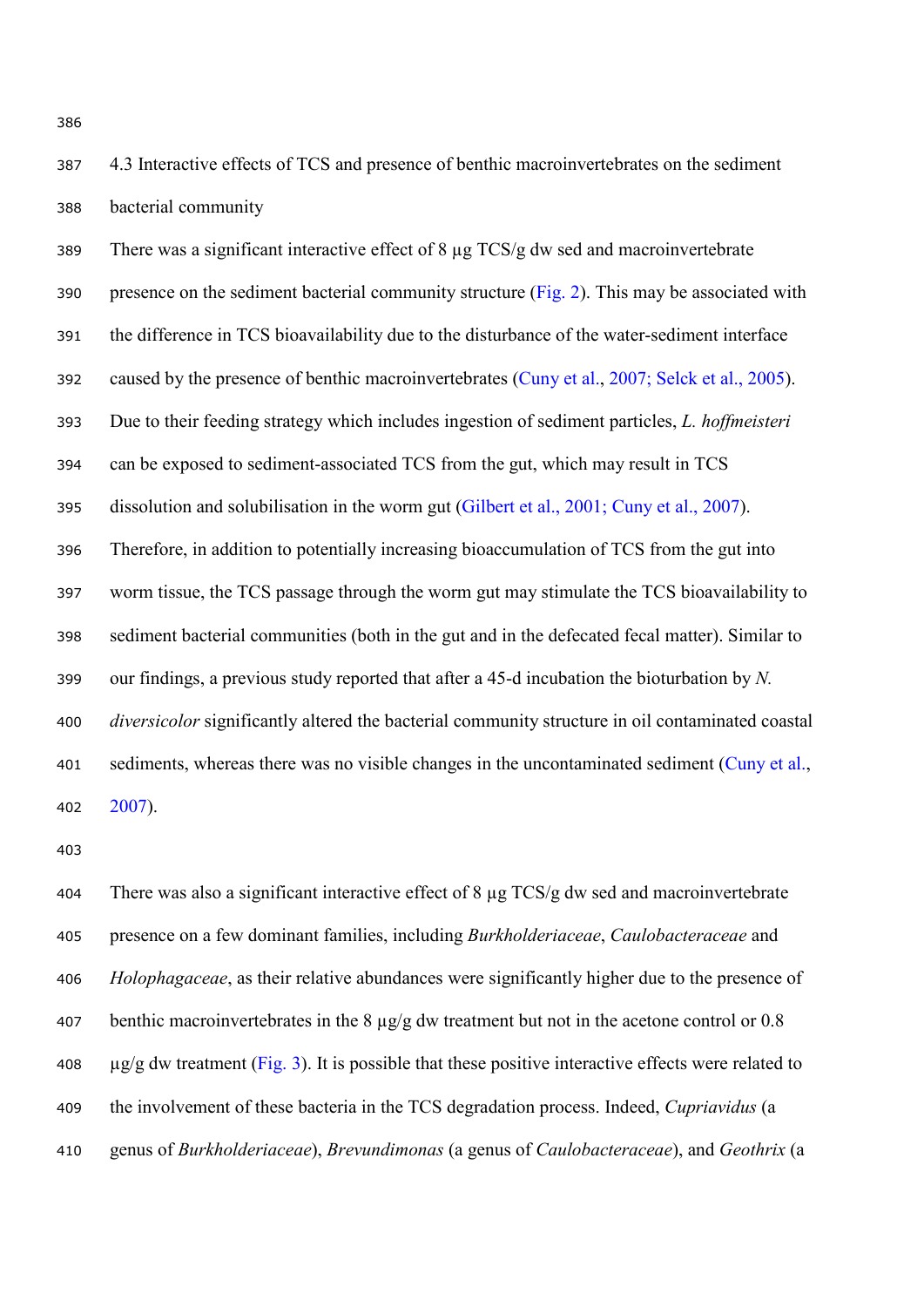| 411 | genus of <i>Holophagaceae</i> ) are associated with the biodegradation of aromatic compounds (e.g. |
|-----|----------------------------------------------------------------------------------------------------|
| 412 | p-xylene), diclofop-methyl (a chlorinated pesticide) and TCS, respectively (Bacosa et al.,         |
| 413 | 2012; Zhang et al., 2018; Wang et al., 2018). Therefore, Cupriavidus and Brevundimonas may         |
| 414 | be capable of degrading TCS as well and thereby stimulate their growth by using TCS as a           |
| 415 | carbon source. Additionally, since Cupriavidus exist in the gut of Eisenia fetida (an              |
| 416 | earthworm) (Ma et al., 2017), bacteria of the above three families may exist in the guts of        |
| 417 | macroinvertebrates as well and further promote TCS degradation in macroinvertebrates,              |
| 418 | which could also produce elevated levels of bacteria in the sediment following excretion.          |
| 419 | Indeed, the presence of benthic macroinvertebrates slightly accelerated TCS dissipation in the     |
| 420 | system (Peng et al. 2018). However, further studies are required to elucidate such                 |
| 421 | relationships.                                                                                     |
| 422 |                                                                                                    |
| 423 | In summary, our results indicate that sediment-associated TCS (both in absence and presence        |
| 424 | of benthic macroinvertebrates) would not impact the sediment bacterial communities at              |
| 425 | environmentally relevant concentrations (Table S4). However, when TCS concentration                |
| 426 | reached 80 µg/g dw, TCS alone significantly altered the taxonomic composition and reduced          |
| 427 | the alpha diversity of sediment bacterial communities. Additionally, benthic                       |
| 428 | macroinvertebrate presence interacted with TCS to increase the TCS toxicity to the sediment        |
| 429 | bacterial community, resulting in a significant alteration to the sediment bacterial community     |
| 430 | structure when TCS concentration reached 8 $\mu$ g/g dw sed (~ 5 fold-reported maximum, 1.33       |
| 431 | $\mu$ g/g dw: Zhao et al., 2010). These results suggest the importance of considering the          |
| 432 | interaction between hydrophobic organic compounds and the presence of benthic                      |
| 433 | macroinvertebrates when assessing effects of sediment-associated chemicals on sediment             |
| 434 | bacterial communities.                                                                             |
|     |                                                                                                    |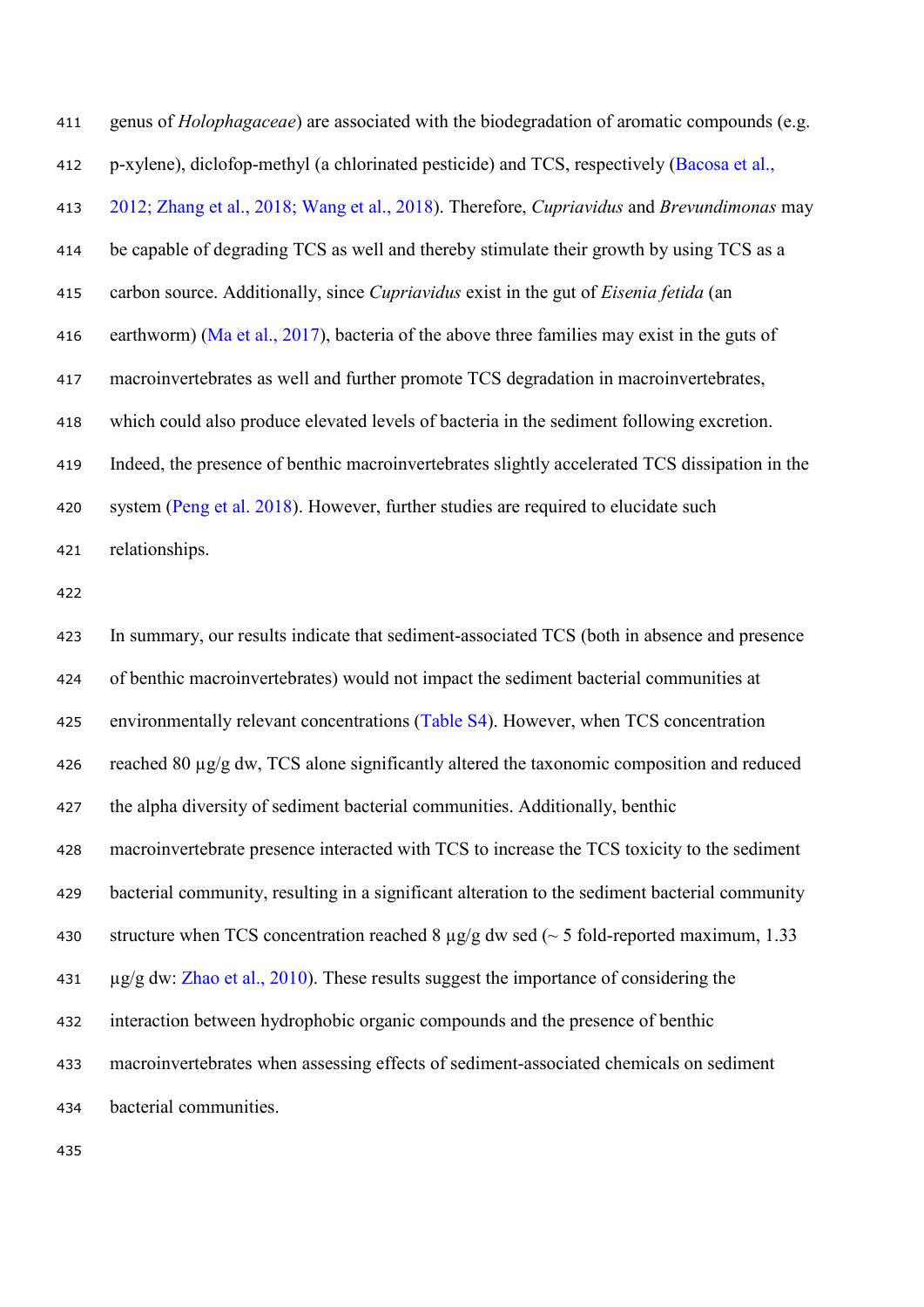#### **Acknowledgments**

- The authors would like to acknowledge the financial support from the Research Institute for
- Fragrance Materials. We also thank the partial financial support from the National Natural
- Science Foundation of China (NSFC 41473105).
- 

#### **References**

- Bacosa, H.P., Suto, K., Inoue, C., 2012. Bacterial community dynamics during the preferential degradation of aromatic hydrocarbons by a microbial consortium. Int.
- Biodeter. Biodegr. 74, 109-115.
- Biddle, J.F., Fitz-Gibbon, S., Schuster, S.C., Brenchley, J.E., House, C.H., 2008.
- Metagenomic signatures of the Peru Margin subseafloor biosphere show a genetically distinct environment. PNAS. 105, 10583-10588.
- Burkhardt, B.G., Watkins-Brandt, K.S., Defforey, D., Paytan, A., White, A.E., 2014.
- Remineralization of phytoplankton-derived organic matter by natural populations of heterotrophic bacteria. Mar. Chem. 163, 1-9.
- Caporaso, J.G., Kuczynski, J., Stombaugh, J., Bittinger, K., Bushman, F.D., Costello, E.K.,
- Fierer, N., Peña, A.G., Goodrich, J.K., Gordon, J.I., 2010. QIIME allows analysis of
- high-throughput community sequencing data. Nat. methods 7, 335-336.
- Cuny, P., Miralles, G., Cornet-Barthaux, V., Acquaviva, M., Stora, G., Grossi, V., Gilbert, F.,
- 2007. Influence of bioturbation by the polychaete Nereis diversicolor on the structure of
- bacterial communities in oil contaminated coastal sediments. Mar. Pollut. Bull. 54, 452- 459.
- DeSantis, T.Z., Hugenholtz, P., Larsen, N., Rojas, M., Brodie, E.L., Keller, K., Huber, T.,
- Dalevi, D., Hu, P., Andersen, G.L., 2006. Greengenes, a chimera-checked 16S rRNA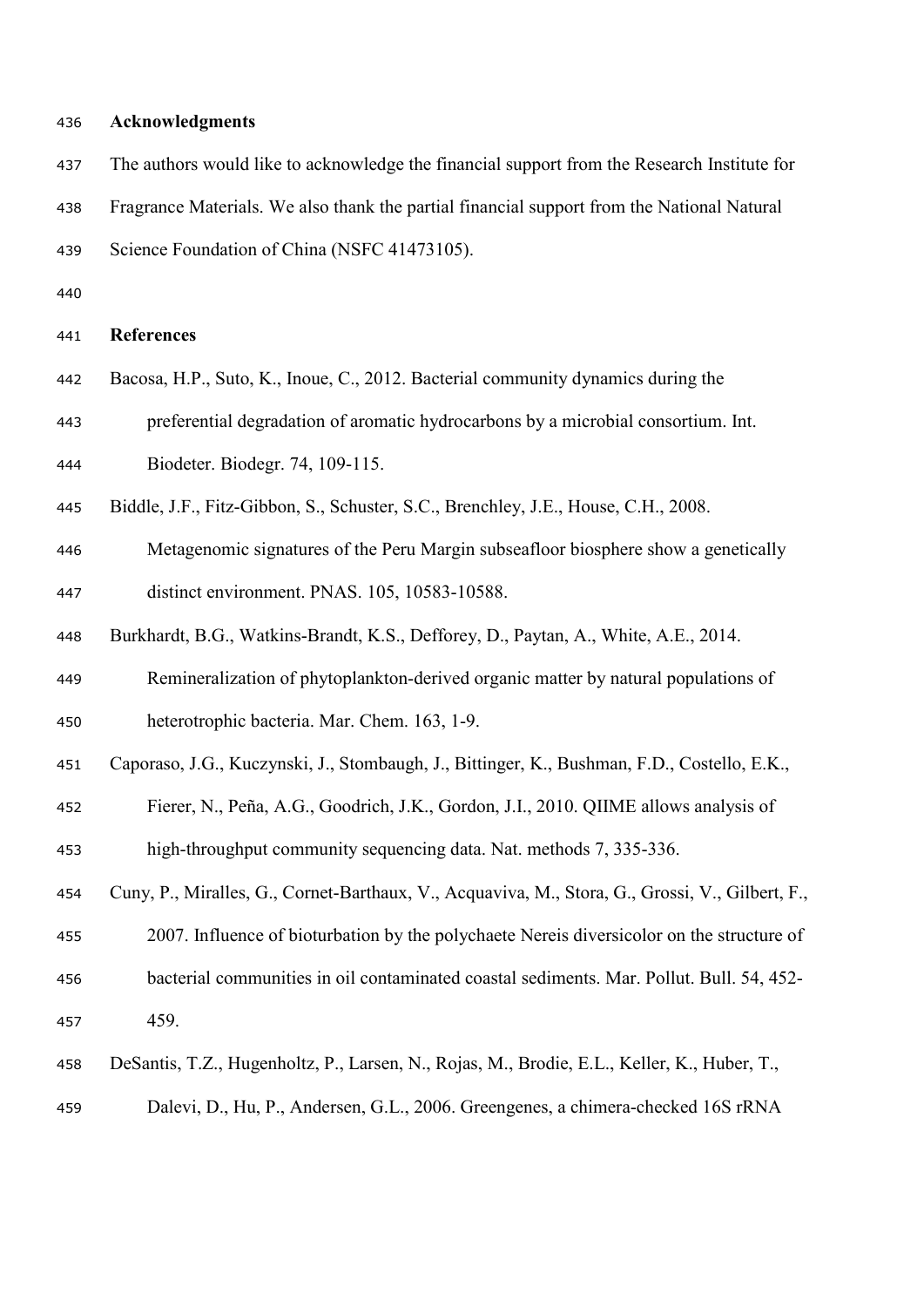- gene database and workbench compatible with ARB. Appl. Environ. Microb. 72, 5069- 5072.
- Drury, B., Scott, J., Rosi-Marshall, E.J., Kelly, J.J., 2013. Triclosan exposure increases
- triclosan resistance and influences taxonomic composition of sediment bacterial communities. Environ. Sci. Technol. 47, 8923-8930.
- ECHA (European Chemicals Agency). 2015. Biocidal Products Committee (BPC): Opinion
- on the Application for Approval of the Active Substance: Triclosan Product-type: 1.

ECHA/BPC/066/2015. Helsinki, Finland.

- https://echa.europa.eu/documents/10162/efc985e4-8802-4ebb-8245-29708747a358
- [accessed 10 July 2018].
- Edgar, R.C., 2013. UPARSE: highly accurate OTU sequences from microbial amplicon reads. Nat. methods 10, 996.
- FDA (U.S. Food and Drug Administration). 2016. 21 CFR Part 310 Safety and Effectiveness
- of Consumer Antiseptics. Topical Antimicrobial Drug Products for Over-the-Counter
- Human Use. Final Rule. Fed Reg 81:61106-61130.
- Gilbert, F., Stora, G., Desrosiers, G., Deflandre, B., Bertrand, J.-C., Poggiale, J.-C., Gagne, J.-
- P., 2001. Alteration and release of aliphatic compounds by the polychaete Nereis virens
- (Sars) experimentally fed with hydrocarbons. J. Exp. Mar. Biol. Ecol. 256, 199-213.
- Goodman, M., Naiman, D.Q., LaKind, J.S., 2018. Systematic review of the literature on

triclosan and health outcomes in humans. Crit. Rev. Toxicol. 48, 1-51.

- Granberg, M.E., Hansen, R., Selck, H., 2005. Relative importance of macrofaunal burrows for
- the microbial mineralization of pyrene in marine sediments: impact of macrofaunal
- species and organic matter quality. Mar. Ecol. Prog. Ser. 288, 59-74.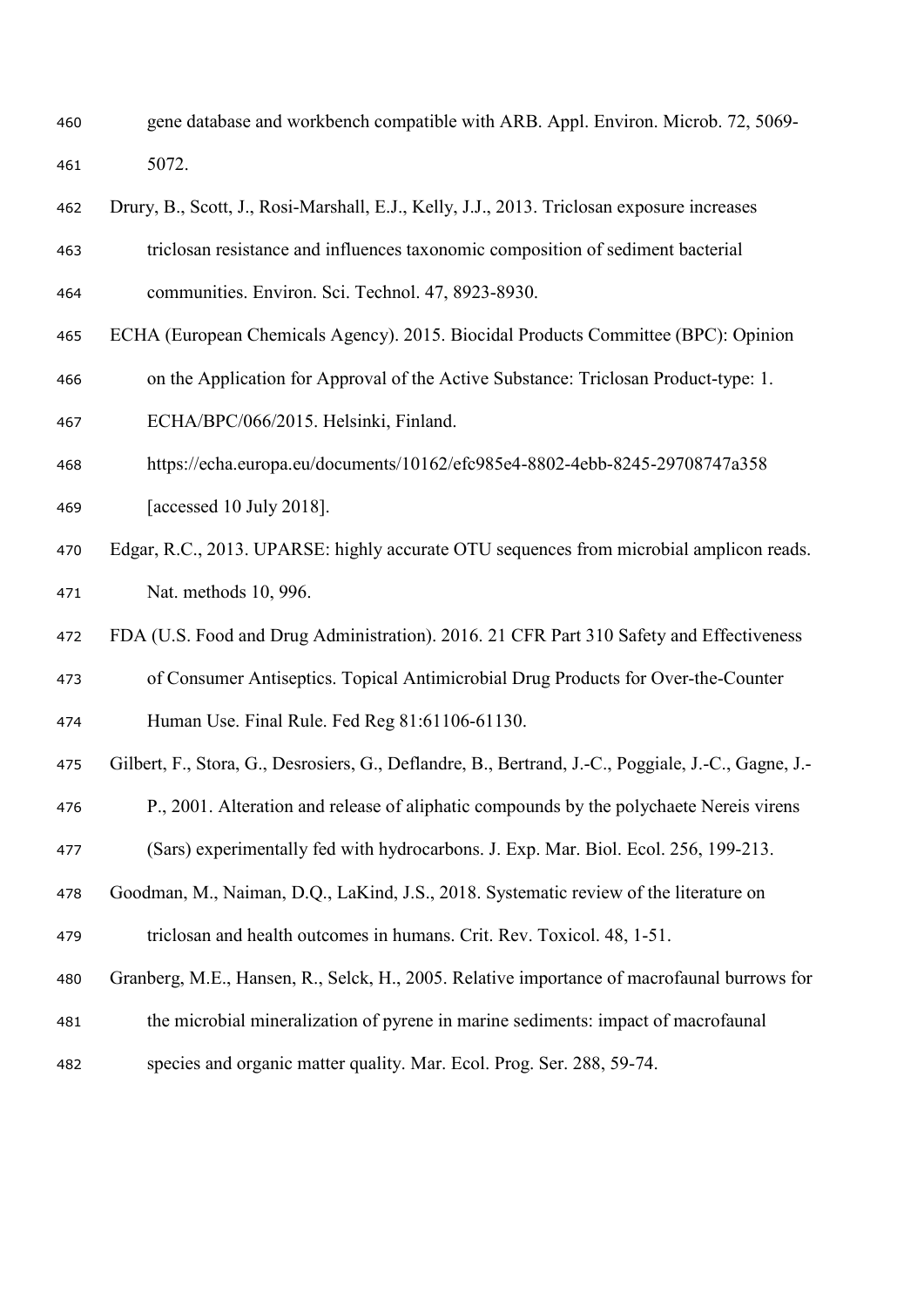| 483 |  |  |  | Granberg, M.E., Selck, H., 2007. Effects of sediment organic matter quality on |
|-----|--|--|--|--------------------------------------------------------------------------------|
|     |  |  |  |                                                                                |

- bioaccumulation, degradation, and distribution of pyrene in two macrofaunal species and their surrounding sediment. Mar. Environ. Res. 64, 313-335.
- Halden, R.U., Lindeman, A.E., Aiello, A.E., Andrews, D., Arnold, W.A., Fair, P., Fuoco,
- R.E., Geer, L.A., Johnson, P.I., Lohmann, R., 2017. The Florence Statement on Triclosan and Triclocarban. Environ. Health Persp. 125, 064501.
- Heath, R.J., Yu, Y.-T., Shapiro, M.A., Olson, E., Rock, C.O., 1998. Broad spectrum antimicrobial biocides target the FabI component of fatty acid synthesis. J. Biol. Chem. 273, 30316-30320.
- Hug, L.A., Castelle, C.J., Wrighton, K.C., Thomas, B.C., Sharon, I., Frischkorn, K.R.,
- Williams, K.H., Tringe, S.G., Banfield, J.F., 2013. Community genomic analyses
- constrain the distribution of metabolic traits across the Chloroflexi phylum and indicate roles in sediment carbon cycling. Microbiome 1, 22.
- Katz, D.R., Cantwell, M.G., Sullivan, J.C., Perron, M.M., Burgess, R.M., Ho, K.T.,
- Charpentier, M.A., 2013. Factors regulating the accumulation and spatial distribution of
- the emerging contaminant triclosan in the sediments of an urbanized estuary: Greenwich
- Bay, Rhode Island, USA. Sci. Total Environ. 443, 123-133.
- Kristensen, E., 2000. Life at Interfaces and Under Extreme Conditions. Springer, pp. 1-24.
- Krzmarzick, M.J., Crary, B.B., Harding, J.J., Oyerinde, O.O., Leri, A.C., Myneni, S.C.,
- Novak, P.J., 2012. Natural niche for organohalide-respiring Chloroflexi. Appl. Environ. Microb. 78, 393-401.
- Lawrence, J., Zhu, B., Swerhone, G., Roy, J., Wassenaar, L., Topp, E., Korber, D., 2009.
- Comparative microscale analysis of the effects of triclosan and triclocarban on the
- structure and function of river biofilm communities. Sci. Total Environ. 407, 3307-3316.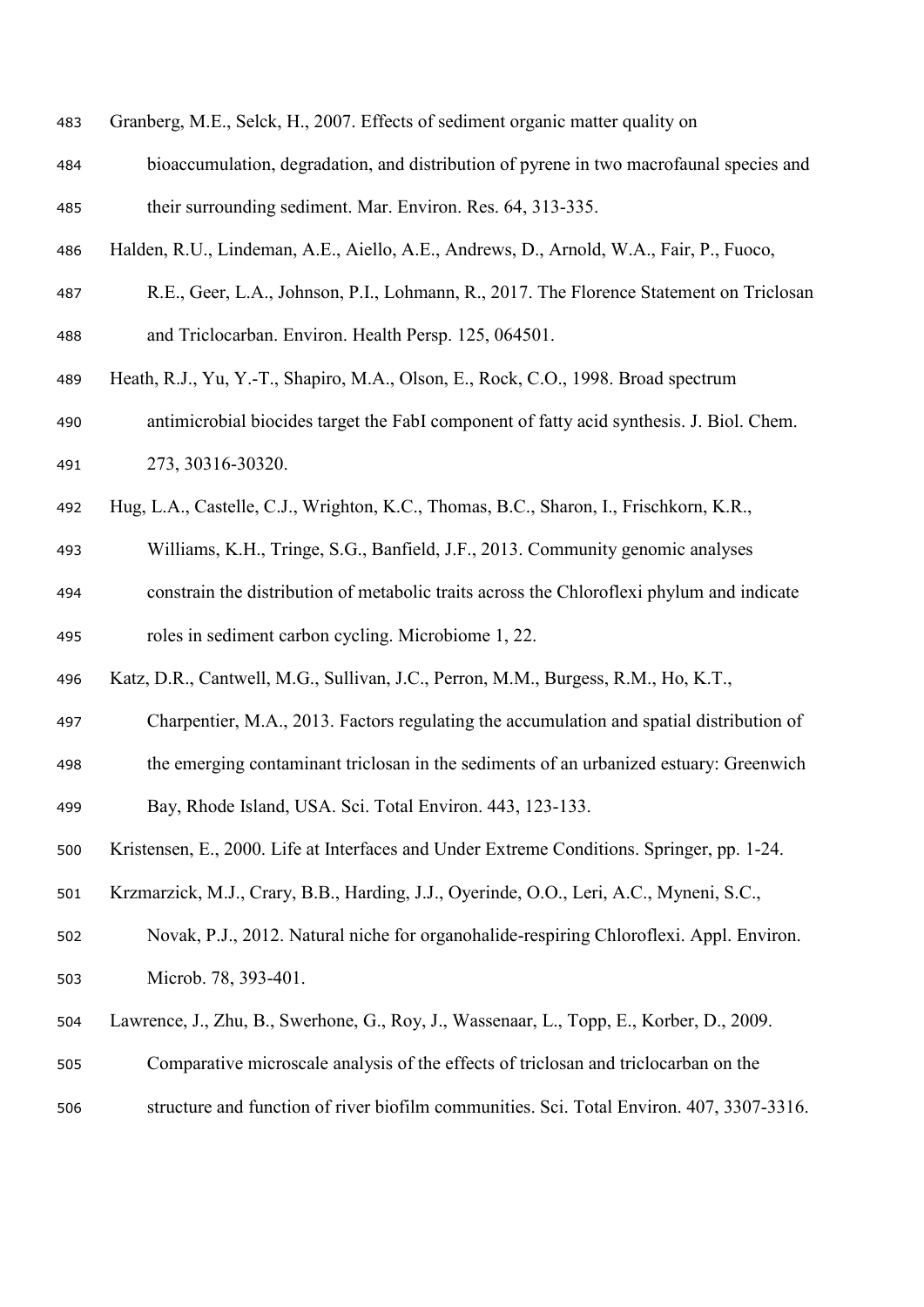| 507 | Lawrence, J., Topp, E., Waiser, M., Tumber, V., Roy, J., Swerhone, G., Leavitt, P., Paule, A.,  |
|-----|-------------------------------------------------------------------------------------------------|
| 508 | Korber, D., 2015. Resilience and recovery: The effect of triclosan exposure timing              |
| 509 | during development, on the structure and function of river biofilm communities. Aquat.          |
| 510 | Toxicol. 161, 253-266.                                                                          |
| 511 | Liu, Y., Zhang, J., Zhao, L., Zhang, X., Xie, S., 2014. Spatial distribution of bacterial       |
| 512 | communities in high-altitude freshwater wetland sediment. Limnology 15, 249-256.                |
| 513 | Ma, L., Xie, Y., Han, Z., Giesy, J.P., Zhang, X., 2017. Responses of earthworms and             |
| 514 | microbial communities in their guts to Triclosan. Chemosphere 168, 1194-1202.                   |
| 515 | Magoč, T., Salzberg, S.L., 2011. FLASH: fast length adjustment of short reads to improve        |
| 516 | genome assemblies. Bioinformatics 27, 2957-2963.                                                |
| 517 | Martínez-Paz, P., Morales, M., Urien, J., Morcillo, G., Martínez-Guitarte, J.L., 2017.          |
| 518 | Endocrine-related genes are altered by antibacterial agent triclosan in Chironomus              |
| 519 | riparius aquatic larvae. Ecotoxicol. Environ. Saf. 140, 185-190.                                |
| 520 | McNamara, P.J., Krzmarzick, M.J., 2013. Triclosan enriches for Dehalococcoides-like             |
| 521 | Chloroflexi in anaerobic soil at environmentally relevant concentrations. FEMS                  |
| 522 | Microbiol. Lett. 344, 48-52.                                                                    |
| 523 | McNamara, P.J., LaPara, T.M., Novak, P.J., 2014. The impacts of triclosan on anaerobic          |
| 524 | community structures, function, and antimicrobial resistance. Environ. Sci. Technol. 48,        |
| 525 | 7393-7400.                                                                                      |
| 526 | Mermillod-Blondin, F., Nogaro, G., Datry, T., Malard, F., Gibert, J., 2005. Do tubificid        |
| 527 | worms influence the fate of organic matter and pollutants in stormwater sediments?              |
| 528 | Environ. Pollut. 134, 57-69.                                                                    |
| 529 | Reible, D., Popov, V., Valsaraj, K., Thibodeaux, L., Lin, F., Dikshit, M., Todaro, M., Fleeger, |
| 530 | J., 1996. Contaminant fluxes from sediment due to tubificid oligochaete bioturbation.           |
| 531 | Water Res. 30, 704-714.                                                                         |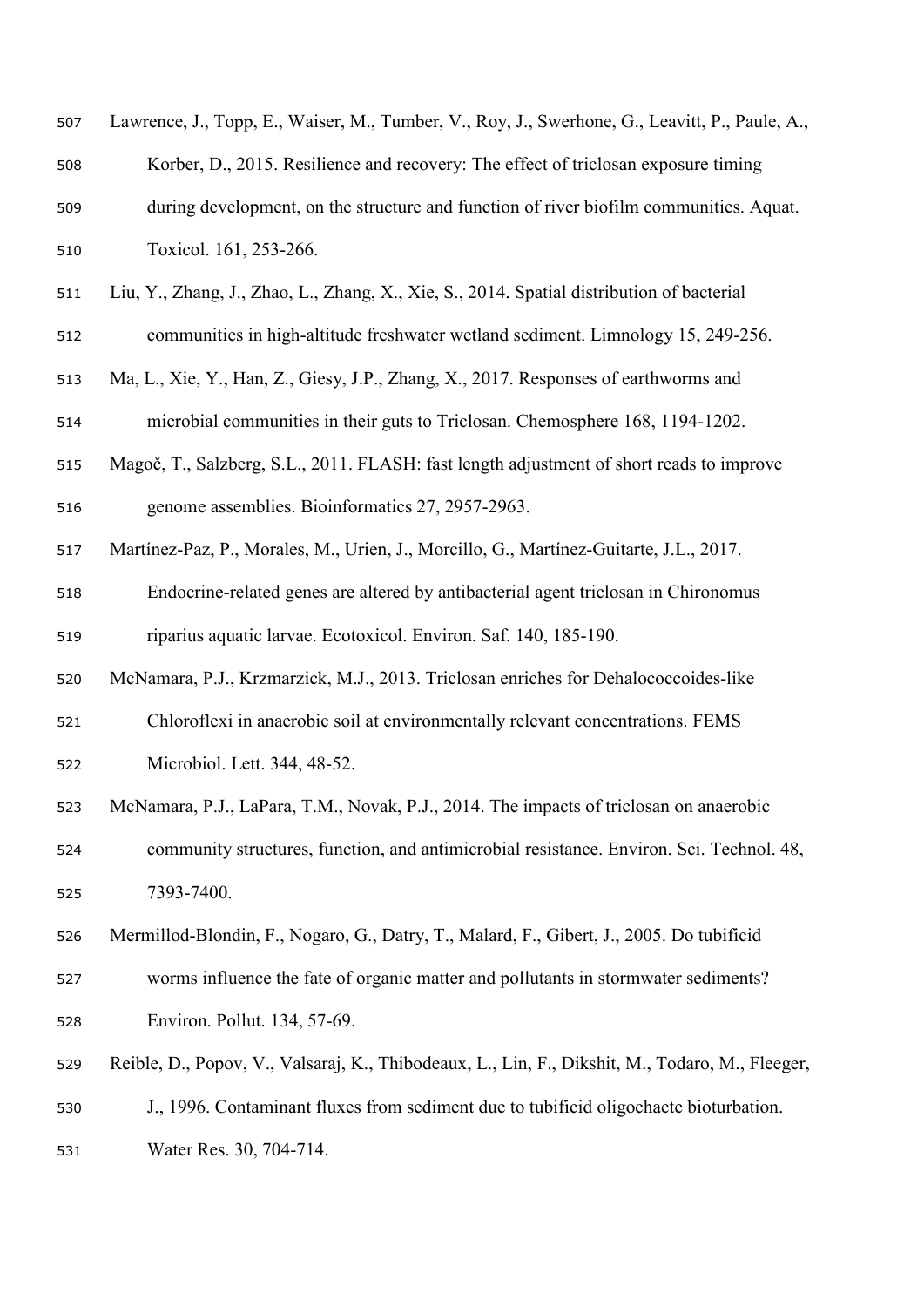| 532 | Peng, F.-J., Diepens, N.J., Pan, C.-G., Bracewell, S.A., Ying, G.-G., Salvito, D., Selck, H., |
|-----|-----------------------------------------------------------------------------------------------|
| 533 | Van den Brink, P.J., 2018. Fate and effects of sediment-associated triclosan in               |
| 534 | subtropical freshwater microcosms. Aquat. Toxicol. 202, 117-125.                              |
| 535 | Peng, F.-J., Pan, C.-G., Zhang, M., Zhang, N.-S., Windfeld, R., Salvito, D., Selck, H., Van   |
| 536 | den Brink, P.J., Ying, G.-G., 2017. Occurrence and ecological risk assessment of              |
| 537 | emerging organic chemicals in urban rivers: Guangzhou as a case study in China. Sci.          |
| 538 | Total Environ. 589, 46-55.                                                                    |
| 539 | Selck, H., Granberg, M.E., Forbes, V.E., 2005. Impact of sediment organic matter quality on   |
| 540 | the fate and effects of fluoranthene in the infaunal brittle star Amphiura filiformis. Mar.   |
| 541 | Environ. Res. 59, 19-45.                                                                      |
| 542 | Suriya, J., Shekar, M.C., Nathani, N.M., Suganya, T., Bharathiraja, S., Krishnan, M., 2017.   |
| 543 | Assessment of bacterial community composition in response to uranium levels in                |
| 544 | sediment samples of sacred Cauvery River. Appl. Microbiol. Biot. 101, 831-841.                |
| 545 | Tachet H, Richoux P, Bournaud M, Usseglio-Polatera P. Invertebrates déau douce;               |
| 546 | systematique, biologie, ecologie. CNRS Editions, Paris, France. 2000.                         |
| 547 | Ter Braak, C., Smilauer, P., 2012. Canoco 5, Windows release (5.00). Software for             |
| 548 | Mutivariate Data Exploration, Testing, and Summarization. Biometris, Plant Research           |
| 549 | International, Wageningen.                                                                    |
| 550 | USEPA, 2010. US EPA-Pesticides-Fact Sheet for Triclosan                                       |
| 551 | https://www3.epa.gov/pesticides/chem search/reg actions/reregistration/fs PC-                 |
| 552 | 054901 1-Mar-10.pdf#page=1&zoom=auto,-13,798                                                  |
| 553 | Wang, Q., Garrity, G.M., Tiedje, J.M., Cole, J.R., 2007. Naive Bayesian classifier for rapid  |
| 554 | assignment of rRNA sequences into the new bacterial taxonomy. Appl. Environ. Microb.          |
| 555 | 73, 5261-5267.                                                                                |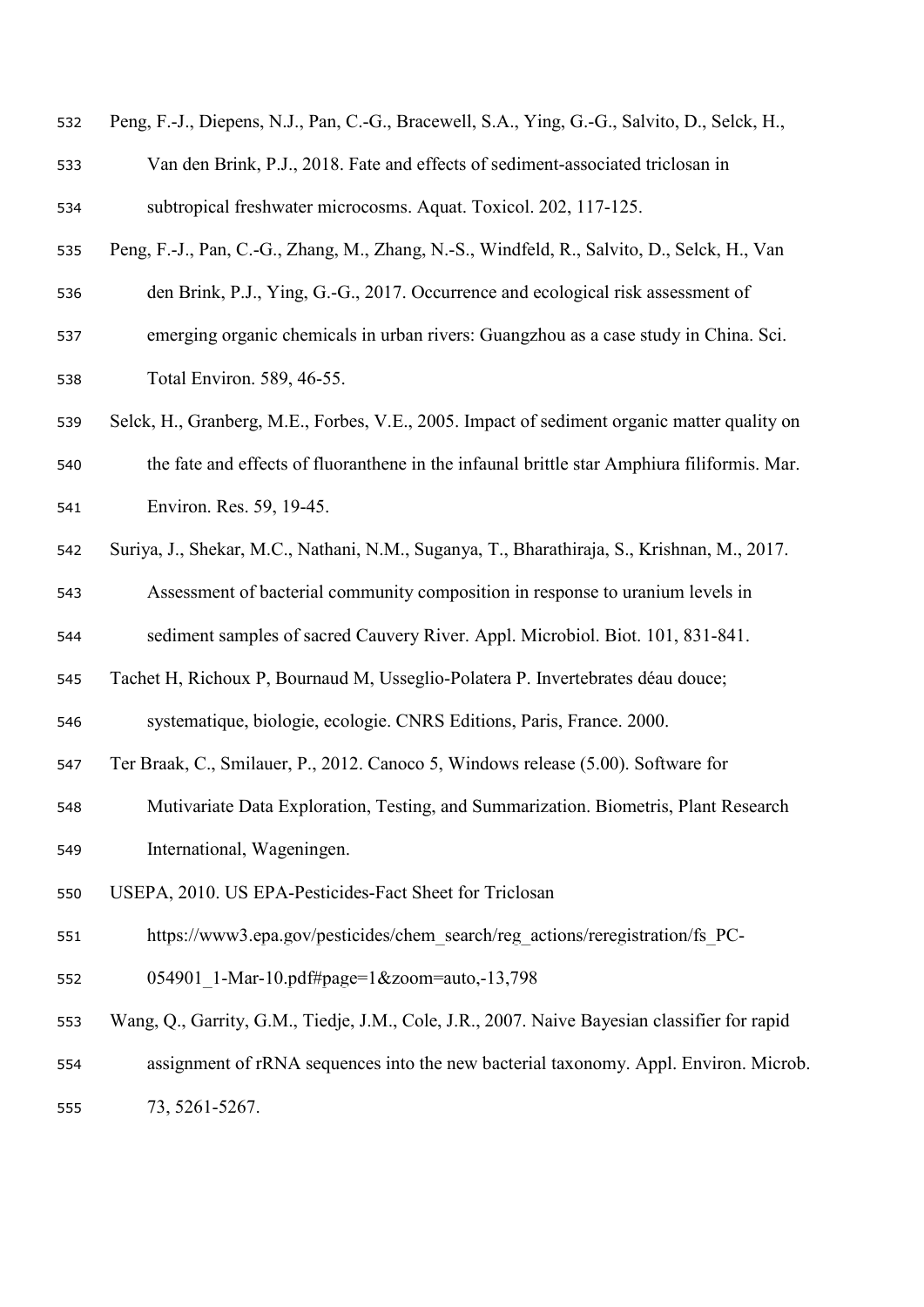- Wang, L., Liu, Y., Wang, C., Zhao, X., Mahadeva, G.D., Wu, Y., Ma, J., Zhao, F., 2018.
- Anoxic biodegradation of triclosan and the removal of its antimicrobial effect in microbial fuel cells. J. Hazard. Mater. 344, 669-678.
- Yang, L.-H., Ying, G.-G., Su, H.-C., Stauber, J.L., Adams, M.S., Binet, M.T., 2008. Growth
- inhibiting effects of 12 antibacterial agents and their mixtures on the freshwater
- microalgae *Pseudokirchneriella subcapitata*. Environ. Toxicol. Chem. 27, 1201-1208.
- Yueh, M.F., Tukey, R.H., 2016. Triclosan: a widespread environmental toxicant with many biological effects. Annu. Rev. Pharmacol. Toxicol. 56, 251-272.
- Zeng, J., Zhao, D.-Y., Liu, P., Yu, Z.-B., Huang, R., Wu, Q.L., 2014. Effects of benthic
- macroinvertebrates bioturbation on the bacterial community composition in lake sediments. Can. J. Microbiol. 60, 517-524.
- Zhang, L., Gu, X., Fan, C., Shang, J., Shen, Q., Wang, Z., Shen, J., 2010. Impact of different benthic animals on phosphorus dynamics across the sediment-water interface. J. Environ. Sci. 22, 1674-1682.
- Zhang, L., Shang, J., He, W., You, B., Fan, C., 2014. The role of tubificid worms
- (Limnodrilus hoffmeisteri) in sediment resuspension: a microcosm study. Ann. Limnol-Int. J. Lim. 50, 253-260.
- Zhang, H., Yu, T., Li, J., Wang, Y.-R., Wang, G.-L., Li, F., Liu, Y., Xiong, M.-H., Ma, Y.-Q.,
- 2018. Two dcm Gene Clusters Essential for the Degradation of Diclofop-methyl in a
- Microbial Consortium of Rhodococcus sp. JT-3 and Brevundimonas sp. JT-9. J. Agric.
- Food. Chem. 66, 12217-12226.
- Zhao, J.-L,, Ying, G.-G., Liu, Y.-S., Chen, F., Yang, J.-F., Wang, L., 2010. Occurrence and
- risks of triclosan and triclocarban in the Zhujiang River system, South China: from
- source to the receiving environment. J. Hazard Mater. 179, 215-222.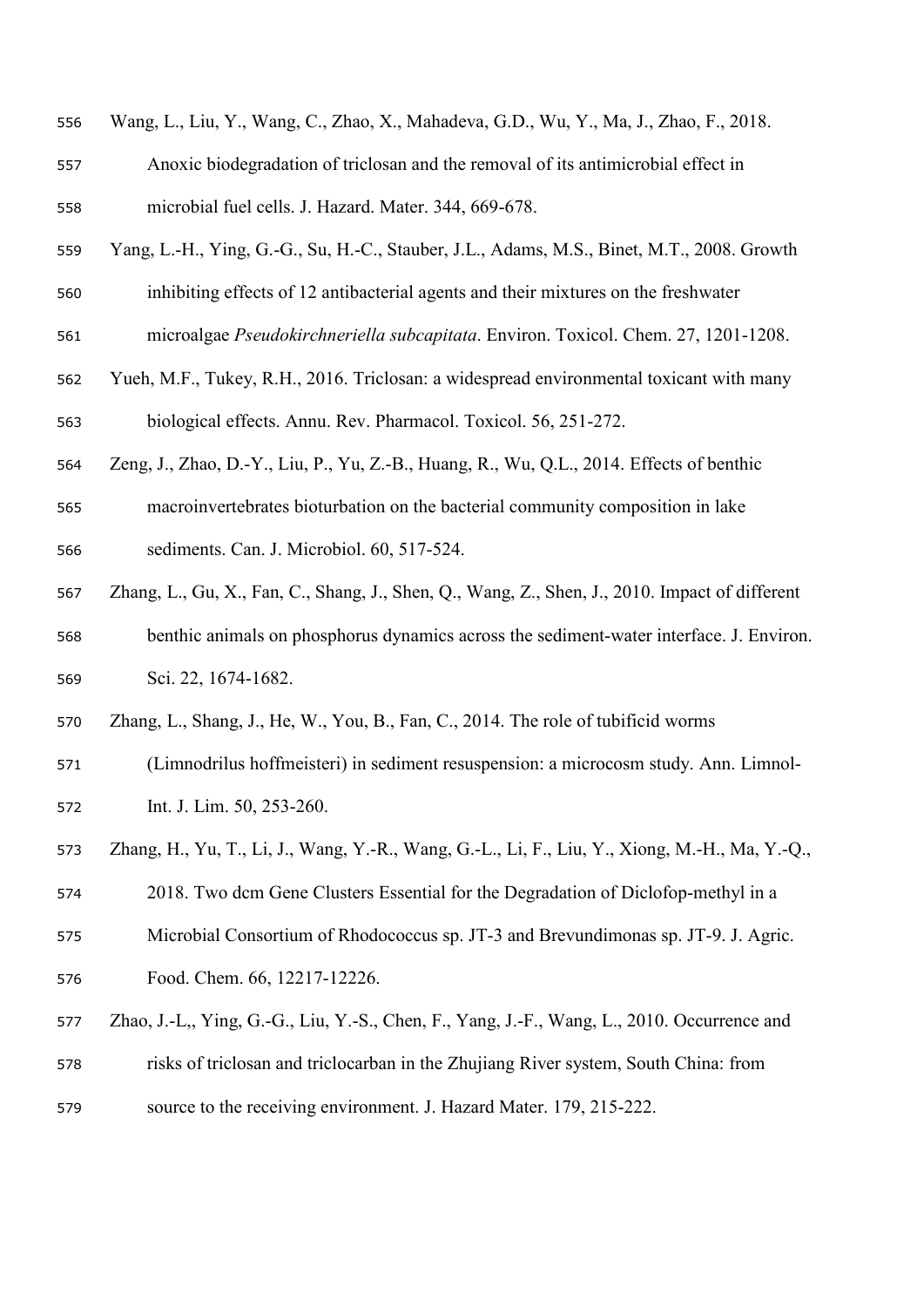# **Figure captions:**

 Fig. 1 The relative abundance (%) of the dominant bacterial phyla (> 0.5%; A) and families (> 1%; B).

macroinvertebrates on the sediment bacterial community structure.

- Fig. 3 The relative abundance (%) of dominant bacterial families showing a significant
- difference between the system with (Inv+, left) and without (inv-, right) introduced organisms
- in the 8 µg/g dw sed treatment.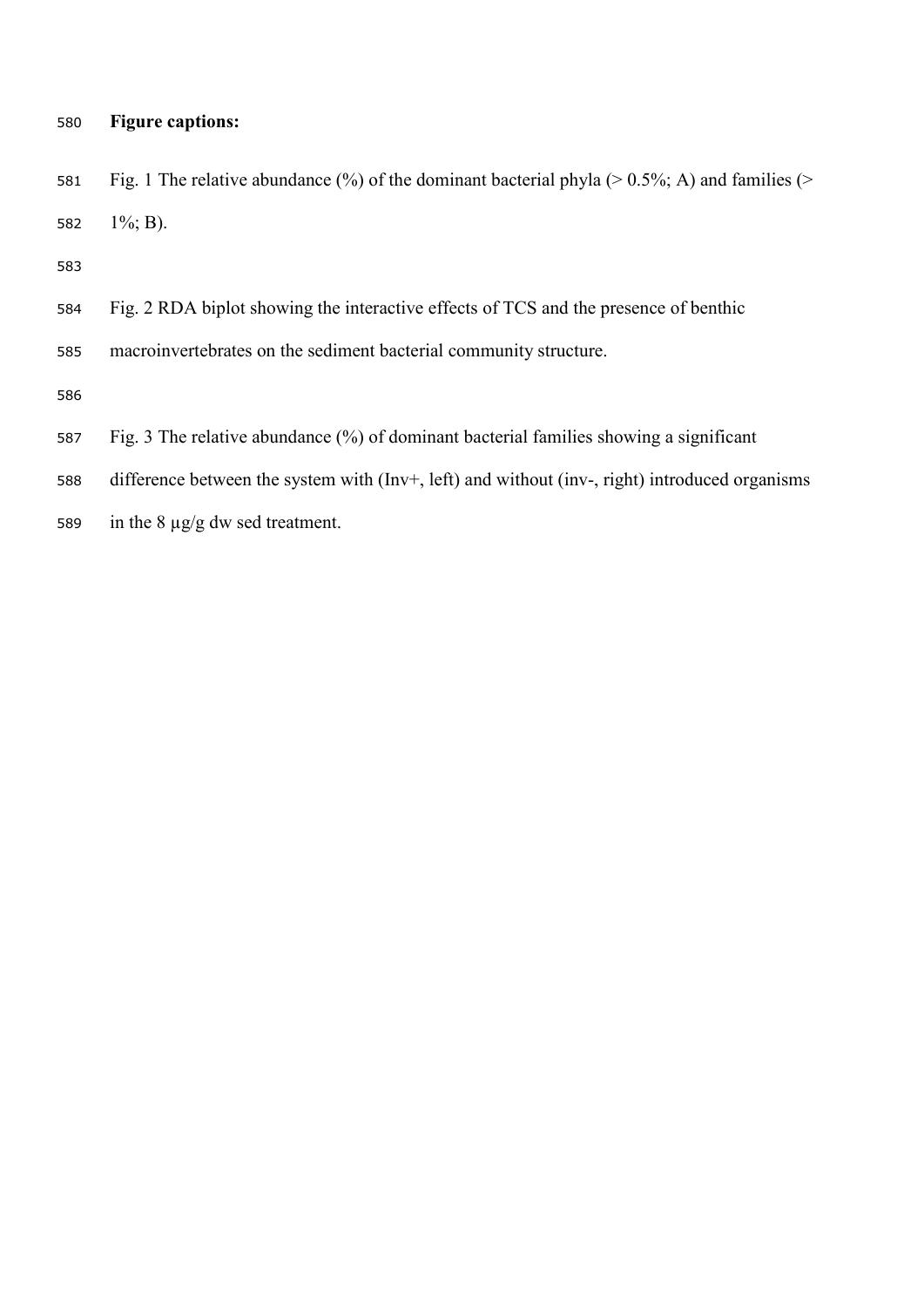



592 Fig. 1 The relative abundance  $(\%)$  of the dominant bacterial phyla (> 0.5%; A) and families (> 593 1%; B). Inv+ and Inv- represent microcosms with and without benthic macroinvertebrates, 594 respectively. CK1 and CK2 indicate water control and acetone control, respectively. T1-T4 595 indicate TCS treatments with concentrations of 0.8, 8, 80 and 240 µg/g dw sed, respectively.

596 Three replicates were evaluated for each system-treatment combination.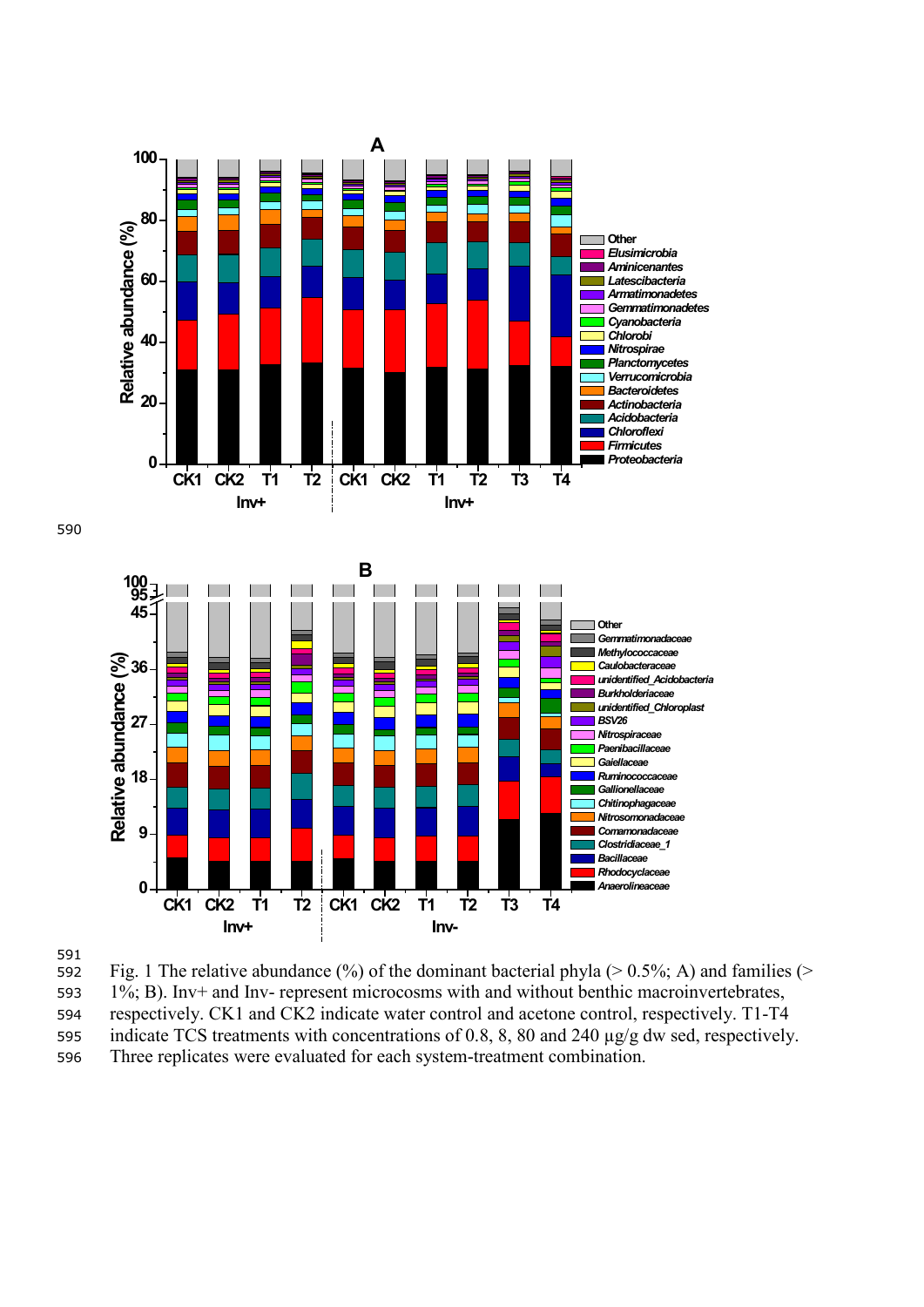

 Fig. 2 RDA biplot showing the interactive effects of TCS and the presence of benthic macroinvertebrates on the sediment bacterial community structure. Explanatory variables 600 explain 37.8% of the total variation in OTU composition. Only OTUs with  $R^2 \ge 0.65$  on both axes are shown in the diagrams, which produces 52 OTUs in the graph. Square and x symbols represent environmental variables and OTUs, respectively. See Table S8 for OTU interpretation. Inv+ and Inv- represent microcosms with and without introduced organisms, respectively. Three replicates were measured for each system-treatment combination. The *p* values were 0.01 and 0.004 for the permutation tests on the first and all axes, respectively.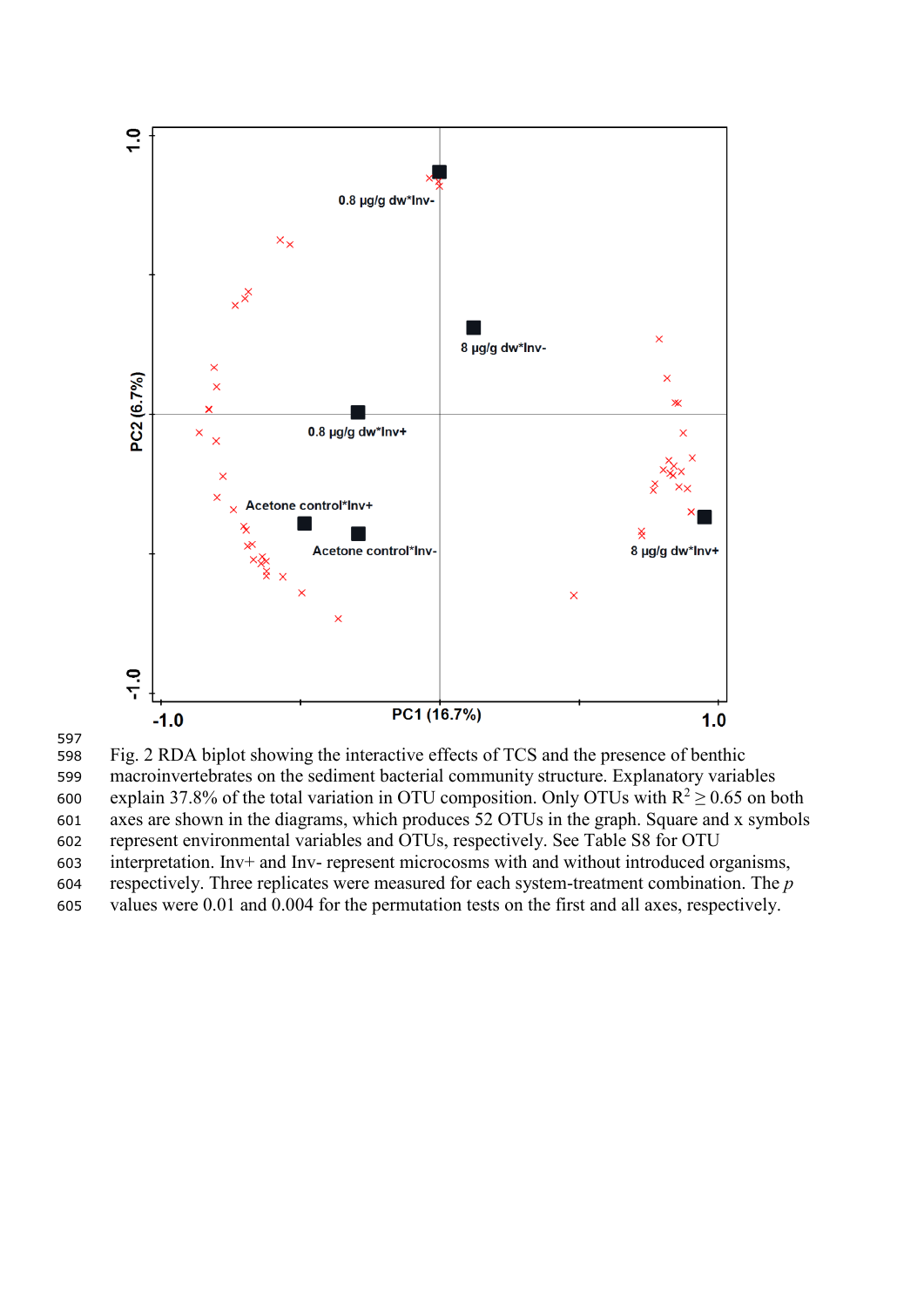

606

- 607 Fig. 3 The relative abundance (%) of dominant bacterial families showing a significant
- 608 difference between the system with (Inv+, left) and without (inv-, right) introduced organisms
- 609 in the 8  $\mu$ g/g dw sed treatment. Error bar represents standard error of the mean (n = 3). For the
- 610 same family, columns with the same colour on the left and right represent microcosms with
- 611 and without introduced organisms, respectively. \* symbols represent systems that had
- 612 significantly higher relative abundance of *Burkholderiaceae*, *Caulobacteraceae* or
- 613 *Holophagaceae* than their corresponding systems ( $p < 0.05$ ).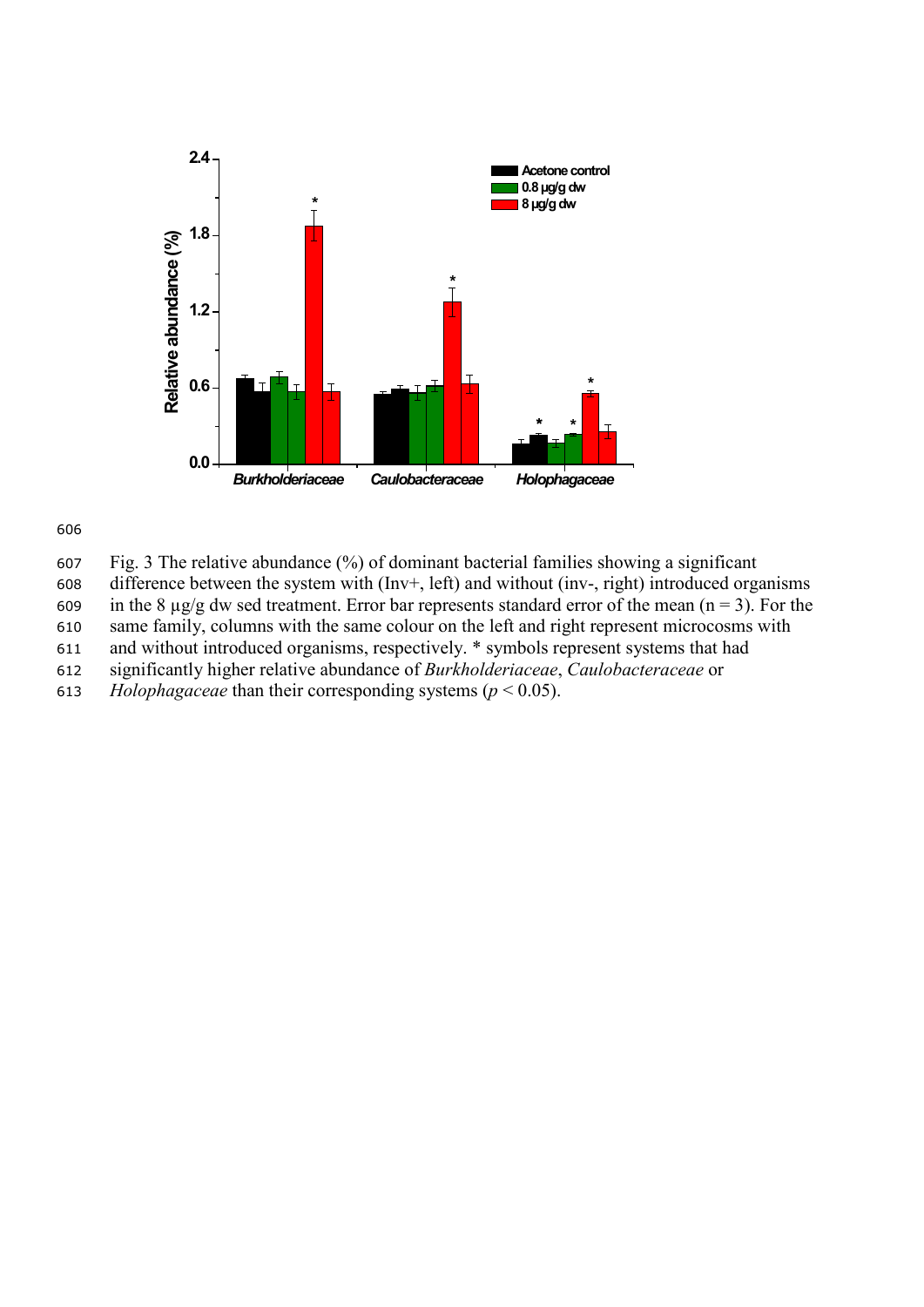614 **Table 1** The richness and diversity of sediment bacterial community.

| Treatment<br>System |                | <b>OTUs</b>      | Chao1                       | Pielou's J      | Good's coverage |
|---------------------|----------------|------------------|-----------------------------|-----------------|-----------------|
|                     | CK1            | $4274 \pm 205$   | $5981 \pm 163$              | $0.87 \pm 0.00$ | $0.94 \pm 0.02$ |
| $Inv+$              | CK2            | $4225 \pm 176$   | 5967±202                    | $0.86 \pm 0.01$ | $0.93 \pm 0.01$ |
|                     | T <sub>1</sub> | $4345 \pm 146$   | 5960±138                    | $0.87 \pm 0.01$ | $0.93 \pm 0.01$ |
|                     | T <sub>2</sub> | 3968±278         | $5774 \pm 103$              | $0.84 \pm 0.00$ | $0.93 \pm 0.01$ |
|                     | CK1            | 4185±146         | 5996±202                    | $0.86 \pm 0.01$ | $0.94 \pm 0.01$ |
|                     | CK2            | $4272 \pm 178$   | $6085 \pm 268$              | $0.87 \pm 0.01$ | $0.93 \pm 0.01$ |
| $Inv-$              | T1             | $4137 \pm 111$   | $6127 \pm 281$              | $0.86 \pm 0.01$ | $0.94 \pm 0.02$ |
|                     | T <sub>2</sub> | 4315 ± 87        | $6006 \pm 249$              | $0.86 \pm 0.02$ | $0.93 \pm 0.01$ |
|                     | T <sub>3</sub> | $3893 \pm 97$ *  | $5355\pm83$ <sup>*</sup>    | $0.84 \pm 0.01$ | $0.94 \pm 0.01$ |
|                     | T <sub>4</sub> | $3838 \pm 131$ * | $5098 \pm 128$ <sup>*</sup> | $0.84 \pm 0.01$ | $0.94 \pm 0.02$ |

615 Three replicates were measured for each system-treatment combination;

616 OTUs, Operational taxonomic units; Chao 1, Chao 1 index; Pielou's J, Pielou's J index;

617 Good's coverage, Good's coverage index;

618 Inv+ and Inv- represent microcosm systems with and without benthic macroinvertebrates, 619 respectively.

620 CK1 and CK2 indicate water control and acetone control, respectively.

621 T1-T4 indicate treatments with TCS spiked concentrations of 0.8, 8, 80 and 240 µg/g dry

622 weight (dw) sed, respectively.

<sup>\*</sup> treatment is significantly different from the acetone control at the 0.05 level.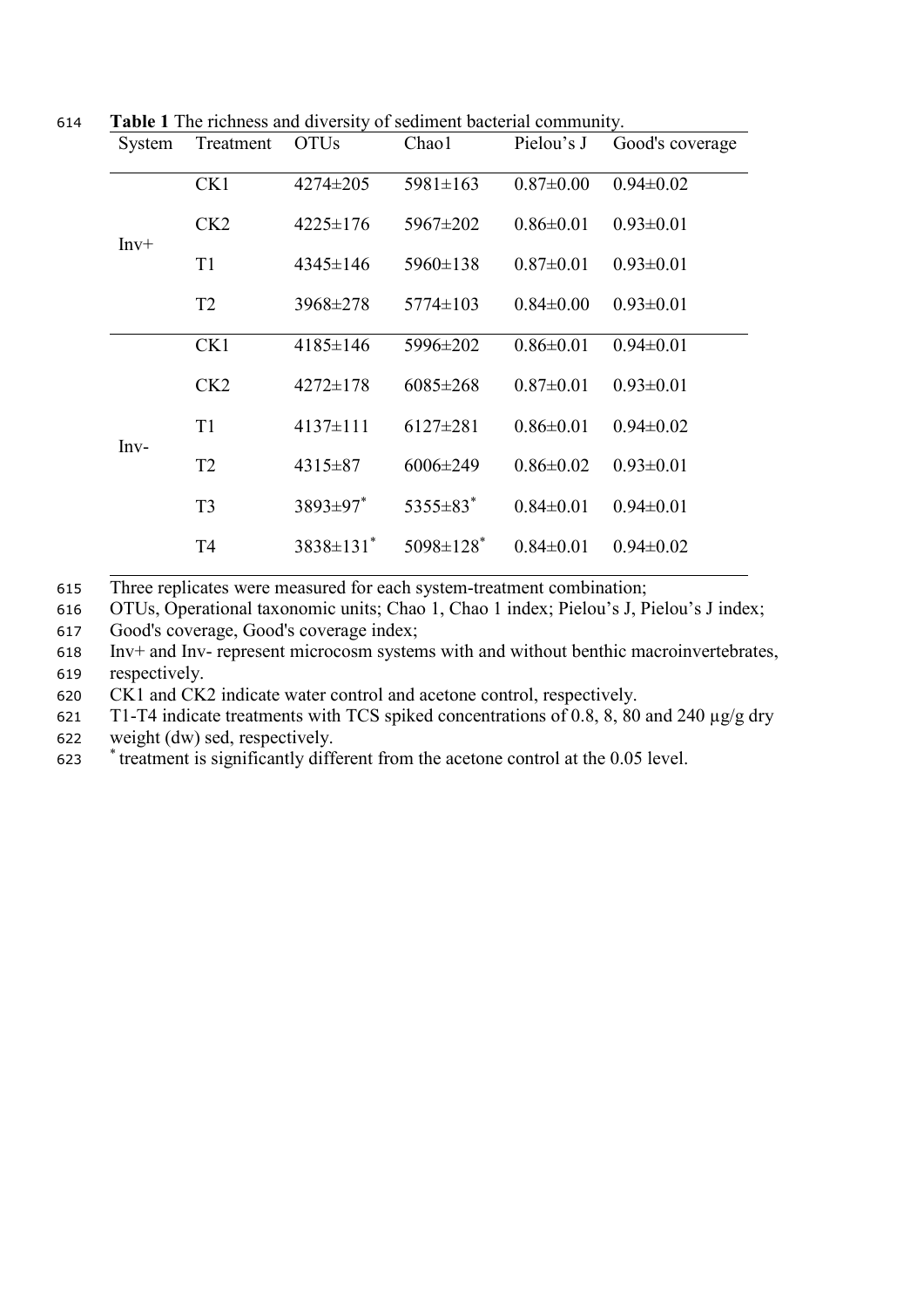Supplementary Material

**Response of sediment bacterial community to triclosan in subtropical freshwater benthic microcosms** 

Feng-Jiao Peng<sup>a, \*</sup>, Noël J. Diepens<sup>a</sup>, Chang-Gui Pan<sup>b</sup>, Guang-Guo Ying<sup>c</sup>, Daniel Salvito<sup>d</sup>, Henriette Selck<sup>e</sup>, Paul J. Van den Brink<sup>a, f</sup>

a Aquatic Ecology and Water Quality Management group, Wageningen University, P.O. Box 47, 6700 AA Wageningen, The Netherlands

<sup>b</sup> School of Marine Sciences, Guangxi University, Nanning 530004, China

<sup>c</sup> The Environmental Research Institute, MOE Key Laboratory of Environmental Theoretical Chemistry, South China Normal University, Guangzhou 510006, China

<sup>d</sup> Research Institute for Fragrance Materials, 50 Tice Boulevard, Woodcliff Lake,

NJ 07677, USA

<sup>e</sup> Department of Science and Environment, Roskilde University, Universitetsvej 1, Denmark

<sup>f</sup> Wageningen Environmental Research, P.O. Box 47, 6700 AA Wageningen, The Netherlands

\* Corresponding author.

Email address: [fengjiaopeng@gmail.com](mailto:fengjiaopeng@gmail.com)

1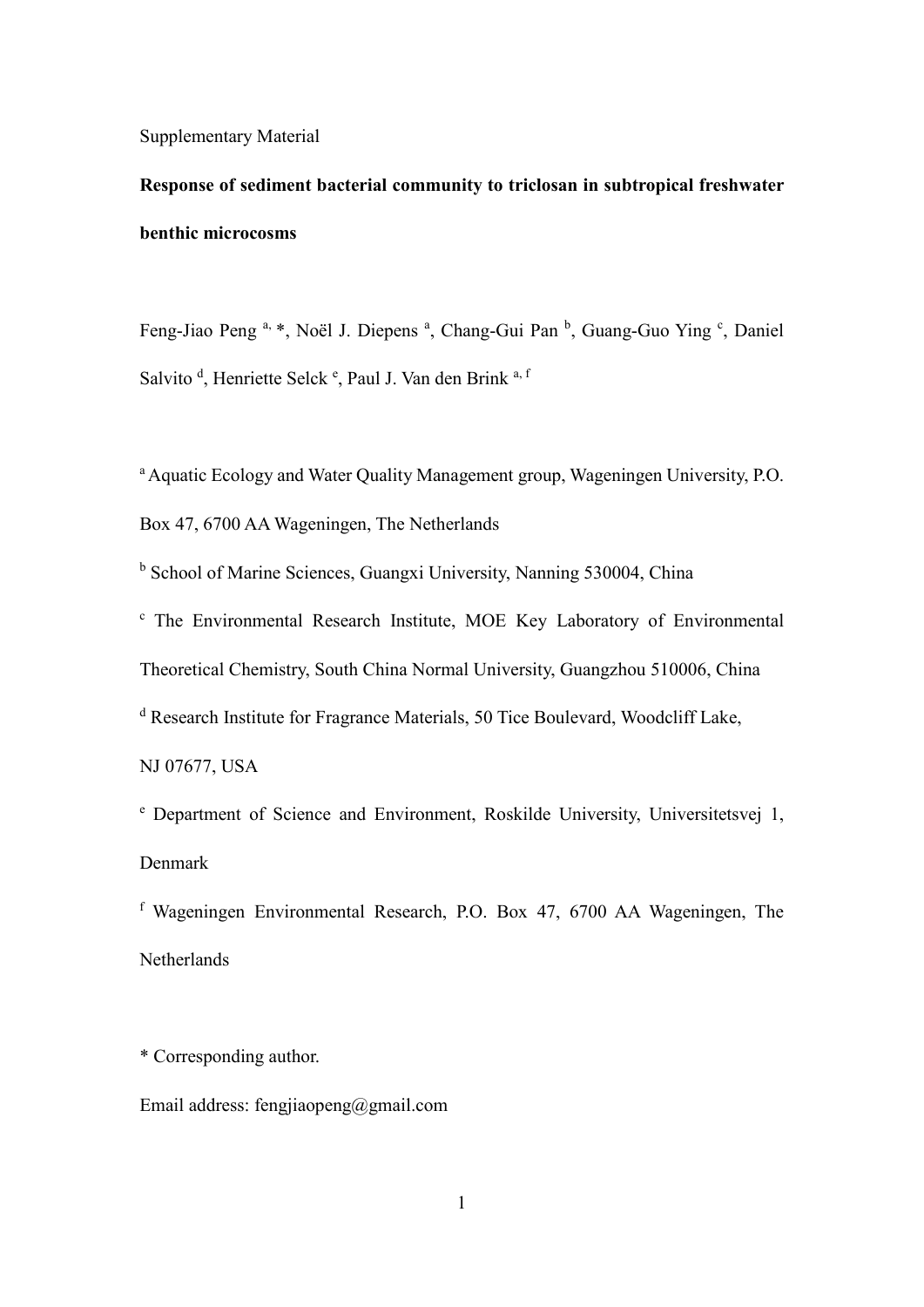## **Contents:**

**Table S1** Summary of the aquatic eco-toxicity data for TCS.

**Table S2** The average relative abundance of phyla in the sediment (> 0.5%).

**Table S3** The average relative abundance of families in the sediment  $(> 0.5\%)$ .

**Table S4** TCS concentrations in surface water and sediment.

## **References**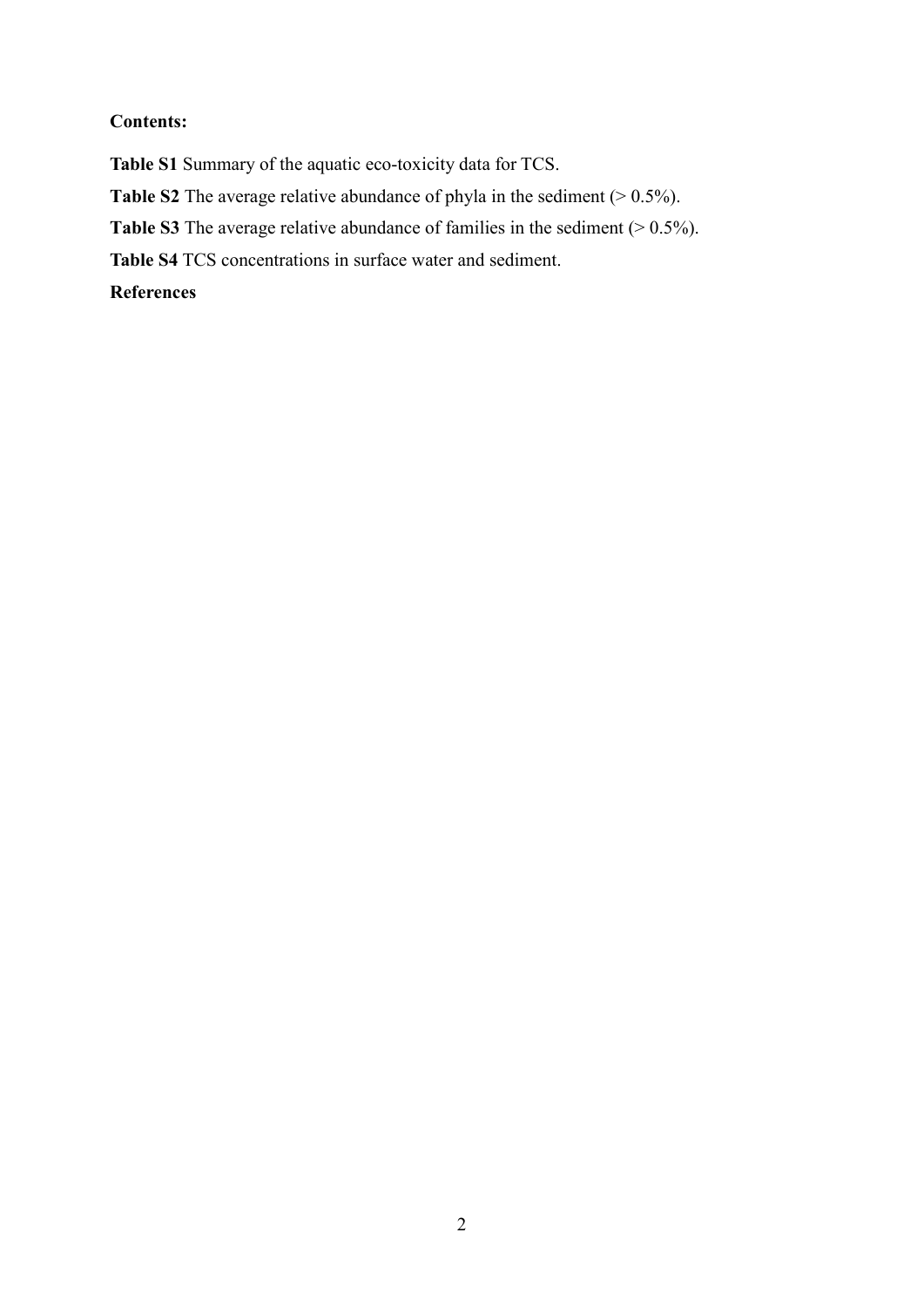# **Table S1** Summary of the aquatic eco-toxicity data for TCS.

| Species                          | Trophic group | Duration, Effect, Endpoint                | Value $(\mu g/L)$ | Reference                     |
|----------------------------------|---------------|-------------------------------------------|-------------------|-------------------------------|
| Anabaena flos-aqua               | Algae         | 96 h, Biomass, EC <sub>50</sub>           | 0.97              | (Orvos et al., 2002)          |
| Dunaliella tertiolecta           | Algae         | 96 h, Cell density, NOEC                  | 3.55              | (DeLorenzo and Fleming, 2008) |
| Navicula pelliculosa             | Algae         | 96 h, Biomass, EC <sub>50</sub>           | 19.1              | (Orvos et al., 2002)          |
| Pseudokirchneriella subcapitata  | Algae         | 72 h, Growth inhibition, IC <sub>50</sub> | 0.53              | (Yang et al., 2008)           |
| Pseudokirchneriella subcapitata  | Algae         | 72 h, Growth inhibition, NOEC             | 0.2               | (Yang et al., 2008)           |
| Pseudokirchneriella subcapitata  | Algae         | 72 h, Growth inhibition, LOEC             | 0.4               | (Yang et al., 2008)           |
| Pseudokirchneriella subcapitata  | Algae         | 96 h, Growth, NOEC                        | 8.3               | (Harada et al., 2008)         |
| Pseudokirchneriella subcapitata  | Algae         | 72 h, Growth inhibition, EC <sub>50</sub> | 5.1               | (Tamura et al., 2013)         |
| Pseudokirchneriella subcapitata  | Algae         | 72 h, Growth inhibition, NOEC             | 0.53              | (Tamura et al., 2013)         |
| Scenedesmus subspicatus          | Algae         | 72 h, Growth rate, EC <sub>50</sub>       | 2.8               | (Orvos et al., 2002)          |
| Scenedesmus subspicatus          | Algae         | 72 h, Growth rate, NOEC                   | 0.5               | (Orvos et al., 2002)          |
| Scenedesmus subspicatus          | Algae         | 96 h, Biomass, EC <sub>50</sub>           | 1.4               | (Orvos et al., 2002)          |
| Scenedesmus subspicatus          | Algae         | 96 h, Biomass, NOEC                       | 0.69              | (Orvos et al., 2002)          |
| Selenastrum capricornutum        | Algae         | 96 h, Biomass, EC <sub>50</sub>           | 4.46              | (Orvos et al., 2002)          |
| Skeletonema costatum             | Algae         | 96 h, Biomass, EC <sub>50</sub>           | >66.0             | (Orvos et al., 2002)          |
| Anabaena flos-aquae              | Bacterial     | 96 h, Growth, EC <sub>50</sub>            | 1.0               | (Orvos et al., 2002)          |
| Anabaena flos-aquae              | Bacterial     | 96 h, Biomass, EC <sub>50</sub>           | 1.6               | (Orvos et al., 2002)          |
| Vibrio. fischeri                 | Bacterial     | 15 min, Microtox, EC <sub>50</sub>        | 280               | (Farré et al., 2008)          |
| Ceriodaphnia dubia               | Crustacean    | 7 d, Survival, NOEC                       | 50                | (Orvos et al., 2002)          |
| Ceriodaphnia dubia               | Crustacean    | 7 d, Survival, LOEC                       | 339               | (Orvos et al., 2002)          |
| Ceriodaphnia dubia               | Crustacean    | 7 d, Reproduction, NOEC                   | 6                 | (Orvos et al., 2002)          |
| Ceriodaphnia dubia               | Crustacean    | 7 d, Reproduction, NOEC                   | 182               | (Orvos et al., 2002)          |
| Ceriodaphnia dubia               | Crustacean    | 8 d, Reproduction, NOEC                   | 30                | (Tamura et al., 2013)         |
| Daphnia magna                    | Crustacean    | 21 d, Reproduction, NOEC                  | 40                | (Orvos et al., 2002)          |
| Daphnia magna                    | Crustacean    | 21 d, Reproduction, LOEC                  | 200               | (Orvos et al., 2002)          |
| Daphnia magna                    | Crustacean    | 21 d, Survival, NOEC                      | 200               | (Orvos et al., 2002)          |
| Daphnia magna                    | Crustacean    | 48 h, Mobility, EC <sub>50</sub>          | 390               | (Orvos et al., 2002)          |
| Daphnia magna                    | Crustacean    | 48 h, Immobilization, EC <sub>50</sub>    | 180               | (Tamura et al., 2013)         |
| Daphnia magna                    | Crustacean    | 48 h, Mobility, EC <sub>50</sub>          | 338               | (Wang et al., 2013)           |
| Daphnia magna                    | Crustacean    | 21 d, Reproduction, EC <sub>10</sub>      | 45                | (Wang et al., 2013)           |
| Hyalella azteca                  | Crustacean    | 10 d, Survival, LC <sub>50</sub>          | 200               | (Dussault et al., 2008)       |
| Hyalella azteca                  | Crustacean    | 10 d, Growth, $EC_{50}$                   | 250               | (Dussault et al., 2008)       |
| Neocaridina denticulata sinensis | Crustacean    | 96 h, Mortality, LC <sub>50</sub>         | 772               | (Wang et al., 2013)           |
| Thamnocephalus platyurus         | Crustacean    | 24 h, Mortality, LC <sub>50</sub>         | 470               | (Kim et al., 2009a)           |
| Lemna gibba                      | Duckweed      | 7 d, Biomass, EC <sub>50</sub>            | >62.5             | (Orvos et al., 2002)          |
| Danio rerio                      | Fish          | 9 d, hatching, Survival, NOEC             | $26\,$            | (Tamura et al., 2013)         |
| Lepomis macrochirus              | Fish          | 48 h, Mortality, LC <sub>50</sub>         | 410               | (Orvos et al., 2002)          |
| Lepomis macrochirus              | Fish          | 96 h, Mortality, LC <sub>50</sub>         | 370               | (Orvos et al., 2002)          |
| Oncorhynchus mykiss              | Fish          | 35 d, Survival, NOEC                      | 34.1              | (Orvos et al., 2002)          |
| Oncorhynchus mykiss              | Fish          | 35 d, Survival, LOEC                      | 71.3              | (Orvos et al., 2002)          |
| Oryzias latipes                  | Fish          | 96 h, Mortality, LC <sub>50</sub>         | 600               | (Kim et al., 2009a)           |
| Oryzias latipes                  | Fish          | 96 h, Larvae mortality, LC <sub>50</sub>  | 602               | (Ishibashi et al., 2004)      |
| Oryzias latipes                  | Fish          | 96 h, Embryos mortality, LC <sub>50</sub> | 399               | (Ishibashi et al., 2004)      |
| Oryzias latipes                  | Fish          | 96 h, Mortality, LC <sub>50</sub>         | 210               | (Tamura et al., 2013)         |
| Pimephales promelas              | Fish          | 24 h, Mortality, LC <sub>50</sub>         | 360               | (Orvos et al., 2002)          |
| Pimephales promelas              | Fish          | 48 h, Mortality, LC <sub>50</sub>         | 270               | (Orvos et al., 2002)          |
| Pimephales promelas              | Fish          | 72 h, Mortality, $LC_{50}$                | 270               | (Orvos et al., 2002)          |
| Pimephales promelas              | Fish          | 96 h, Mortality, LC <sub>50</sub>         | 260               | (Orvos et al., 2002)          |
| Chironomus riparius              | Insect        | 10 d, Survival, $LC_{50}$                 | 400               | (Dussault et al., 2008)       |
| Chironomus riparius              | Insect        | 10 d, Growth, $EC_{50}$                   | 280               | (Dussault et al., 2008)       |
| Chironomus plumosus              | Insect        | 96 h, Mortality, LC <sub>50</sub>         | 2890              | (Wang et al., 2013)           |
| Potamopyrgus antipodarum         | Mollusca      | 28 d, Reproduction, NOEC                  | 0.17              | (Geiß et al., 2016)           |
| Limnodrilus hoffmeisteri         | Oligochaeta   | 96 h, Mortality, LC <sub>50</sub>         | 2046              | (Wang et al., 2013)           |
| Tubifex tubifex                  | Oligochaeta   | 96 h, Mortality, LC <sub>50</sub>         | 259               | (Khatikarn et al., 2016)      |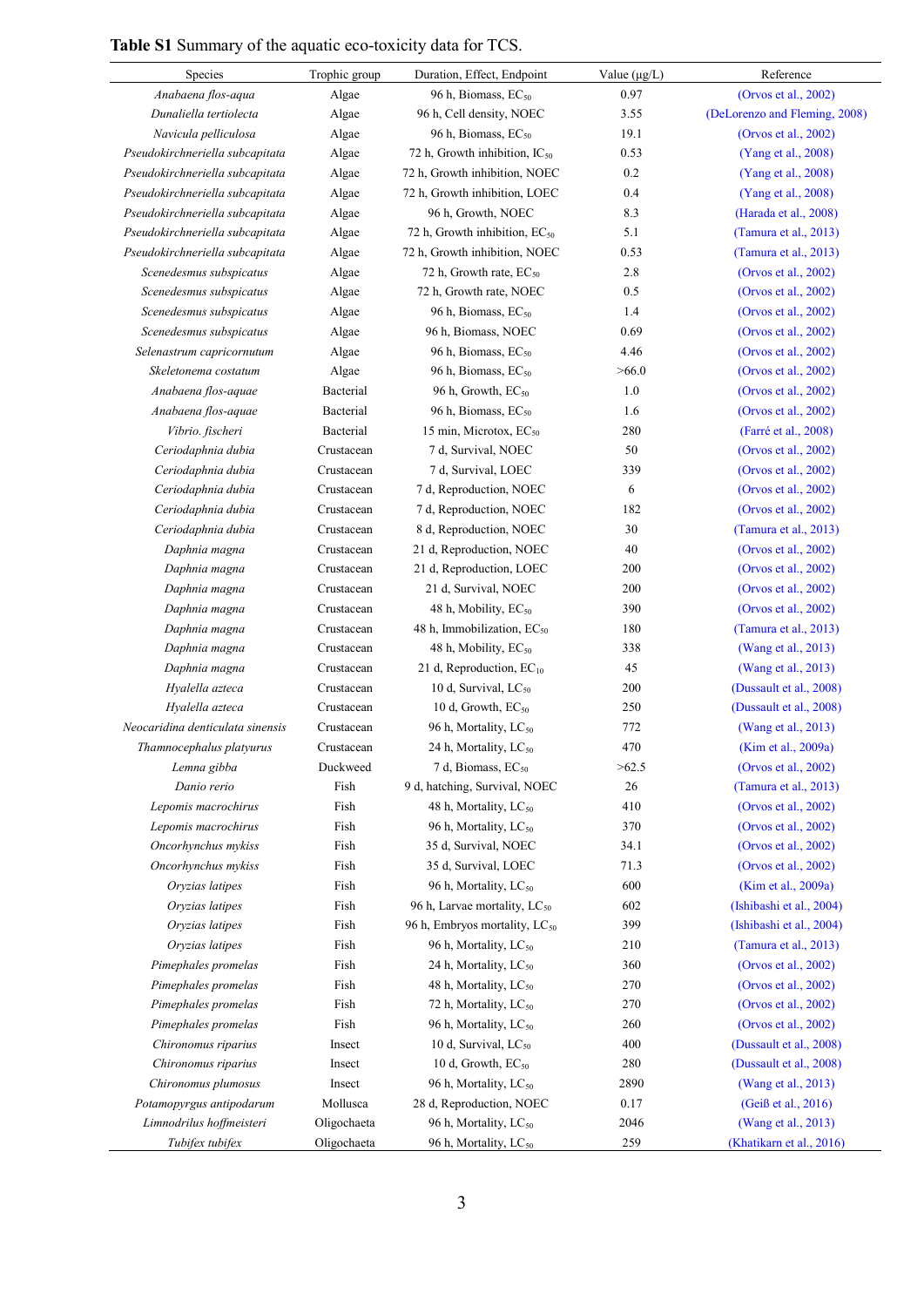| Phyla                   | Int CK1          | Int CK <sub>2</sub> | Int $T1$        | Int T <sub>2</sub> | CK1             | CK <sub>2</sub> | T1              | T <sub>2</sub>  | T <sub>3</sub>  | T4              |
|-------------------------|------------------|---------------------|-----------------|--------------------|-----------------|-----------------|-----------------|-----------------|-----------------|-----------------|
| Proteobacteria          | $31.1 \pm 2.19$  | $31.0 \pm 0.73$     | $32.8 \pm 3.18$ | $33.4 \pm 1.13$    | $31.7 \pm 2.90$ | $30.2 \pm 2.51$ | $31.8 \pm 3.64$ | $31.2 \pm 3.11$ | $32.4 \pm 1.21$ | $32.1 \pm 1.38$ |
| <i>Firmicutes</i>       | 15.8±1.35        | $18.2 \pm 2.55$     | $19.2 \pm 1.76$ | $21.3 \pm 2.01$    | $21.1 \pm 2.01$ | $20.4 \pm 1.91$ | $21.0\pm4.30$   | $22.6 \pm 1.94$ | $14.5 \pm 1.68$ | $9.67 \pm 0.77$ |
| Chloroflexi             | $13.0 \pm 1.38$  | $10.3 \pm 1.35$     | $10.3 \pm 0.60$ | $10.3 \pm 1.02$    | $10.9 \pm 2.19$ | $9.97 \pm 1.24$ | $9.56 \pm 1.93$ | $10.3 \pm 1.74$ | $18.0 \pm 1.57$ | $20.4 \pm 0.40$ |
| Acidobacteria           | $7.60 \pm 0.98$  | $7.94 \pm 1.65$     | $7.71 \pm 0.80$ | $7.21 \pm 0.89$    | $7.01 \pm 0.62$ | $7.18 \pm 0.46$ | $6.75 \pm 0.86$ | $6.48 \pm 0.69$ | $6.77 \pm 0.87$ | $7.33 \pm 0.28$ |
| Actinobacteria          | $10.78 \pm 1.53$ | $9.39 \pm 1.50$     | $9.36 \pm 1.34$ | $8.78 \pm 0.49$    | $9.37 \pm 1.93$ | $8.91 \pm 0.76$ | 10.38±2.22      | $8.88 \pm 0.52$ | $7.96 \pm 1.69$ | $6.00 \pm 0.90$ |
| <i>Bacteroidetes</i>    | $4.72 \pm 0.30$  | $5.12 \pm 0.29$     | $4.82 \pm 0.59$ | $2.71 \pm 0.24$    | $2.76 \pm 0.68$ | $3.48 \pm 0.37$ | $3.18 \pm 0.27$ | $2.65 \pm 0.20$ | $2.83 \pm 0.29$ | $2.30\pm0.19$   |
| Verrucomicrobia         | $2.08 \pm 0.26$  | $2.12\pm0.30$       | $2.53 \pm 0.71$ | $2.61 \pm 0.28$    | $1.82 \pm 0.79$ | $2.92 \pm 0.52$ | $2.32 \pm 0.26$ | $3.20 \pm 1.14$ | $2.63 \pm 0.73$ | $3.95 \pm 0.10$ |
| Planctomycetes          | $3.22 \pm 0.42$  | $2.78 \pm 0.23$     | $2.77 \pm 0.43$ | $2.23 \pm 0.34$    | $2.49 \pm 0.54$ | $2.82 \pm 0.39$ | $2.68 \pm 0.47$ | $2.63 \pm 0.93$ | $2.60 \pm 0.33$ | $3.10\pm0.07$   |
| Nitrospirae             | $2.43 \pm 0.36$  | $1.97 \pm 0.20$     | $2.22 \pm 0.40$ | $1.86 \pm 0.16$    | $2.21 \pm 0.15$ | $2.29 \pm 0.31$ | $2.12 \pm 0.30$ | $2.07 \pm 0.54$ | $1.92 \pm 0.54$ | $2.34 \pm 0.04$ |
| Chlorobi                | $1.90 \pm 0.36$  | $1.43 \pm 0.13$     | $1.37 \pm 0.08$ | $1.37 \pm 0.17$    | $1.53 \pm 0.26$ | $1.34 \pm 0.13$ | $1.31 \pm 0.19$ | $1.32 \pm 0.27$ | $1.86 \pm 0.28$ | $2.34 \pm 0.04$ |
| Cyanobacteria           | $0.24 \pm 0.01$  | $0.49 \pm 0.03$     | $0.52 \pm 0.07$ | $0.59 \pm 0.15$    | $0.33 \pm 0.03$ | $0.49 \pm 0.04$ | $0.62 \pm 0.08$ | $0.63 \pm 0.01$ | $1.30 \pm 0.35$ | $1.75 \pm 0.23$ |
| <i>Gemmatimonadetes</i> | $1.08 \pm 0.08$  | $1.21 \pm 0.19$     | $1.06 \pm 0.17$ | $1.11 \pm 0.20$    | $0.80 \pm 0.15$ | $0.89 \pm 0.03$ | $0.99 \pm 0.12$ | $0.95 \pm 0.06$ | $0.95 \pm 0.08$ | $0.77 \pm 0.04$ |
| Armatimonadetes         | $1.08 \pm 0.13$  | $0.64 \pm 0.06$     | $0.56 \pm 0.06$ | $0.46 \pm 0.07$    | $1.04 \pm 0.16$ | $0.65 \pm 0.05$ | $0.70 \pm 0.11$ | $0.61 \pm 0.08$ | $0.72 \pm 0.07$ | $0.78 \pm 0.07$ |
| Latescibacteria         | $0.85 \pm 0.05$  | $0.58 \pm 0.09$     | $0.64 \pm 0.13$ | $0.58 \pm 0.13$    | $0.56 \pm 0.04$ | $0.53 \pm 0.08$ | $0.52 \pm 0.07$ | $0.62 \pm 0.10$ | $0.78 \pm 0.11$ | $0.83 \pm 0.09$ |
| Aminicenantes           | $0.70 \pm 0.05$  | $0.66 \pm 0.08$     | $0.65 \pm 0.02$ | $0.61 \pm 0.17$    | $0.52 \pm 0.07$ | $0.53 \pm 0.08$ | $0.66 \pm 0.09$ | $0.55 \pm 0.06$ | $0.48 \pm 0.09$ | $0.74 \pm 0.05$ |
| Elusimicrobia           | $0.60 \pm 0.08$  | $0.30 \pm 0.06$     | $0.33 \pm 0.08$ | $0.53 \pm 0.12$    | $0.62 \pm 0.01$ | $0.30 \pm 0.01$ | $0.32 \pm 0.09$ | $0.41 \pm 0.05$ | $0.35 \pm 0.05$ | $0.47 \pm 0.09$ |

**Table S2** The average relative abundance of phyla in the sediment  $(> 0.5\%)$ .

Int means microcosms with benthic macroinvertebrates.

CK1 and CK2 represent water control and acetone control, respectively.

T1-T4 represent treatments with TCS spiked concentrations of 0.8, 8, 80 and 240 µg/g dw, respectively.

Three replicates were measured for each system-treatment combination.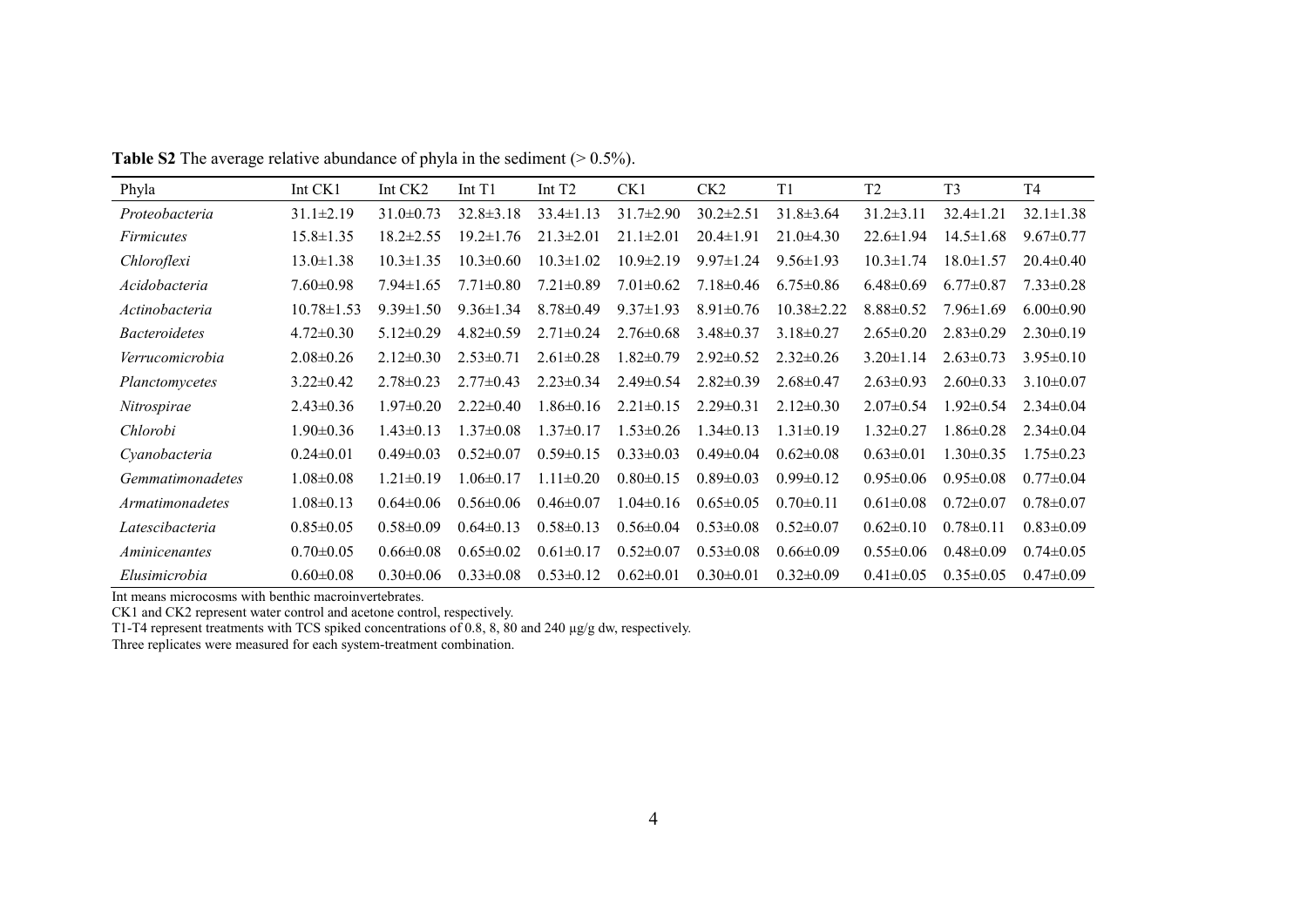| Family                     | IntCK1          | IntCK2          | IntT1           | IntT <sub>2</sub> | CK1             | CK <sub>2</sub> | T1              | T <sub>2</sub>  | T <sub>3</sub>  | T <sub>4</sub>  |
|----------------------------|-----------------|-----------------|-----------------|-------------------|-----------------|-----------------|-----------------|-----------------|-----------------|-----------------|
| Anaerolineaceae            | $5.11 \pm 0.16$ | $4.59 \pm 0.17$ | $4.58 \pm 0.16$ | $4.60 \pm 0.18$   | $5.05 \pm 0.36$ | $4.59 \pm 0.30$ | $4.55 \pm 0.24$ | $4.55 \pm 0.14$ | $11.5 \pm 1.13$ | $12.4 \pm 1.07$ |
| Rhodocyclaceae             | $3.73 \pm 0.38$ | $3.84 \pm 0.29$ | $3.88 \pm 0.28$ | $5.40 \pm 0.29$   | $3.88 \pm 0.68$ | $3.90 \pm 0.77$ | $4.16 \pm 0.54$ | $4.24 \pm 0.68$ | $6.25 \pm 0.85$ | $6.04 \pm 0.11$ |
| <b>Bacillaceae</b>         | $4.49 \pm 0.17$ | $4.63 \pm 0.46$ | $4.68 \pm 0.63$ | $4.73 \pm 0.25$   | $4.66 \pm 0.73$ | $4.83 \pm 0.39$ | $4.68 \pm 0.51$ | $4.76 \pm 0.34$ | $4.04 \pm 0.22$ | $2.07 \pm 0.17$ |
| Clostridiaceae 1           | $3.46 \pm 0.28$ | $3.40 \pm 0.71$ | $3.42 \pm 0.40$ | $4.22 \pm 0.40$   | $3.46 \pm 0.25$ | $3.42 \pm 0.48$ | $3.53 \pm 0.48$ | $3.58 \pm 0.30$ | $2.81 \pm 0.41$ | $2.34 \pm 0.31$ |
| Comamonadaceae             | $3.89 \pm 0.44$ | $3.72 \pm 0.60$ | $3.76 \pm 0.39$ | $3.71 \pm 0.53$   | $3.59 \pm 0.52$ | $3.57 \pm 0.35$ | $3.65 \pm 0.10$ | $3.56 \pm 0.15$ | $3.5 \pm 0.93$  | $3.33 \pm 0.38$ |
| Nitrosomonadaceae          | $2.59 \pm 0.29$ | $2.58 \pm 0.31$ | $2.47 \pm 0.41$ | $2.52 \pm 0.21$   | $2.55 \pm 0.11$ | $2.46 \pm 0.41$ | $2.46 \pm 0.14$ | $2.54 \pm 0.33$ | $2.44 \pm 0.41$ | $2.10\pm0.11$   |
| Chitinophagaceae           | $2.31 \pm 0.26$ | $2.47 \pm 0.22$ | $2.38 \pm 0.39$ | $1.98 \pm 0.11$   | $2.28 \pm 0.14$ | $2.30 \pm 0.39$ | $2.24 \pm 0.23$ | $2.12 \pm 0.14$ | $0.88 \pm 0.17$ | $0.52 \pm 0.02$ |
| Gallionellaceae            | $1.68 \pm 0.05$ | $1.39 \pm 0.19$ | $1.31 \pm 0.11$ | $1.44 \pm 0.15$   | $1.57 \pm 0.20$ | $1.08 \pm 0.05$ | $1.22 \pm 0.13$ | $1.20 \pm 0.05$ | $1.58 \pm 0.11$ | $2.39 \pm 0.12$ |
| Gaiellaceae                | $1.66 \pm 0.30$ | $1.80 \pm 0.23$ | $1.72 \pm 0.59$ | $1.62 \pm 0.20$   | $1.68 \pm 0.37$ | $1.81 \pm 0.09$ | $1.92 \pm 0.29$ | $1.97 \pm 0.19$ | $1.71 \pm 0.14$ | $1.16 \pm 0.09$ |
| Ruminococcaceae            | $1.89 \pm 0.13$ | $1.84 \pm 0.42$ | $1.83 \pm 0.31$ | $1.92 \pm 0.15$   | $1.96 \pm 0.30$ | $1.98 \pm 0.20$ | $2.11 \pm 0.19$ | $2.14 \pm 0.08$ | $1.71 \pm 0.25$ | $1.41 \pm 0.05$ |
| unidentified Chloroplast   | $0.38 \pm 0.10$ | $0.38 \pm 0.04$ | $0.38 \pm 0.05$ | $0.59 \pm 0.23$   | $0.41 \pm 0.07$ | $0.39 \pm 0.13$ | $0.42 \pm 0.11$ | $0.39 \pm 0.03$ | $0.98 \pm 0.16$ | $1.61 \pm 0.05$ |
| Paenibacillaceae           | $1.35 \pm 0.24$ | $1.21 \pm 0.24$ | $1.41 \pm 0.22$ | $1.87 \pm 0.20$   | $1.45 \pm 0.07$ | $1.41 \pm 0.12$ | $1.42 \pm 0.11$ | $1.48 \pm 0.21$ | $1.23 \pm 0.20$ | $0.75 \pm 0.08$ |
| <b>Burkholderiaceae</b>    | $0.67 \pm 0.02$ | $0.68 \pm 0.03$ | $0.69 \pm 0.05$ | $1.88 \pm 0.12$   | $0.60 \pm 0.05$ | $0.58 \pm 0.06$ | $0.57 \pm 0.06$ | $0.57 \pm 0.07$ | $0.80 \pm 0.06$ | $0.79 \pm 0.13$ |
| Nitrospiraceae             | $1.17 \pm 0.12$ | $1.08 \pm 0.12$ | $1.18 \pm 0.13$ | $1.17 \pm 0.25$   | $1.18 \pm 0.25$ | $1.21 \pm 0.19$ | $1.15 \pm 0.07$ | $1.24 \pm 0.27$ | $1.49 \pm 0.52$ | $1.70 \pm 0.02$ |
| BSV26                      | $1.07 \pm 0.05$ | $0.96 \pm 0.10$ | $0.95 \pm 0.07$ | $0.92 \pm 0.06$   | $1.00 \pm 0.18$ | $0.99 \pm 0.20$ | $0.97 \pm 0.08$ | $1.01 \pm 0.08$ | $1.47 \pm 0.26$ | $1.92 \pm 0.15$ |
| unidentified Acidobacteria | $1.02 \pm 0.05$ | $0.87 \pm 0.09$ | $0.87 \pm 0.06$ | $0.86 \pm 0.08$   | $0.99 \pm 0.19$ | $0.89 \pm 0.06$ | $0.90 \pm 0.08$ | $0.96 \pm 0.10$ | $1.25 \pm 0.28$ | $1.33 \pm 0.03$ |
| Methylococcaceae           | $1.04 \pm 0.12$ | $1.13 \pm 0.10$ | $1.08 \pm 0.09$ | $1.00 \pm 0.10$   | $1.09 \pm 0.09$ | $1.22 \pm 0.21$ | $1.14 \pm 0.11$ | $1.11 \pm 0.08$ | $1.07 \pm 0.04$ | $0.90 \pm 0.17$ |
| Caulobacteraceae           | $0.53 \pm 0.04$ | $0.55 \pm 0.02$ | $0.56 \pm 0.06$ | $1.28 \pm 0.11$   | $0.60 \pm 0.09$ | $0.59 \pm 0.03$ | $0.62 \pm 0.04$ | $0.63 \pm 0.07$ | $0.48 \pm 0.06$ | $0.46 \pm 0.04$ |
| Opitutaceae                | $0.63 \pm 0.08$ | $0.63 \pm 0.08$ | $0.62 \pm 0.05$ | $0.64 \pm 0.06$   | $0.63 \pm 0.09$ | $0.65 \pm 0.04$ | $0.63 \pm 0.04$ | $0.62 \pm 0.06$ | $0.58 \pm 0.04$ | $0.64 \pm 0.10$ |
| Coriobacteriaceae          | $0.89 \pm 0.07$ | $0.90 \pm 0.14$ | $0.98 \pm 0.08$ | $0.84 \pm 0.11$   | $0.87 \pm 0.14$ | $0.85 \pm 0.03$ | $0.89 \pm 0.08$ | $0.94 \pm 0.11$ | $0.70 \pm 0.17$ | $0.64 \pm 0.05$ |
| Gemmatimonadaceae          | $0.80 \pm 0.04$ | $0.81 \pm 0.07$ | $0.73 \pm 0.06$ | $0.63 \pm 0.11$   | $0.71 \pm 0.07$ | $0.73 \pm 0.03$ | $0.70 \pm 0.08$ | $0.66 \pm 0.02$ | $0.90 \pm 0.07$ | $0.80 \pm 0.03$ |
| Peptostreptococcaceae      | $0.67 \pm 0.03$ | $0.67 \pm 0.07$ | $0.68 \pm 0.03$ | $0.69 \pm 0.02$   | $0.81 \pm 0.18$ | $0.83 \pm 0.05$ | $0.84 \pm 0.08$ | $0.85 \pm 0.13$ | $0.61 \pm 0.04$ | $0.47 \pm 0.10$ |
| Planctomycetaceae          | $0.72 \pm 0.06$ | $0.76 \pm 0.12$ | $0.76 \pm 0.21$ | $0.67 \pm 0.05$   | $0.73 \pm 0.14$ | $0.75 \pm 0.12$ | $0.77 \pm 0.14$ | $0.78 \pm 0.18$ | $0.73 \pm 0.04$ | $0.75 \pm 0.03$ |
| Methylophilaceae           | $0.67 \pm 0.08$ | $0.68 \pm 0.10$ | $0.63 \pm 0.10$ | $0.53 \pm 0.06$   | $0.67 \pm 0.05$ | $0.66 \pm 0.01$ | $0.66 \pm 0.06$ | $0.66 \pm 0.07$ | $0.49 \pm 0.15$ | $0.55 \pm 0.10$ |

**Table S3** The average relative abundance of families in the sediment (> 0.5%).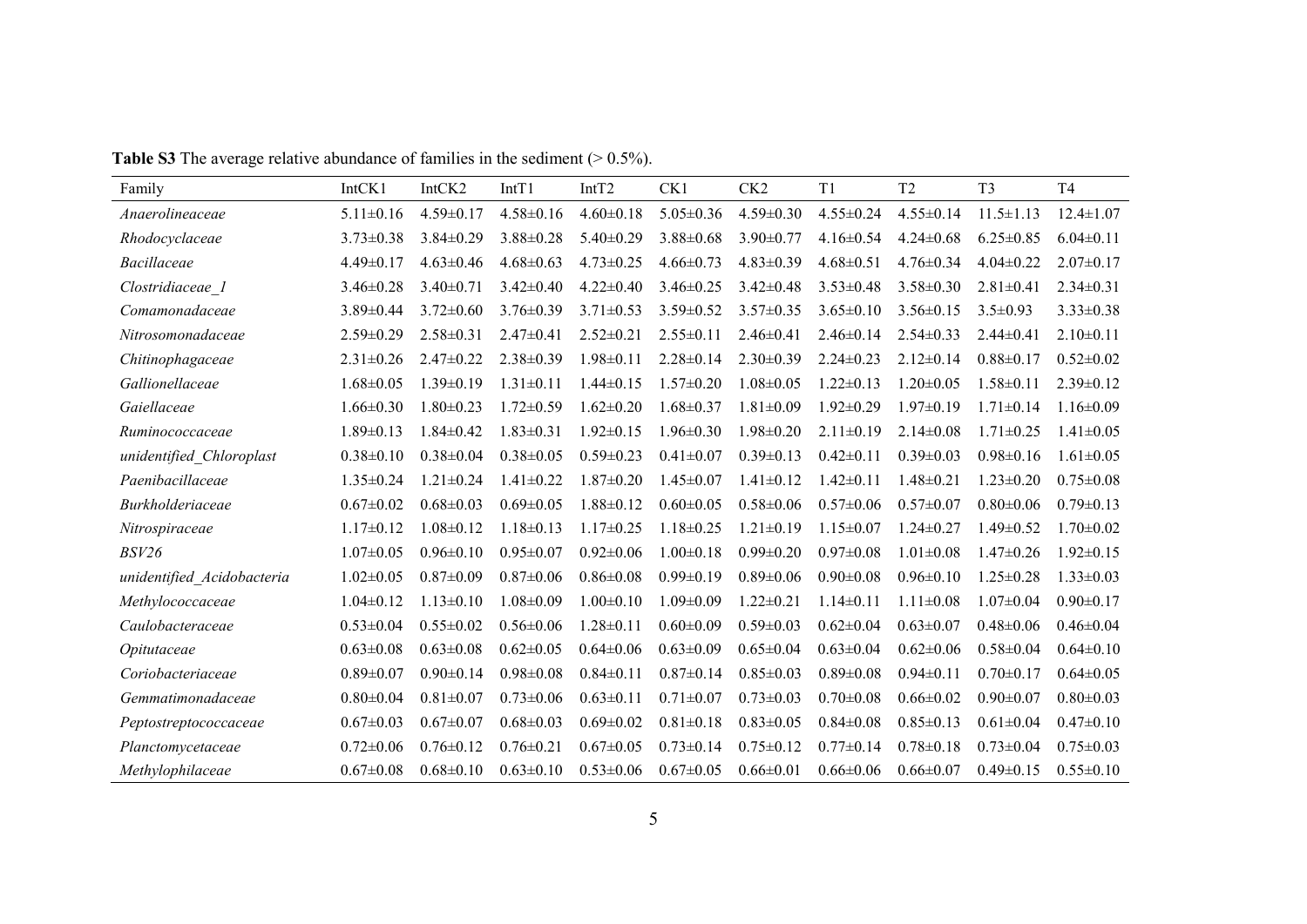| Veillonellaceae               | $0.65 \pm 0.08$ | $0.66 \pm 0.07$ | $0.68 \pm 0.04$ | $0.67 \pm 0.04$ | $0.66 \pm 0.08$ | $0.66 \pm 0.10$ | $0.67 \pm 0.07$ | $0.68 \pm 0.06$ | $0.55 \pm 0.04$ | $0.43 \pm 0.02$ |
|-------------------------------|-----------------|-----------------|-----------------|-----------------|-----------------|-----------------|-----------------|-----------------|-----------------|-----------------|
| env.OPS 17                    | $0.60 \pm 0.03$ | $0.61 \pm 0.05$ | $0.62 \pm 0.06$ | $0.60 \pm 0.06$ | $0.59 \pm 0.03$ | $0.61 \pm 0.08$ | $0.60 \pm 0.04$ | $0.60 \pm 0.03$ | $0.59 \pm 0.03$ | $0.59 \pm 0.03$ |
| Peptococcaceae                | $0.62\pm0.10$   | $0.63 \pm 0.11$ | $0.61 \pm 0.12$ | $0.70 \pm 0.11$ | $0.63 \pm 0.06$ | $0.65 \pm 0.05$ | $0.64 \pm 0.08$ | $0.66 \pm 0.09$ | $0.60 \pm 0.02$ | $0.41 \pm 0.03$ |
| Syntrophaceae                 | $0.50 \pm 0.04$ | $0.47\pm0.01$   | $0.48 \pm 0.02$ | $0.37 \pm 0.05$ | $0.49 \pm 0.08$ | $0.48 \pm 0.04$ | $0.48 \pm 0.01$ | $0.50 \pm 0.08$ | $0.45 \pm 0.01$ | $0.53 \pm 0.08$ |
| Rhodospirillaceae             | $0.54 \pm 0.07$ | $0.53 \pm 0.01$ | $0.50 \pm 0.03$ | $0.48\pm0.10$   | $0.55 \pm 0.06$ | $0.53 \pm 0.08$ | $0.53 \pm 0.06$ | $0.49 \pm 0.03$ | $0.46 \pm 0.08$ | $0.42\pm0.04$   |
| Cytophagaceae                 | $0.54 \pm 0.07$ | $0.52 \pm 0.09$ | $0.51 \pm 0.05$ | $0.52 \pm 0.05$ | $0.53 \pm 0.11$ | $0.52 \pm 0.07$ | $0.53 \pm 0.11$ | $0.54 \pm 0.09$ | $0.31 \pm 0.03$ | $0.18 \pm 0.01$ |
| Xanthomonadaceae              | $0.53 \pm 0.07$ | $0.55 \pm 0.11$ | $0.52\pm0.10$   | $0.55 \pm 0.03$ | $0.51 \pm 0.07$ | $0.56 \pm 0.11$ | $0.57 \pm 0.02$ | $0.55 \pm 0.07$ | $0.23 \pm 0.02$ | $0.12 \pm 0.01$ |
| Acidobacteriaceae .Subgroup 1 | $0.49 \pm 0.14$ | $0.40 \pm 0.03$ | $0.38 \pm 0.02$ | $0.38 \pm 0.05$ | $0.47\pm0.13$   | $0.38 \pm 0.05$ | $0.39 \pm 0.09$ | $0.42\pm0.03$   | $0.61 \pm 0.02$ | $0.67 \pm 0.03$ |
| Micromonosporaceae            | $0.43 \pm 0.11$ | $0.43 \pm 0.07$ | $0.43 \pm 0.08$ | $0.63 \pm 0.15$ | $0.44\pm0.05$   | $0.47\pm0.04$   | $0.45 \pm 0.05$ | $0.45 \pm 0.05$ | $0.38 \pm 0.06$ | $0.21 \pm 0.01$ |
| Planococcaceae                | $0.47 \pm 0.14$ | $0.50 \pm 0.10$ | $0.47\pm0.13$   | $0.50 \pm 0.06$ | $0.46 \pm 0.07$ | $0.50 \pm 0.08$ | $0.51 \pm 0.11$ | $0.52\pm0.10$   | $0.39 \pm 0.05$ | $0.21 \pm 0.02$ |
| <i>SJA-149</i>                | $0.48 \pm 0.07$ | $0.46 \pm 0.10$ | $0.43 \pm 0.04$ | $0.30 \pm 0.07$ | $0.47 \pm 0.03$ | $0.42 \pm 0.07$ | $0.43 \pm 0.03$ | $0.46 \pm 0.10$ | $0.67 \pm 0.14$ | $0.71 \pm 0.04$ |
| Alicyclobacillaceae           | $0.49 \pm 0.14$ | $0.48 \pm 0.11$ | $0.52 \pm 0.10$ | $0.66 \pm 0.07$ | $0.50 \pm 0.13$ | $0.49 \pm 0.09$ | $0.49 \pm 0.09$ | $0.49 \pm 0.13$ | $0.41 \pm 0.10$ | $0.26 \pm 0.08$ |
| Erysipelotrichaceae           | $0.42 \pm 0.05$ | $0.43\pm0.14$   | $0.41 \pm 0.07$ | $0.54\pm0.18$   | $0.43 \pm 0.10$ | $0.44 \pm 0.07$ | $0.44 \pm 0.03$ | $0.45 \pm 0.03$ | $0.38 \pm 0.06$ | $0.24 \pm 0.02$ |
| Haliangiaceae                 | $0.48 \pm 0.11$ | $0.54 \pm 0.12$ | $0.54 \pm 0.01$ | $0.46 \pm 0.03$ | $0.47\pm0.09$   | $0.54 \pm 0.08$ | $0.51 \pm 0.04$ | $0.44 \pm 0.04$ | $0.41 \pm 0.01$ | $0.35 \pm 0.02$ |
| Holophagaceae                 | $0.17 \pm 0.03$ | $0.16\pm0.04$   | $0.17 \pm 0.03$ | $0.56 \pm 0.02$ | $0.22 \pm 0.01$ | $0.23 \pm 0.02$ | $0.24 \pm 0.01$ | $0.26 \pm 0.05$ | $0.21 \pm 0.02$ | $0.09 \pm 0.01$ |

Int means microcosms with benthic macroinvertebrates.

CK1 and CK2 represent water control and acetone control, respectively.

T1-T4 represent treatments with TCS spiked concentrations of 0.8, 8, 80 and 240 µg/g dw, respectively.

Three replicates were measured for each system-treatment combination.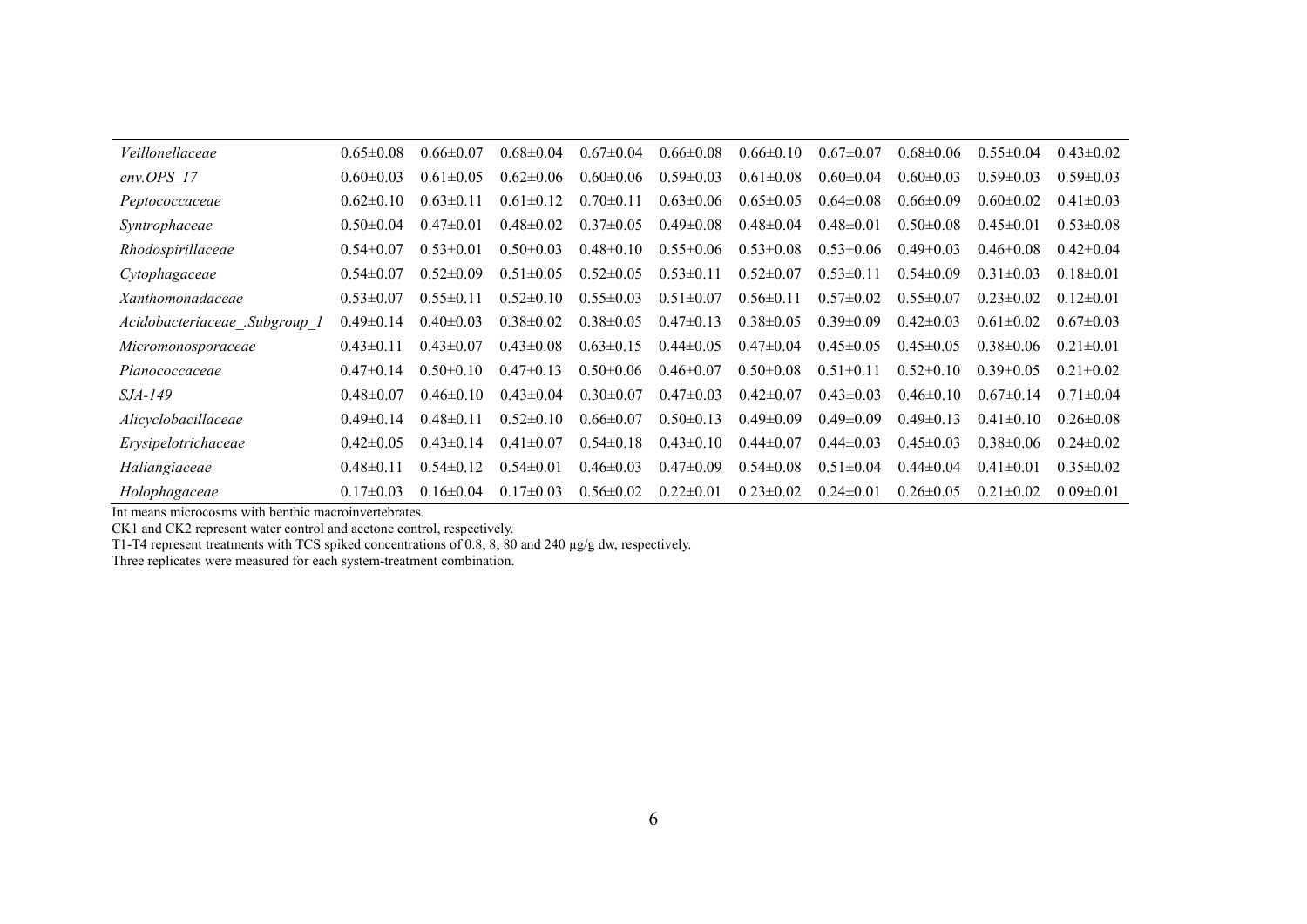| Region     | Surface waters $(\mu g/L)$ | Sediment $(\mu g/g dw)$ | Reference      |
|------------|----------------------------|-------------------------|----------------|
| China      | $n.d-0.478$                | n.d-1.329               | 1,2,3          |
| Korea      | $n.d-0.082$                |                         | 4,5,6          |
| Australia  | 0.014-0.075                |                         | 7              |
| Greece     | $0.003 - 0.098$            |                         | 8              |
| Germany    | $< 0.003 - 0.01$           |                         | 9              |
| Romania    | $n.d-0.0643$               |                         | 10             |
| U.K.       | $n.d-0.095$                |                         | 11             |
| Span       | $n.d-0.285$                | $n.d-0.388$             | 12,13,14       |
| <b>USA</b> | 0.0005-0.0283              | $< 0.0005 - 0.4$        | 15, 16, 17, 18 |

**Table S4** TCS concentrations in surface water and sediment.

n.d, not detected.

<sup>1</sup> Zhao et al., 2009; <sup>2</sup> Zhao et al., 2010; <sup>3</sup> Chen et al., 2014; <sup>4</sup> Kim et al., 2007; <sup>5</sup> Kim et al., 2009b; <sup>6</sup> Yoon et al., 2010;<br><sup>7</sup> Kookana et al., 2011; <sup>8</sup> Stasinakis et al., 2012; <sup>9</sup> Bester et al., 2005; <sup>10</sup> Katz et al., 2013; <sup>18</sup> Gautam et al., 2014;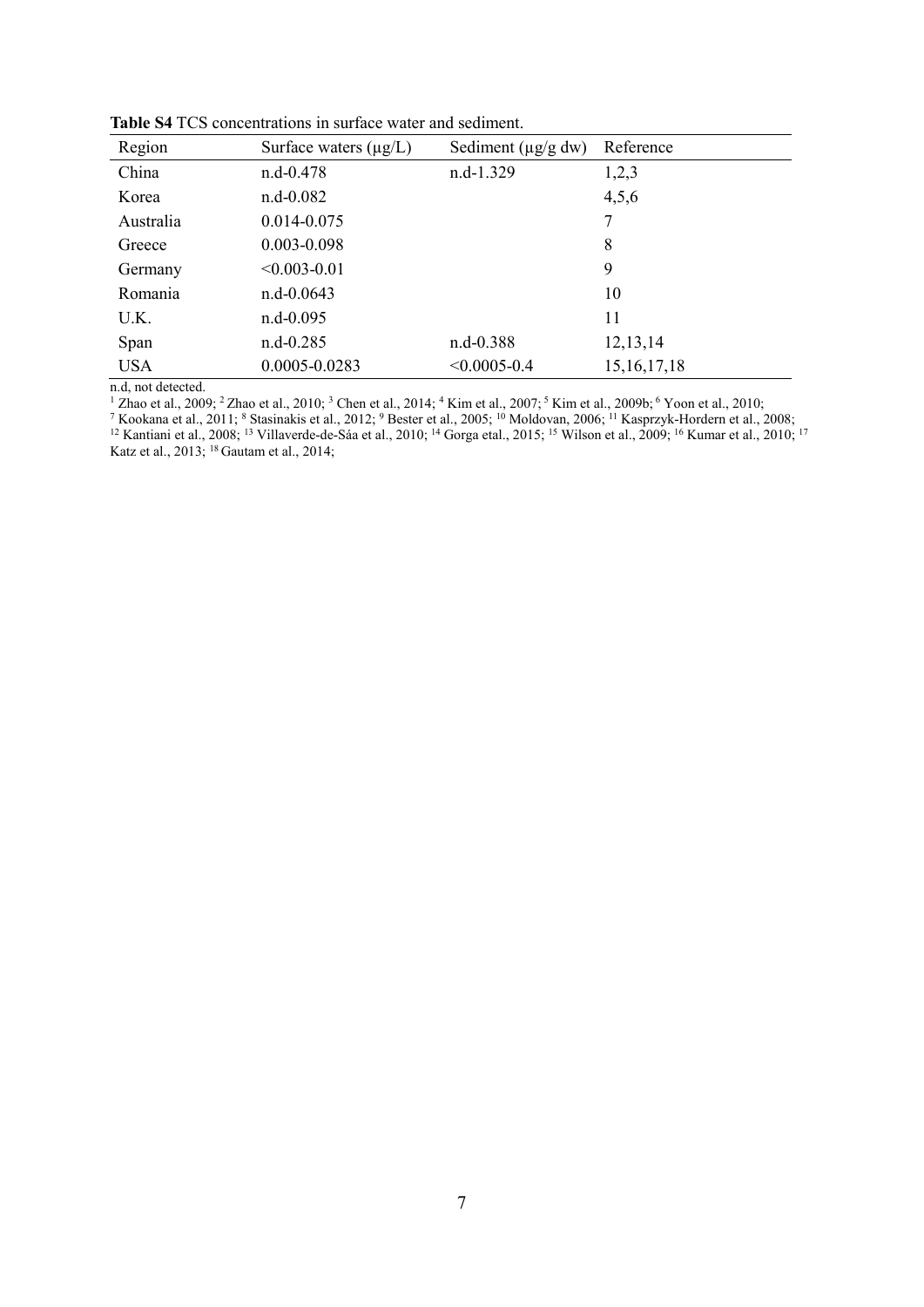#### **References**

- Bester K. Fate of triclosan and triclosan-methyl in sewage treatmentplants and surface waters. Arch Environ Con Tox 2005; 49: 9-17.
- Clesceri, A., Greenberg, A., 1998. Eaton. Standard methods for the examination of water and wastewater, 20th ed, American Public Health Association/American Water Works Association/Water Environment Federation, Washington DC.
- Chen F, Ying GG, Yang JF, Zhao JL, Wang L. Rapid resolution liquid chromatographytandem mass spectrometry method for the determination of endocrine disrupting chemicals (EDCs), pharmaceuticals and personal care products (PPCPs) in wastewater irrigated soils. J Environ Sci Health B 2010; 45: 682-693.
- Chen ZF, Ying GG, Lai HJ, Chen F, Su HC, Liu YS, Peng FQ, Zhao JL. Determination of biocides in different environmental matrices by use of ultra-high-performance liquid chromatography–tandem mass spectrometry. Analytical and Bioanalytical Chemistry 2012; 404: 3175-3188.
- DeLorenzo ME, Fleming J. Individual and mixture effects of selected pharmaceuticals and personal care products on the marine phytoplankton species *Dunaliella tertiolecta*. Arch Environ Contam Toxicol 2008; 54: 203-210.
- Dussault EB, Balakrishnan VK, Sverko E, Solomon KR, Sibley PK. Toxicity of human pharmaceuticals and personal care products to benthic invertebrates. Environmental Toxicology and Chemistry 2008; 27: 425-432.
- Farré M, Asperger D, Kantiani L, Gonzales S, Petrovic M, Barcelo D. Assessment of the acute toxicity of triclosan and methyl triclosan in wastewater based on the bioluminescence inhibition of Vibrio fischeri. AnalBioanal Chem 2008; 390: 1999- 2007.
- Gautam P, Carsella JS, Kinney CA. Presence and transport of the antimicrobials triclocarban and triclosan in a wastewater-dominated stream and freshwater environment. Water Res 2014; 48: 247-256.
- Geiß C, Ruppert K, Heidelbach T, Oehlmann J. The antimicrobial agents triclocarban and triclosan as potent modulators of reproduction in Potamopyrgus antipodarum (Mollusca: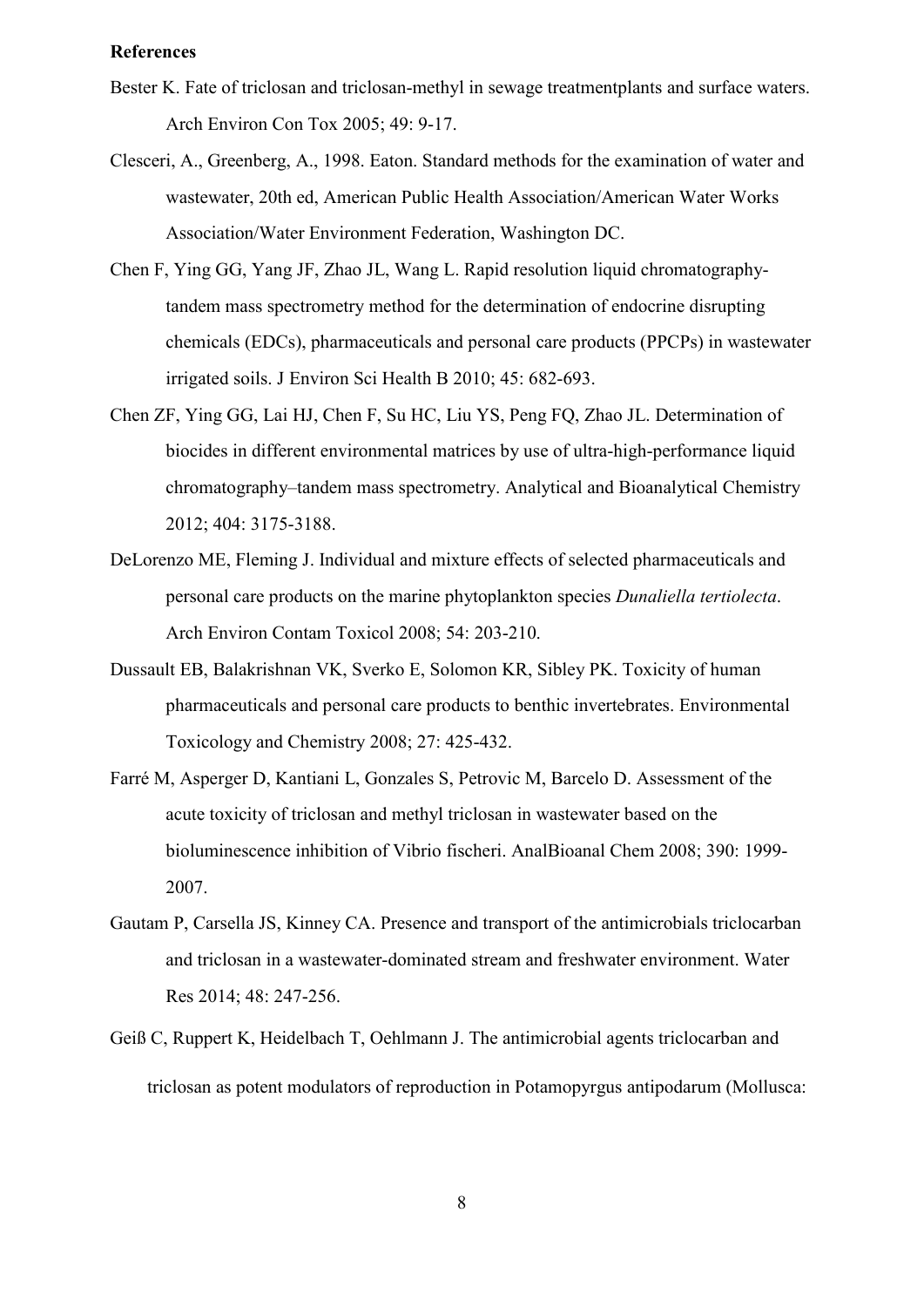Hydrobiidae). Journal of Environmental Science and Health, Part A 2016; 51: 1173- 1179.

- Gorga M, Insa S, Petrovic M, Barceló D. Occurrence and spatial distribution of EDCs and related compounds in waters and sediments of Iberian rivers. Sci Total Environ 2015; 503–504: 69-86.
- Harada A, Komori K, Nakada N, Kitamura K, Suzuki Y. Biological effects of PPCPs on aquatic lives and evaluation of river waters affected by different wastewater treatment levels. Water Science and Technology 2008; 58: 1541.
- Ishibashi H, Matsumura N, Hirano M, Matsuoka M, Shiratsuchi H, Ishibashi Y, Takao Y, Arizono K. Effects of triclosan on the early life stages and reproduction of medaka *Oryzias latipes* and induction of hepatic vitellogenin. Aquatic Toxicology 2004; 67: 167-179.
- Kantiani L, Farré M, Asperger D, Rubio F, González S, de Alda MJL, de Aldaa L, Petrovića M, Shelvere WL, Barcelóa D. Triclosan and methyl-triclosan monitoring study in the northeast of Spain using a magnetic particle enzyme immunoassay and confirmatory analysis by gas chromatography-mass spectrometry. J. Hydrol 2008; 361: 1-9.
- Kasprzyk-Hordern B, Dinsdale RM, Guwy AJ. The occurrence of pharmaceuticals, personal care products, endocrine disruptors and illicit drugs in surface water in South Wales, UK. Water Res 2008; 42: 3498-3518.
- Katz DR, Cantwell MG, Sullivan JC, Perron MM, Burgess RM, Ho KT, Charpentier MA. Factors regulating the accumulation and spatial distribution of the emerging contaminant triclosan in the sediments of an urbanized estuary: Greenwich Bay, Rhode Island, USA. Sci Total Environ 2013; 443: 123-133.
- Khatikarn J, Satapornvanit K, Price OR, Van den Brink PJ. Effects of triclosan on aquatic invertebrates in tropics and the influence of pH on its toxicity on microalgae. Environmental Science and Pollution Research, 2016; 1-10.
- Kim SD, Cho J, Kim IS, Vanderford BJ, Snyder SA. Occurrence and removal of pharmaceuticals and endocrine disruptors in South Korean surface, drinking, and waste waters. Water res 2007; 41: 1013-1021.
- Kim JW, Ishibashi H, Yamauchi R, Ichikawa N, Takao Y, Hirano M, Koga M, Arizono K. Acute toxicity of pharmaceutical and personal care products on freshwater crustacean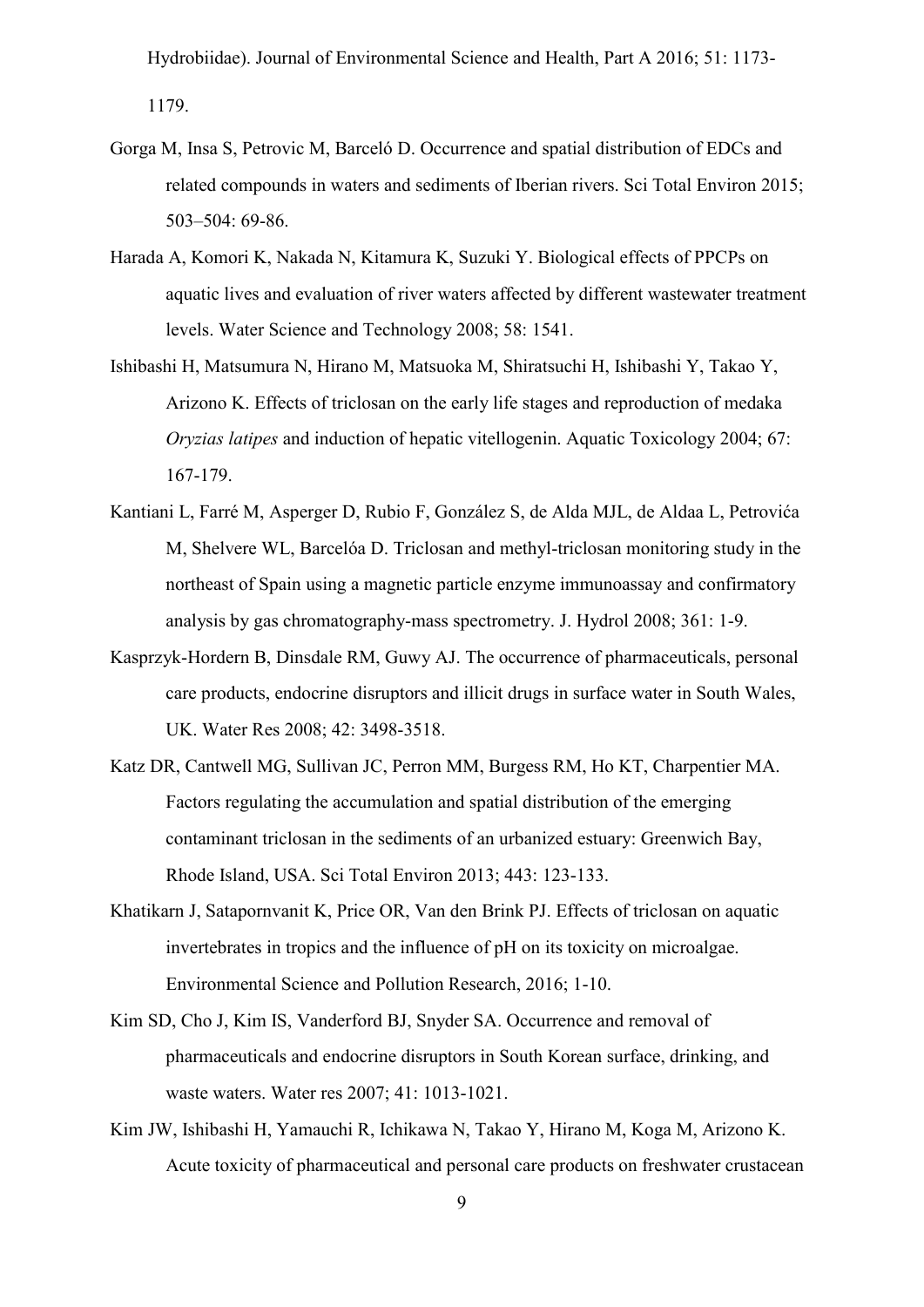(Thamnocephalus platyurus) and fish (Oryzias latipes). J Toxicol Sci 2009a; 34: 227- 232.

- Kim JW, Jang HS, Kim JG, Ishibashi H, Hirano M, Nasu K, Ichikawa N, Takao Y, Shinohara R, Arizono K. Occurrence of pharmaceutical and personal care products (PPCPs) in surface water from Mankyung River, South Korea. J Heal Sci 2009b; 55: 249-258.
- Kumar KS, Priya SM, Peck AM, Sajwan KS. Mass loadings of triclosan and triclocarbon from four wastewater treatment plants to three rivers and landfill in Savannah, Georgia, USA. Arch Environ Contam Toxicol 2010; 58: 275-285.
- Moldovan Z. Occurrences of pharmaceutical and personal care products as micropollutants in rivers from Romania. Chemosphere 2006; 64: 1808-1817.
- Orvos DR, Versteeg DJ, Inauen J, Capdevielle M, Rothenstein A, Cunningham V. Aquatic toxicity of triclosan. Environ Toxicol Chem 2002; 21: 1338-1349.
- Peng, F.-J., Pan, C.-G., Zhang, M., Zhang, N.-S., Windfeld, R., Salvito, D., Selck, H., Van den Brink, P.J., Ying, G.-G., 2017. Occurrence and ecological risk assessment of emerging organic chemicals in urban rivers: Guangzhou as a case study in China. Science of the Total Environment 589, 46-55.
- Rico, A., Dimitrov, M.R., Van Wijngaarden, R., Satapornvanit, K., Smidt, H., Van den Brink, P.J., 2014. Effects of the antibiotic enrofloxacin on the ecology of tropical eutrophic freshwater microcosms. Aquatic Toxicology 147, 92-104.
- Stasinakis AS, Mermigka S, Samaras VG, Farmaki E, Thomaidis NS. Occurrence of endocrine disrupters and selected pharmaceuticals in Aisonas River (Greece) and environmental risk assessment using hazard indexes. Environ Sci Pollut R 2012; 19: 1574-1583.
- Tamura I, Kagota KI, Yasuda Y, Yoneda S, Morita J, Nakada N, Kameda Y, Kimura K, Tatarazako N, Yamamoto H. Ecotoxicity and screening level ecotoxicological risk assessment of five antimicrobial agents: triclosan, triclocarban, resorcinol, phenoxyethanol and p-thymol. J Appl Toxicol 2013; 33: 1222-1229.
- Villaverde-de-Sáa E, González-Mariño I, Quintana JB, Rodil R, Rodríguez I, Cela R. Insample acetylation-non-porous membrane-assisted liquid-liquid extraction for the